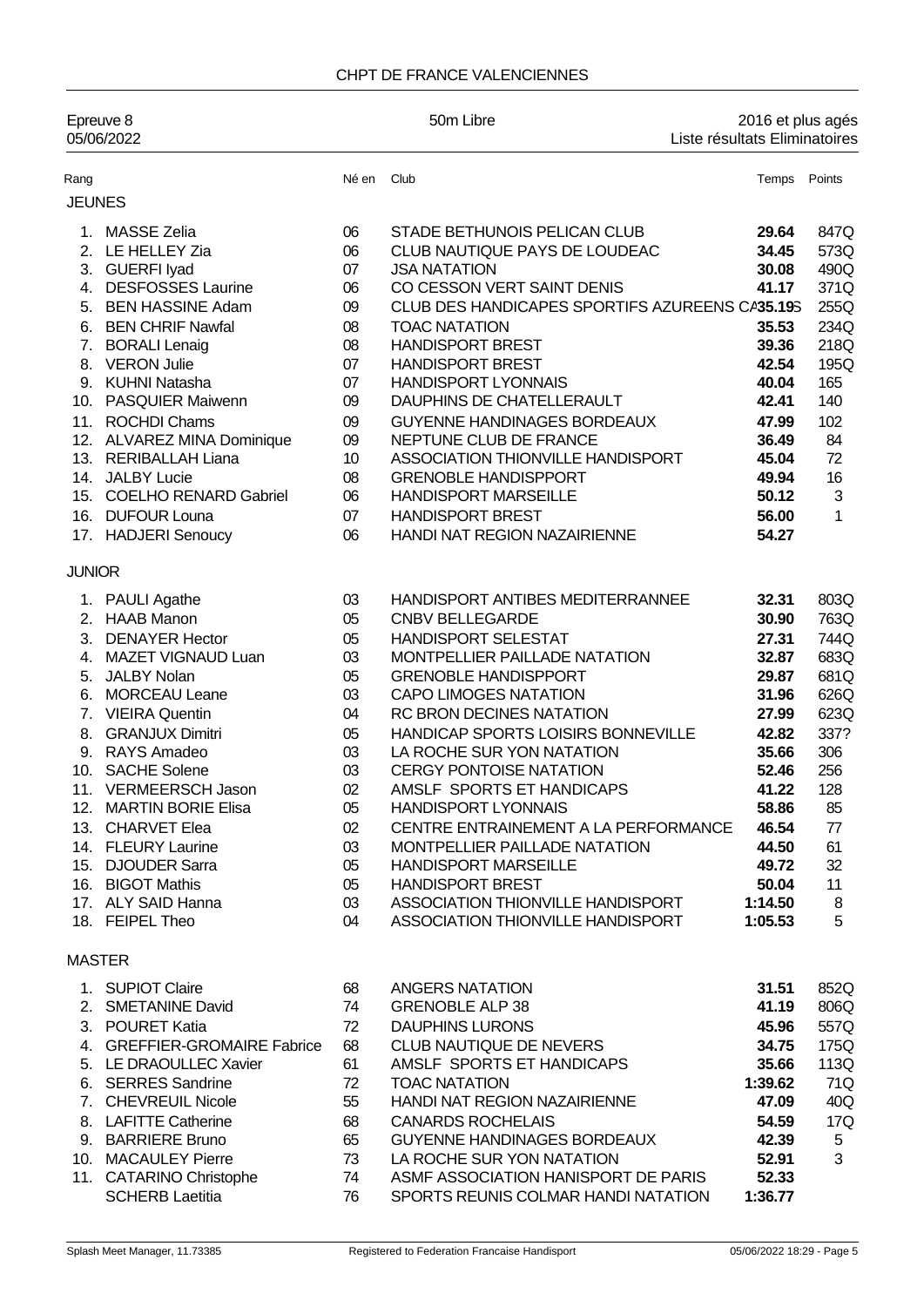# Epreuve 8, Tous, 50m Libre, Eliminatoire, MASTER

| ASMF ASSOCIATION HANISPORT DE PARIS<br>11. SAVAGE Veronique<br>67<br>2:07.87<br><b>TOUTES CATEGORIES</b><br>PROVINS NATATION<br>905Q<br>1. BOULET Margot<br>29.44<br>90<br>2. CHARDARD Laurent<br>95<br>GUYENNE HANDINAGES BORDEAUX<br>31.42<br>877Q<br>3. SUPIOT Claire<br>68<br><b>ANGERS NATATION</b><br>31.51<br>852Q<br>4. MASSE Zelia<br>06<br>STADE BETHUNOIS PELICAN CLUB<br>847Q<br>29.64<br>5. PIERRE Emeline<br>99<br>DAUPHINS DE LA SECTION PALOISE<br>30.44<br>845Q<br>818Q<br>6. ROZOY Charles<br>87<br>HANDISPORT ANTIBES MEDITERRANNEE<br>29.22<br>7. LORANDI Elodie<br>89<br>HANDISPORT ANTIBES MEDITERRANNEE<br>30.98<br>811Q<br>8. SMETANINE David<br>74<br><b>GRENOBLE ALP 38</b><br>806Q<br>41.19<br>03<br>HANDISPORT ANTIBES MEDITERRANNEE<br>32.31<br>803Q<br>9. PAULI Agathe<br>10. HAAB Manon<br>05<br><b>CNBV BELLEGARDE</b><br>30.90<br>763Q<br>11. DENAYER Hector<br>05<br><b>HANDISPORT SELESTAT</b><br>27.31<br>744Q<br>12. LE BRIS Jade<br>01<br><b>CEP LORIENT</b><br>719<br>35.53<br>13. MAHISTRE Yohan<br>95<br><b>HANDISPORT VALENCE</b><br>717<br>29.45<br>712<br>14. CORNIC Mael<br>$00\,$<br><b>HANDISPORT BREST</b><br>29.51<br>15. MAZET VIGNAUD Luan<br>03<br>32.87<br>683Q<br>MONTPELLIER PAILLADE NATATION<br>16. JALBY Nolan<br>05<br><b>GRENOBLE HANDISPPORT</b><br>681Q<br>29.87<br>17. LE BRIS Ronan<br>98<br><b>HANDISPORT BREST</b><br>28.39<br>646<br>626Q<br>18. MORCEAU Leane<br>03<br><b>CAPO LIMOGES NATATION</b><br>31.96<br>19. VIEIRA Quentin<br>04<br>RC BRON DECINES NATATION<br>27.99<br>623Q<br>20. LE HELLEY Zia<br>06<br>CLUB NAUTIQUE PAYS DE LOUDEAC<br>34.45<br>573Q<br>21. MUKUNDAN Niranja<br>99<br>34.10<br>571<br><b>TEAM INDIA</b><br>22. POURET Katia<br>72<br><b>DAUPHINS LURONS</b><br>45.96<br>557Q<br>23. GUILLAUME RAGAZZINI Johanna<br>91<br>ASSOCIATION THIONVILLE HANDISPORT<br>42.22<br>539<br>24. GUERFI lyad<br>07<br>30.08<br>490Q<br><b>JSA NATATION</b><br>25. COUSIN Cassandre<br>99<br>36.57<br>429<br><b>HANDISPORT VALENCE</b><br>26. MAHIEU Laura<br>99<br><b>AQUATRI MONTBARD</b><br>42.66<br>423<br>27. DESFOSSES Laurine<br>371Q<br>CO CESSON VERT SAINT DENIS<br>06<br>41.17<br>28. ROBELET Antoine<br>79<br><b>ANGERS NATATION</b><br>364<br>33.63<br>29. TALLON Matthieu<br>88<br><b>HANDPHYCLUB DIJON</b><br>337?<br>31.15<br>HANDICAP SPORTS LOISIRS BONNEVILLE<br><b>GRANJUX Dimitri</b><br>05<br>337?<br>42.82<br>31. PICARD Bruno<br>97<br><b>CANARDS ROCHELAIS</b><br>35.41<br>323<br>03<br>LA ROCHE SUR YON NATATION<br>35.66<br>306<br>32.<br>RAYS Amadeo<br>33. BORGELLA Pierre<br>CENTRE ENTRAINEMENT A LA PERFORMANCE<br>296<br>01<br>34.57<br>270<br>34. ORCEL Romain<br>01<br><b>ANGERS NATATION</b><br>38.29<br>35. SACHE Solene<br>03<br><b>CERGY PONTOISE NATATION</b><br>52.46<br>256<br>36. BEN HASSINE Adam<br>CLUB DES HANDICAPES SPORTIFS AZUREENS CA35.19S<br>255Q<br>09<br>235<br>37. WALTER Chloe<br>01<br>ASHPA STRASBOURG<br>38.43<br>35.53<br>234Q<br>38. BEN CHRIF Nawfal<br>08<br><b>TOAC NATATION</b><br>93<br>CENTRE ENTRAINEMENT A LA PERFORMANCE<br>39. BEUNAT Fabrice<br>35.58<br>231<br>218Q<br>40. BORALI Lenaig<br>08<br><b>HANDISPORT BREST</b><br>39.36<br>41. BOUAOUN Ines<br>89<br><b>HANDIVIENNE</b><br>47.17<br>212<br>42. VERON Julie<br>07<br><b>HANDISPORT BREST</b><br>42.54<br>195Q<br>43. CHERET Fanny<br>189<br>92<br>A2CMIEUX<br>39.44<br>180<br>44. XAVIER Lea<br>96<br>MONTPELLIER PAILLADE NATATION<br>54.72<br>45. GREFFIER-GROMAIRE Fabrice<br>68<br><b>CLUB NAUTIQUE DE NEVERS</b><br>34.75<br>175Q<br>07<br><b>HANDISPORT LYONNAIS</b><br>40.04<br>46. KUHNI Natasha<br>165<br>47. PASQUIER Maiwenn<br>09<br>DAUPHINS DE CHATELLERAULT<br>140<br>42.41<br>48. VERMEERSCH Jason<br>AMSLF SPORTS ET HANDICAPS<br>02<br>41.22<br>128<br>49. LE DRAOULLEC Xavier<br>61<br>AMSLF SPORTS ET HANDICAPS<br>35.66<br>113Q<br>50. ROCHDI Chams<br><b>GUYENNE HANDINAGES BORDEAUX</b><br>47.99<br>09<br>102<br>51. MARTIN BORIE Elisa<br><b>HANDISPORT LYONNAIS</b><br>85<br>05<br>58.86 | Rang |                            | Né en | Club                   | Temps | Points |
|------------------------------------------------------------------------------------------------------------------------------------------------------------------------------------------------------------------------------------------------------------------------------------------------------------------------------------------------------------------------------------------------------------------------------------------------------------------------------------------------------------------------------------------------------------------------------------------------------------------------------------------------------------------------------------------------------------------------------------------------------------------------------------------------------------------------------------------------------------------------------------------------------------------------------------------------------------------------------------------------------------------------------------------------------------------------------------------------------------------------------------------------------------------------------------------------------------------------------------------------------------------------------------------------------------------------------------------------------------------------------------------------------------------------------------------------------------------------------------------------------------------------------------------------------------------------------------------------------------------------------------------------------------------------------------------------------------------------------------------------------------------------------------------------------------------------------------------------------------------------------------------------------------------------------------------------------------------------------------------------------------------------------------------------------------------------------------------------------------------------------------------------------------------------------------------------------------------------------------------------------------------------------------------------------------------------------------------------------------------------------------------------------------------------------------------------------------------------------------------------------------------------------------------------------------------------------------------------------------------------------------------------------------------------------------------------------------------------------------------------------------------------------------------------------------------------------------------------------------------------------------------------------------------------------------------------------------------------------------------------------------------------------------------------------------------------------------------------------------------------------------------------------------------------------------------------------------------------------------------------------------------------------------------------------------------------------------------------------------------------------------------------------------------------------------------------------------------------------------------------------------------------------------------------------------------------------------------------------------------------------------------------------------------------------------------------------------------------------------------------------------------------------------------------------------------------------------------------------------------------------------------------------------------------------------------------------------------------------------------------------------------------------------------|------|----------------------------|-------|------------------------|-------|--------|
|                                                                                                                                                                                                                                                                                                                                                                                                                                                                                                                                                                                                                                                                                                                                                                                                                                                                                                                                                                                                                                                                                                                                                                                                                                                                                                                                                                                                                                                                                                                                                                                                                                                                                                                                                                                                                                                                                                                                                                                                                                                                                                                                                                                                                                                                                                                                                                                                                                                                                                                                                                                                                                                                                                                                                                                                                                                                                                                                                                                                                                                                                                                                                                                                                                                                                                                                                                                                                                                                                                                                                                                                                                                                                                                                                                                                                                                                                                                                                                                                                                          |      |                            |       |                        |       |        |
|                                                                                                                                                                                                                                                                                                                                                                                                                                                                                                                                                                                                                                                                                                                                                                                                                                                                                                                                                                                                                                                                                                                                                                                                                                                                                                                                                                                                                                                                                                                                                                                                                                                                                                                                                                                                                                                                                                                                                                                                                                                                                                                                                                                                                                                                                                                                                                                                                                                                                                                                                                                                                                                                                                                                                                                                                                                                                                                                                                                                                                                                                                                                                                                                                                                                                                                                                                                                                                                                                                                                                                                                                                                                                                                                                                                                                                                                                                                                                                                                                                          |      |                            |       |                        |       |        |
|                                                                                                                                                                                                                                                                                                                                                                                                                                                                                                                                                                                                                                                                                                                                                                                                                                                                                                                                                                                                                                                                                                                                                                                                                                                                                                                                                                                                                                                                                                                                                                                                                                                                                                                                                                                                                                                                                                                                                                                                                                                                                                                                                                                                                                                                                                                                                                                                                                                                                                                                                                                                                                                                                                                                                                                                                                                                                                                                                                                                                                                                                                                                                                                                                                                                                                                                                                                                                                                                                                                                                                                                                                                                                                                                                                                                                                                                                                                                                                                                                                          |      |                            |       |                        |       |        |
|                                                                                                                                                                                                                                                                                                                                                                                                                                                                                                                                                                                                                                                                                                                                                                                                                                                                                                                                                                                                                                                                                                                                                                                                                                                                                                                                                                                                                                                                                                                                                                                                                                                                                                                                                                                                                                                                                                                                                                                                                                                                                                                                                                                                                                                                                                                                                                                                                                                                                                                                                                                                                                                                                                                                                                                                                                                                                                                                                                                                                                                                                                                                                                                                                                                                                                                                                                                                                                                                                                                                                                                                                                                                                                                                                                                                                                                                                                                                                                                                                                          |      |                            |       |                        |       |        |
|                                                                                                                                                                                                                                                                                                                                                                                                                                                                                                                                                                                                                                                                                                                                                                                                                                                                                                                                                                                                                                                                                                                                                                                                                                                                                                                                                                                                                                                                                                                                                                                                                                                                                                                                                                                                                                                                                                                                                                                                                                                                                                                                                                                                                                                                                                                                                                                                                                                                                                                                                                                                                                                                                                                                                                                                                                                                                                                                                                                                                                                                                                                                                                                                                                                                                                                                                                                                                                                                                                                                                                                                                                                                                                                                                                                                                                                                                                                                                                                                                                          |      |                            |       |                        |       |        |
|                                                                                                                                                                                                                                                                                                                                                                                                                                                                                                                                                                                                                                                                                                                                                                                                                                                                                                                                                                                                                                                                                                                                                                                                                                                                                                                                                                                                                                                                                                                                                                                                                                                                                                                                                                                                                                                                                                                                                                                                                                                                                                                                                                                                                                                                                                                                                                                                                                                                                                                                                                                                                                                                                                                                                                                                                                                                                                                                                                                                                                                                                                                                                                                                                                                                                                                                                                                                                                                                                                                                                                                                                                                                                                                                                                                                                                                                                                                                                                                                                                          |      |                            |       |                        |       |        |
|                                                                                                                                                                                                                                                                                                                                                                                                                                                                                                                                                                                                                                                                                                                                                                                                                                                                                                                                                                                                                                                                                                                                                                                                                                                                                                                                                                                                                                                                                                                                                                                                                                                                                                                                                                                                                                                                                                                                                                                                                                                                                                                                                                                                                                                                                                                                                                                                                                                                                                                                                                                                                                                                                                                                                                                                                                                                                                                                                                                                                                                                                                                                                                                                                                                                                                                                                                                                                                                                                                                                                                                                                                                                                                                                                                                                                                                                                                                                                                                                                                          |      |                            |       |                        |       |        |
|                                                                                                                                                                                                                                                                                                                                                                                                                                                                                                                                                                                                                                                                                                                                                                                                                                                                                                                                                                                                                                                                                                                                                                                                                                                                                                                                                                                                                                                                                                                                                                                                                                                                                                                                                                                                                                                                                                                                                                                                                                                                                                                                                                                                                                                                                                                                                                                                                                                                                                                                                                                                                                                                                                                                                                                                                                                                                                                                                                                                                                                                                                                                                                                                                                                                                                                                                                                                                                                                                                                                                                                                                                                                                                                                                                                                                                                                                                                                                                                                                                          |      |                            |       |                        |       |        |
|                                                                                                                                                                                                                                                                                                                                                                                                                                                                                                                                                                                                                                                                                                                                                                                                                                                                                                                                                                                                                                                                                                                                                                                                                                                                                                                                                                                                                                                                                                                                                                                                                                                                                                                                                                                                                                                                                                                                                                                                                                                                                                                                                                                                                                                                                                                                                                                                                                                                                                                                                                                                                                                                                                                                                                                                                                                                                                                                                                                                                                                                                                                                                                                                                                                                                                                                                                                                                                                                                                                                                                                                                                                                                                                                                                                                                                                                                                                                                                                                                                          |      |                            |       |                        |       |        |
|                                                                                                                                                                                                                                                                                                                                                                                                                                                                                                                                                                                                                                                                                                                                                                                                                                                                                                                                                                                                                                                                                                                                                                                                                                                                                                                                                                                                                                                                                                                                                                                                                                                                                                                                                                                                                                                                                                                                                                                                                                                                                                                                                                                                                                                                                                                                                                                                                                                                                                                                                                                                                                                                                                                                                                                                                                                                                                                                                                                                                                                                                                                                                                                                                                                                                                                                                                                                                                                                                                                                                                                                                                                                                                                                                                                                                                                                                                                                                                                                                                          |      |                            |       |                        |       |        |
|                                                                                                                                                                                                                                                                                                                                                                                                                                                                                                                                                                                                                                                                                                                                                                                                                                                                                                                                                                                                                                                                                                                                                                                                                                                                                                                                                                                                                                                                                                                                                                                                                                                                                                                                                                                                                                                                                                                                                                                                                                                                                                                                                                                                                                                                                                                                                                                                                                                                                                                                                                                                                                                                                                                                                                                                                                                                                                                                                                                                                                                                                                                                                                                                                                                                                                                                                                                                                                                                                                                                                                                                                                                                                                                                                                                                                                                                                                                                                                                                                                          |      |                            |       |                        |       |        |
|                                                                                                                                                                                                                                                                                                                                                                                                                                                                                                                                                                                                                                                                                                                                                                                                                                                                                                                                                                                                                                                                                                                                                                                                                                                                                                                                                                                                                                                                                                                                                                                                                                                                                                                                                                                                                                                                                                                                                                                                                                                                                                                                                                                                                                                                                                                                                                                                                                                                                                                                                                                                                                                                                                                                                                                                                                                                                                                                                                                                                                                                                                                                                                                                                                                                                                                                                                                                                                                                                                                                                                                                                                                                                                                                                                                                                                                                                                                                                                                                                                          |      |                            |       |                        |       |        |
|                                                                                                                                                                                                                                                                                                                                                                                                                                                                                                                                                                                                                                                                                                                                                                                                                                                                                                                                                                                                                                                                                                                                                                                                                                                                                                                                                                                                                                                                                                                                                                                                                                                                                                                                                                                                                                                                                                                                                                                                                                                                                                                                                                                                                                                                                                                                                                                                                                                                                                                                                                                                                                                                                                                                                                                                                                                                                                                                                                                                                                                                                                                                                                                                                                                                                                                                                                                                                                                                                                                                                                                                                                                                                                                                                                                                                                                                                                                                                                                                                                          |      |                            |       |                        |       |        |
|                                                                                                                                                                                                                                                                                                                                                                                                                                                                                                                                                                                                                                                                                                                                                                                                                                                                                                                                                                                                                                                                                                                                                                                                                                                                                                                                                                                                                                                                                                                                                                                                                                                                                                                                                                                                                                                                                                                                                                                                                                                                                                                                                                                                                                                                                                                                                                                                                                                                                                                                                                                                                                                                                                                                                                                                                                                                                                                                                                                                                                                                                                                                                                                                                                                                                                                                                                                                                                                                                                                                                                                                                                                                                                                                                                                                                                                                                                                                                                                                                                          |      |                            |       |                        |       |        |
|                                                                                                                                                                                                                                                                                                                                                                                                                                                                                                                                                                                                                                                                                                                                                                                                                                                                                                                                                                                                                                                                                                                                                                                                                                                                                                                                                                                                                                                                                                                                                                                                                                                                                                                                                                                                                                                                                                                                                                                                                                                                                                                                                                                                                                                                                                                                                                                                                                                                                                                                                                                                                                                                                                                                                                                                                                                                                                                                                                                                                                                                                                                                                                                                                                                                                                                                                                                                                                                                                                                                                                                                                                                                                                                                                                                                                                                                                                                                                                                                                                          |      |                            |       |                        |       |        |
|                                                                                                                                                                                                                                                                                                                                                                                                                                                                                                                                                                                                                                                                                                                                                                                                                                                                                                                                                                                                                                                                                                                                                                                                                                                                                                                                                                                                                                                                                                                                                                                                                                                                                                                                                                                                                                                                                                                                                                                                                                                                                                                                                                                                                                                                                                                                                                                                                                                                                                                                                                                                                                                                                                                                                                                                                                                                                                                                                                                                                                                                                                                                                                                                                                                                                                                                                                                                                                                                                                                                                                                                                                                                                                                                                                                                                                                                                                                                                                                                                                          |      |                            |       |                        |       |        |
|                                                                                                                                                                                                                                                                                                                                                                                                                                                                                                                                                                                                                                                                                                                                                                                                                                                                                                                                                                                                                                                                                                                                                                                                                                                                                                                                                                                                                                                                                                                                                                                                                                                                                                                                                                                                                                                                                                                                                                                                                                                                                                                                                                                                                                                                                                                                                                                                                                                                                                                                                                                                                                                                                                                                                                                                                                                                                                                                                                                                                                                                                                                                                                                                                                                                                                                                                                                                                                                                                                                                                                                                                                                                                                                                                                                                                                                                                                                                                                                                                                          |      |                            |       |                        |       |        |
|                                                                                                                                                                                                                                                                                                                                                                                                                                                                                                                                                                                                                                                                                                                                                                                                                                                                                                                                                                                                                                                                                                                                                                                                                                                                                                                                                                                                                                                                                                                                                                                                                                                                                                                                                                                                                                                                                                                                                                                                                                                                                                                                                                                                                                                                                                                                                                                                                                                                                                                                                                                                                                                                                                                                                                                                                                                                                                                                                                                                                                                                                                                                                                                                                                                                                                                                                                                                                                                                                                                                                                                                                                                                                                                                                                                                                                                                                                                                                                                                                                          |      |                            |       |                        |       |        |
|                                                                                                                                                                                                                                                                                                                                                                                                                                                                                                                                                                                                                                                                                                                                                                                                                                                                                                                                                                                                                                                                                                                                                                                                                                                                                                                                                                                                                                                                                                                                                                                                                                                                                                                                                                                                                                                                                                                                                                                                                                                                                                                                                                                                                                                                                                                                                                                                                                                                                                                                                                                                                                                                                                                                                                                                                                                                                                                                                                                                                                                                                                                                                                                                                                                                                                                                                                                                                                                                                                                                                                                                                                                                                                                                                                                                                                                                                                                                                                                                                                          |      |                            |       |                        |       |        |
|                                                                                                                                                                                                                                                                                                                                                                                                                                                                                                                                                                                                                                                                                                                                                                                                                                                                                                                                                                                                                                                                                                                                                                                                                                                                                                                                                                                                                                                                                                                                                                                                                                                                                                                                                                                                                                                                                                                                                                                                                                                                                                                                                                                                                                                                                                                                                                                                                                                                                                                                                                                                                                                                                                                                                                                                                                                                                                                                                                                                                                                                                                                                                                                                                                                                                                                                                                                                                                                                                                                                                                                                                                                                                                                                                                                                                                                                                                                                                                                                                                          |      |                            |       |                        |       |        |
|                                                                                                                                                                                                                                                                                                                                                                                                                                                                                                                                                                                                                                                                                                                                                                                                                                                                                                                                                                                                                                                                                                                                                                                                                                                                                                                                                                                                                                                                                                                                                                                                                                                                                                                                                                                                                                                                                                                                                                                                                                                                                                                                                                                                                                                                                                                                                                                                                                                                                                                                                                                                                                                                                                                                                                                                                                                                                                                                                                                                                                                                                                                                                                                                                                                                                                                                                                                                                                                                                                                                                                                                                                                                                                                                                                                                                                                                                                                                                                                                                                          |      |                            |       |                        |       |        |
|                                                                                                                                                                                                                                                                                                                                                                                                                                                                                                                                                                                                                                                                                                                                                                                                                                                                                                                                                                                                                                                                                                                                                                                                                                                                                                                                                                                                                                                                                                                                                                                                                                                                                                                                                                                                                                                                                                                                                                                                                                                                                                                                                                                                                                                                                                                                                                                                                                                                                                                                                                                                                                                                                                                                                                                                                                                                                                                                                                                                                                                                                                                                                                                                                                                                                                                                                                                                                                                                                                                                                                                                                                                                                                                                                                                                                                                                                                                                                                                                                                          |      |                            |       |                        |       |        |
|                                                                                                                                                                                                                                                                                                                                                                                                                                                                                                                                                                                                                                                                                                                                                                                                                                                                                                                                                                                                                                                                                                                                                                                                                                                                                                                                                                                                                                                                                                                                                                                                                                                                                                                                                                                                                                                                                                                                                                                                                                                                                                                                                                                                                                                                                                                                                                                                                                                                                                                                                                                                                                                                                                                                                                                                                                                                                                                                                                                                                                                                                                                                                                                                                                                                                                                                                                                                                                                                                                                                                                                                                                                                                                                                                                                                                                                                                                                                                                                                                                          |      |                            |       |                        |       |        |
|                                                                                                                                                                                                                                                                                                                                                                                                                                                                                                                                                                                                                                                                                                                                                                                                                                                                                                                                                                                                                                                                                                                                                                                                                                                                                                                                                                                                                                                                                                                                                                                                                                                                                                                                                                                                                                                                                                                                                                                                                                                                                                                                                                                                                                                                                                                                                                                                                                                                                                                                                                                                                                                                                                                                                                                                                                                                                                                                                                                                                                                                                                                                                                                                                                                                                                                                                                                                                                                                                                                                                                                                                                                                                                                                                                                                                                                                                                                                                                                                                                          |      |                            |       |                        |       |        |
|                                                                                                                                                                                                                                                                                                                                                                                                                                                                                                                                                                                                                                                                                                                                                                                                                                                                                                                                                                                                                                                                                                                                                                                                                                                                                                                                                                                                                                                                                                                                                                                                                                                                                                                                                                                                                                                                                                                                                                                                                                                                                                                                                                                                                                                                                                                                                                                                                                                                                                                                                                                                                                                                                                                                                                                                                                                                                                                                                                                                                                                                                                                                                                                                                                                                                                                                                                                                                                                                                                                                                                                                                                                                                                                                                                                                                                                                                                                                                                                                                                          |      |                            |       |                        |       |        |
|                                                                                                                                                                                                                                                                                                                                                                                                                                                                                                                                                                                                                                                                                                                                                                                                                                                                                                                                                                                                                                                                                                                                                                                                                                                                                                                                                                                                                                                                                                                                                                                                                                                                                                                                                                                                                                                                                                                                                                                                                                                                                                                                                                                                                                                                                                                                                                                                                                                                                                                                                                                                                                                                                                                                                                                                                                                                                                                                                                                                                                                                                                                                                                                                                                                                                                                                                                                                                                                                                                                                                                                                                                                                                                                                                                                                                                                                                                                                                                                                                                          |      |                            |       |                        |       |        |
|                                                                                                                                                                                                                                                                                                                                                                                                                                                                                                                                                                                                                                                                                                                                                                                                                                                                                                                                                                                                                                                                                                                                                                                                                                                                                                                                                                                                                                                                                                                                                                                                                                                                                                                                                                                                                                                                                                                                                                                                                                                                                                                                                                                                                                                                                                                                                                                                                                                                                                                                                                                                                                                                                                                                                                                                                                                                                                                                                                                                                                                                                                                                                                                                                                                                                                                                                                                                                                                                                                                                                                                                                                                                                                                                                                                                                                                                                                                                                                                                                                          |      |                            |       |                        |       |        |
|                                                                                                                                                                                                                                                                                                                                                                                                                                                                                                                                                                                                                                                                                                                                                                                                                                                                                                                                                                                                                                                                                                                                                                                                                                                                                                                                                                                                                                                                                                                                                                                                                                                                                                                                                                                                                                                                                                                                                                                                                                                                                                                                                                                                                                                                                                                                                                                                                                                                                                                                                                                                                                                                                                                                                                                                                                                                                                                                                                                                                                                                                                                                                                                                                                                                                                                                                                                                                                                                                                                                                                                                                                                                                                                                                                                                                                                                                                                                                                                                                                          |      |                            |       |                        |       |        |
|                                                                                                                                                                                                                                                                                                                                                                                                                                                                                                                                                                                                                                                                                                                                                                                                                                                                                                                                                                                                                                                                                                                                                                                                                                                                                                                                                                                                                                                                                                                                                                                                                                                                                                                                                                                                                                                                                                                                                                                                                                                                                                                                                                                                                                                                                                                                                                                                                                                                                                                                                                                                                                                                                                                                                                                                                                                                                                                                                                                                                                                                                                                                                                                                                                                                                                                                                                                                                                                                                                                                                                                                                                                                                                                                                                                                                                                                                                                                                                                                                                          |      |                            |       |                        |       |        |
|                                                                                                                                                                                                                                                                                                                                                                                                                                                                                                                                                                                                                                                                                                                                                                                                                                                                                                                                                                                                                                                                                                                                                                                                                                                                                                                                                                                                                                                                                                                                                                                                                                                                                                                                                                                                                                                                                                                                                                                                                                                                                                                                                                                                                                                                                                                                                                                                                                                                                                                                                                                                                                                                                                                                                                                                                                                                                                                                                                                                                                                                                                                                                                                                                                                                                                                                                                                                                                                                                                                                                                                                                                                                                                                                                                                                                                                                                                                                                                                                                                          |      |                            |       |                        |       |        |
|                                                                                                                                                                                                                                                                                                                                                                                                                                                                                                                                                                                                                                                                                                                                                                                                                                                                                                                                                                                                                                                                                                                                                                                                                                                                                                                                                                                                                                                                                                                                                                                                                                                                                                                                                                                                                                                                                                                                                                                                                                                                                                                                                                                                                                                                                                                                                                                                                                                                                                                                                                                                                                                                                                                                                                                                                                                                                                                                                                                                                                                                                                                                                                                                                                                                                                                                                                                                                                                                                                                                                                                                                                                                                                                                                                                                                                                                                                                                                                                                                                          |      |                            |       |                        |       |        |
|                                                                                                                                                                                                                                                                                                                                                                                                                                                                                                                                                                                                                                                                                                                                                                                                                                                                                                                                                                                                                                                                                                                                                                                                                                                                                                                                                                                                                                                                                                                                                                                                                                                                                                                                                                                                                                                                                                                                                                                                                                                                                                                                                                                                                                                                                                                                                                                                                                                                                                                                                                                                                                                                                                                                                                                                                                                                                                                                                                                                                                                                                                                                                                                                                                                                                                                                                                                                                                                                                                                                                                                                                                                                                                                                                                                                                                                                                                                                                                                                                                          |      |                            |       |                        |       |        |
|                                                                                                                                                                                                                                                                                                                                                                                                                                                                                                                                                                                                                                                                                                                                                                                                                                                                                                                                                                                                                                                                                                                                                                                                                                                                                                                                                                                                                                                                                                                                                                                                                                                                                                                                                                                                                                                                                                                                                                                                                                                                                                                                                                                                                                                                                                                                                                                                                                                                                                                                                                                                                                                                                                                                                                                                                                                                                                                                                                                                                                                                                                                                                                                                                                                                                                                                                                                                                                                                                                                                                                                                                                                                                                                                                                                                                                                                                                                                                                                                                                          |      |                            |       |                        |       |        |
|                                                                                                                                                                                                                                                                                                                                                                                                                                                                                                                                                                                                                                                                                                                                                                                                                                                                                                                                                                                                                                                                                                                                                                                                                                                                                                                                                                                                                                                                                                                                                                                                                                                                                                                                                                                                                                                                                                                                                                                                                                                                                                                                                                                                                                                                                                                                                                                                                                                                                                                                                                                                                                                                                                                                                                                                                                                                                                                                                                                                                                                                                                                                                                                                                                                                                                                                                                                                                                                                                                                                                                                                                                                                                                                                                                                                                                                                                                                                                                                                                                          |      |                            |       |                        |       |        |
|                                                                                                                                                                                                                                                                                                                                                                                                                                                                                                                                                                                                                                                                                                                                                                                                                                                                                                                                                                                                                                                                                                                                                                                                                                                                                                                                                                                                                                                                                                                                                                                                                                                                                                                                                                                                                                                                                                                                                                                                                                                                                                                                                                                                                                                                                                                                                                                                                                                                                                                                                                                                                                                                                                                                                                                                                                                                                                                                                                                                                                                                                                                                                                                                                                                                                                                                                                                                                                                                                                                                                                                                                                                                                                                                                                                                                                                                                                                                                                                                                                          |      |                            |       |                        |       |        |
|                                                                                                                                                                                                                                                                                                                                                                                                                                                                                                                                                                                                                                                                                                                                                                                                                                                                                                                                                                                                                                                                                                                                                                                                                                                                                                                                                                                                                                                                                                                                                                                                                                                                                                                                                                                                                                                                                                                                                                                                                                                                                                                                                                                                                                                                                                                                                                                                                                                                                                                                                                                                                                                                                                                                                                                                                                                                                                                                                                                                                                                                                                                                                                                                                                                                                                                                                                                                                                                                                                                                                                                                                                                                                                                                                                                                                                                                                                                                                                                                                                          |      |                            |       |                        |       |        |
|                                                                                                                                                                                                                                                                                                                                                                                                                                                                                                                                                                                                                                                                                                                                                                                                                                                                                                                                                                                                                                                                                                                                                                                                                                                                                                                                                                                                                                                                                                                                                                                                                                                                                                                                                                                                                                                                                                                                                                                                                                                                                                                                                                                                                                                                                                                                                                                                                                                                                                                                                                                                                                                                                                                                                                                                                                                                                                                                                                                                                                                                                                                                                                                                                                                                                                                                                                                                                                                                                                                                                                                                                                                                                                                                                                                                                                                                                                                                                                                                                                          |      |                            |       |                        |       |        |
|                                                                                                                                                                                                                                                                                                                                                                                                                                                                                                                                                                                                                                                                                                                                                                                                                                                                                                                                                                                                                                                                                                                                                                                                                                                                                                                                                                                                                                                                                                                                                                                                                                                                                                                                                                                                                                                                                                                                                                                                                                                                                                                                                                                                                                                                                                                                                                                                                                                                                                                                                                                                                                                                                                                                                                                                                                                                                                                                                                                                                                                                                                                                                                                                                                                                                                                                                                                                                                                                                                                                                                                                                                                                                                                                                                                                                                                                                                                                                                                                                                          |      |                            |       |                        |       |        |
|                                                                                                                                                                                                                                                                                                                                                                                                                                                                                                                                                                                                                                                                                                                                                                                                                                                                                                                                                                                                                                                                                                                                                                                                                                                                                                                                                                                                                                                                                                                                                                                                                                                                                                                                                                                                                                                                                                                                                                                                                                                                                                                                                                                                                                                                                                                                                                                                                                                                                                                                                                                                                                                                                                                                                                                                                                                                                                                                                                                                                                                                                                                                                                                                                                                                                                                                                                                                                                                                                                                                                                                                                                                                                                                                                                                                                                                                                                                                                                                                                                          |      |                            |       |                        |       |        |
|                                                                                                                                                                                                                                                                                                                                                                                                                                                                                                                                                                                                                                                                                                                                                                                                                                                                                                                                                                                                                                                                                                                                                                                                                                                                                                                                                                                                                                                                                                                                                                                                                                                                                                                                                                                                                                                                                                                                                                                                                                                                                                                                                                                                                                                                                                                                                                                                                                                                                                                                                                                                                                                                                                                                                                                                                                                                                                                                                                                                                                                                                                                                                                                                                                                                                                                                                                                                                                                                                                                                                                                                                                                                                                                                                                                                                                                                                                                                                                                                                                          |      |                            |       |                        |       |        |
|                                                                                                                                                                                                                                                                                                                                                                                                                                                                                                                                                                                                                                                                                                                                                                                                                                                                                                                                                                                                                                                                                                                                                                                                                                                                                                                                                                                                                                                                                                                                                                                                                                                                                                                                                                                                                                                                                                                                                                                                                                                                                                                                                                                                                                                                                                                                                                                                                                                                                                                                                                                                                                                                                                                                                                                                                                                                                                                                                                                                                                                                                                                                                                                                                                                                                                                                                                                                                                                                                                                                                                                                                                                                                                                                                                                                                                                                                                                                                                                                                                          |      |                            |       |                        |       |        |
|                                                                                                                                                                                                                                                                                                                                                                                                                                                                                                                                                                                                                                                                                                                                                                                                                                                                                                                                                                                                                                                                                                                                                                                                                                                                                                                                                                                                                                                                                                                                                                                                                                                                                                                                                                                                                                                                                                                                                                                                                                                                                                                                                                                                                                                                                                                                                                                                                                                                                                                                                                                                                                                                                                                                                                                                                                                                                                                                                                                                                                                                                                                                                                                                                                                                                                                                                                                                                                                                                                                                                                                                                                                                                                                                                                                                                                                                                                                                                                                                                                          |      |                            |       |                        |       |        |
|                                                                                                                                                                                                                                                                                                                                                                                                                                                                                                                                                                                                                                                                                                                                                                                                                                                                                                                                                                                                                                                                                                                                                                                                                                                                                                                                                                                                                                                                                                                                                                                                                                                                                                                                                                                                                                                                                                                                                                                                                                                                                                                                                                                                                                                                                                                                                                                                                                                                                                                                                                                                                                                                                                                                                                                                                                                                                                                                                                                                                                                                                                                                                                                                                                                                                                                                                                                                                                                                                                                                                                                                                                                                                                                                                                                                                                                                                                                                                                                                                                          |      |                            |       |                        |       |        |
|                                                                                                                                                                                                                                                                                                                                                                                                                                                                                                                                                                                                                                                                                                                                                                                                                                                                                                                                                                                                                                                                                                                                                                                                                                                                                                                                                                                                                                                                                                                                                                                                                                                                                                                                                                                                                                                                                                                                                                                                                                                                                                                                                                                                                                                                                                                                                                                                                                                                                                                                                                                                                                                                                                                                                                                                                                                                                                                                                                                                                                                                                                                                                                                                                                                                                                                                                                                                                                                                                                                                                                                                                                                                                                                                                                                                                                                                                                                                                                                                                                          |      |                            |       |                        |       |        |
|                                                                                                                                                                                                                                                                                                                                                                                                                                                                                                                                                                                                                                                                                                                                                                                                                                                                                                                                                                                                                                                                                                                                                                                                                                                                                                                                                                                                                                                                                                                                                                                                                                                                                                                                                                                                                                                                                                                                                                                                                                                                                                                                                                                                                                                                                                                                                                                                                                                                                                                                                                                                                                                                                                                                                                                                                                                                                                                                                                                                                                                                                                                                                                                                                                                                                                                                                                                                                                                                                                                                                                                                                                                                                                                                                                                                                                                                                                                                                                                                                                          |      |                            |       |                        |       |        |
|                                                                                                                                                                                                                                                                                                                                                                                                                                                                                                                                                                                                                                                                                                                                                                                                                                                                                                                                                                                                                                                                                                                                                                                                                                                                                                                                                                                                                                                                                                                                                                                                                                                                                                                                                                                                                                                                                                                                                                                                                                                                                                                                                                                                                                                                                                                                                                                                                                                                                                                                                                                                                                                                                                                                                                                                                                                                                                                                                                                                                                                                                                                                                                                                                                                                                                                                                                                                                                                                                                                                                                                                                                                                                                                                                                                                                                                                                                                                                                                                                                          |      |                            |       |                        |       |        |
|                                                                                                                                                                                                                                                                                                                                                                                                                                                                                                                                                                                                                                                                                                                                                                                                                                                                                                                                                                                                                                                                                                                                                                                                                                                                                                                                                                                                                                                                                                                                                                                                                                                                                                                                                                                                                                                                                                                                                                                                                                                                                                                                                                                                                                                                                                                                                                                                                                                                                                                                                                                                                                                                                                                                                                                                                                                                                                                                                                                                                                                                                                                                                                                                                                                                                                                                                                                                                                                                                                                                                                                                                                                                                                                                                                                                                                                                                                                                                                                                                                          |      |                            |       |                        |       |        |
|                                                                                                                                                                                                                                                                                                                                                                                                                                                                                                                                                                                                                                                                                                                                                                                                                                                                                                                                                                                                                                                                                                                                                                                                                                                                                                                                                                                                                                                                                                                                                                                                                                                                                                                                                                                                                                                                                                                                                                                                                                                                                                                                                                                                                                                                                                                                                                                                                                                                                                                                                                                                                                                                                                                                                                                                                                                                                                                                                                                                                                                                                                                                                                                                                                                                                                                                                                                                                                                                                                                                                                                                                                                                                                                                                                                                                                                                                                                                                                                                                                          |      |                            |       |                        |       |        |
|                                                                                                                                                                                                                                                                                                                                                                                                                                                                                                                                                                                                                                                                                                                                                                                                                                                                                                                                                                                                                                                                                                                                                                                                                                                                                                                                                                                                                                                                                                                                                                                                                                                                                                                                                                                                                                                                                                                                                                                                                                                                                                                                                                                                                                                                                                                                                                                                                                                                                                                                                                                                                                                                                                                                                                                                                                                                                                                                                                                                                                                                                                                                                                                                                                                                                                                                                                                                                                                                                                                                                                                                                                                                                                                                                                                                                                                                                                                                                                                                                                          |      |                            |       |                        |       |        |
|                                                                                                                                                                                                                                                                                                                                                                                                                                                                                                                                                                                                                                                                                                                                                                                                                                                                                                                                                                                                                                                                                                                                                                                                                                                                                                                                                                                                                                                                                                                                                                                                                                                                                                                                                                                                                                                                                                                                                                                                                                                                                                                                                                                                                                                                                                                                                                                                                                                                                                                                                                                                                                                                                                                                                                                                                                                                                                                                                                                                                                                                                                                                                                                                                                                                                                                                                                                                                                                                                                                                                                                                                                                                                                                                                                                                                                                                                                                                                                                                                                          |      |                            |       |                        |       |        |
|                                                                                                                                                                                                                                                                                                                                                                                                                                                                                                                                                                                                                                                                                                                                                                                                                                                                                                                                                                                                                                                                                                                                                                                                                                                                                                                                                                                                                                                                                                                                                                                                                                                                                                                                                                                                                                                                                                                                                                                                                                                                                                                                                                                                                                                                                                                                                                                                                                                                                                                                                                                                                                                                                                                                                                                                                                                                                                                                                                                                                                                                                                                                                                                                                                                                                                                                                                                                                                                                                                                                                                                                                                                                                                                                                                                                                                                                                                                                                                                                                                          |      |                            |       |                        |       |        |
|                                                                                                                                                                                                                                                                                                                                                                                                                                                                                                                                                                                                                                                                                                                                                                                                                                                                                                                                                                                                                                                                                                                                                                                                                                                                                                                                                                                                                                                                                                                                                                                                                                                                                                                                                                                                                                                                                                                                                                                                                                                                                                                                                                                                                                                                                                                                                                                                                                                                                                                                                                                                                                                                                                                                                                                                                                                                                                                                                                                                                                                                                                                                                                                                                                                                                                                                                                                                                                                                                                                                                                                                                                                                                                                                                                                                                                                                                                                                                                                                                                          |      |                            |       |                        |       |        |
|                                                                                                                                                                                                                                                                                                                                                                                                                                                                                                                                                                                                                                                                                                                                                                                                                                                                                                                                                                                                                                                                                                                                                                                                                                                                                                                                                                                                                                                                                                                                                                                                                                                                                                                                                                                                                                                                                                                                                                                                                                                                                                                                                                                                                                                                                                                                                                                                                                                                                                                                                                                                                                                                                                                                                                                                                                                                                                                                                                                                                                                                                                                                                                                                                                                                                                                                                                                                                                                                                                                                                                                                                                                                                                                                                                                                                                                                                                                                                                                                                                          |      | 52. ALVAREZ MINA Dominique | 09    | NEPTUNE CLUB DE FRANCE | 36.49 | 84     |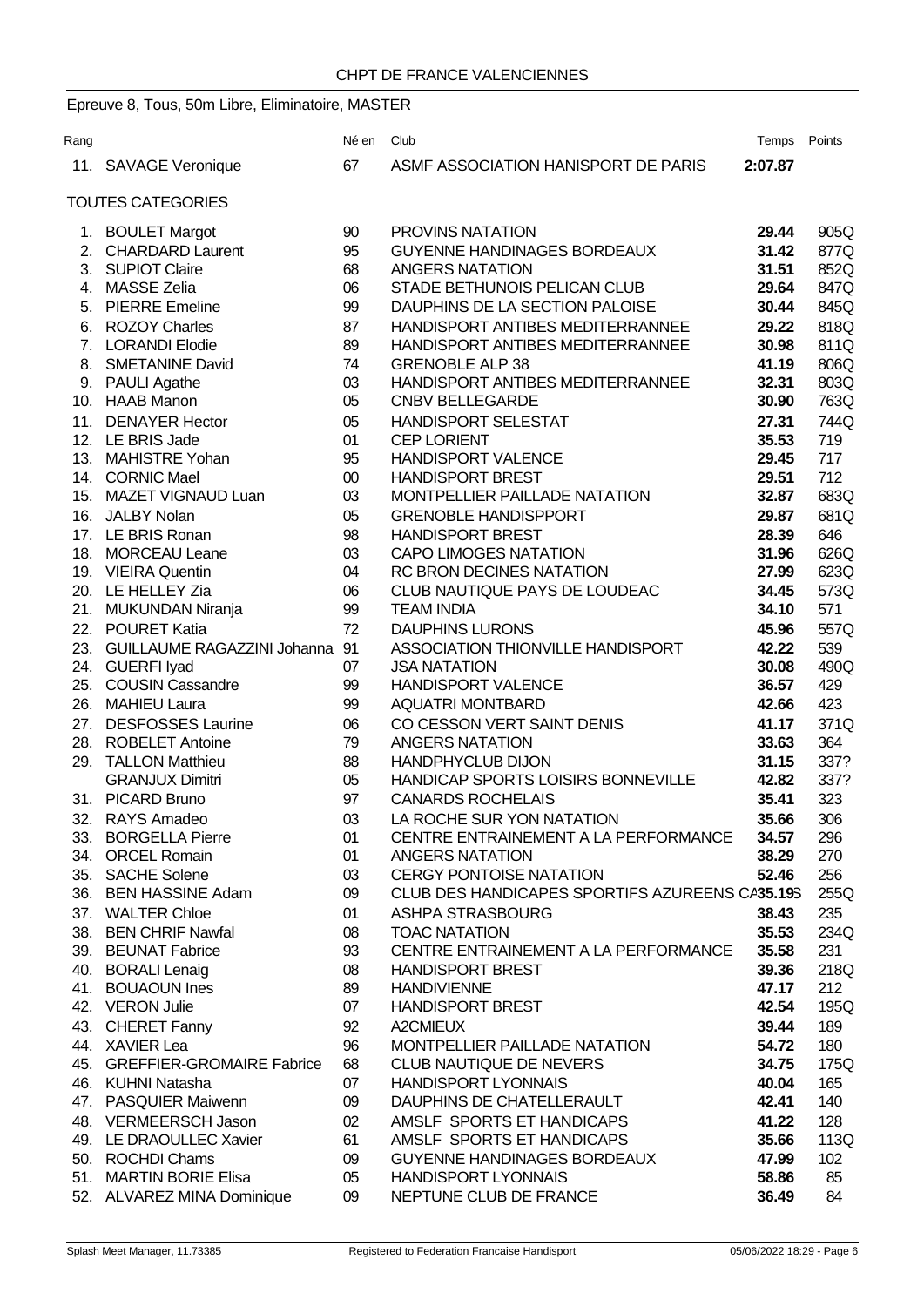# Epreuve 8, Tous, 50m Libre, Eliminatoire, TOUTES CATEGORIES

| Rang |                              | Né en           | Club                                 | Temps   | Points |
|------|------------------------------|-----------------|--------------------------------------|---------|--------|
| 53.  | <b>CHARVET Elea</b>          | 02 <sub>2</sub> | CENTRE ENTRAINEMENT A LA PERFORMANCE | 46.54   | 77     |
| 54.  | <b>RERIBALLAH Liana</b>      | 10              | ASSOCIATION THIONVILLE HANDISPORT    | 45.04   | 72     |
| 55.  | <b>SERRES Sandrine</b>       | 72              | <b>TOAC NATATION</b>                 | 1:39.62 | 71Q    |
| 56.  | <b>MAZOUL Merdhine</b>       | 01              | <b>MONTPELLIER PAILLADE NATATION</b> | 37.76   | 61     |
|      | <b>FLEURY Laurine</b>        | 03              | <b>MONTPELLIER PAILLADE NATATION</b> | 44.50   | 61     |
| 58.  | <b>CHEVREUIL Nicole</b>      | 55              | <b>HANDI NAT REGION NAZAIRIENNE</b>  | 47.09   | 40Q    |
| 59.  | <b>DJOUDER Sarra</b>         | 05              | <b>HANDISPORT MARSEILLE</b>          | 49.72   | 32     |
| 60.  | <b>LAFITTE Catherine</b>     | 68              | <b>CANARDS ROCHELAIS</b>             | 54.59   | 17Q    |
| 61.  | <b>JALBY Lucie</b>           | 08              | <b>GRENOBLE HANDISPPORT</b>          | 49.94   | 16     |
| 62.  | <b>BIGOT Mathis</b>          | 05              | <b>HANDISPORT BREST</b>              | 50.04   | 11     |
|      | 63. PALLIER Leopoldine       | 94              | CS CLICHY 92 NATATION                | 56.83   | 8      |
|      | <b>ALY SAID Hanna</b>        | 03              | ASSOCIATION THIONVILLE HANDISPORT    | 1:14.50 | 8      |
| 65.  | <b>BARRIERE Bruno</b>        | 65              | <b>GUYENNE HANDINAGES BORDEAUX</b>   | 42.39   | 5      |
|      | <b>FEIPEL Theo</b>           | 04              | ASSOCIATION THIONVILLE HANDISPORT    | 1:05.53 | 5      |
| 67.  | <b>COELHO RENARD Gabriel</b> | 06              | <b>HANDISPORT MARSEILLE</b>          | 50.12   | 3      |
|      | <b>MACAULEY Pierre</b>       | 73              | LA ROCHE SUR YON NATATION            | 52.91   | 3      |
| 69.  | <b>DUFOUR Louna</b>          | 07              | <b>HANDISPORT BREST</b>              | 56.00   | 1      |
| 70.  | <b>BREUER Janina</b>         | 98              | <b>TEAM BERLIN</b>                   | 30.03   |        |
|      | <b>CATARINO Christophe</b>   | 74              | ASMF ASSOCIATION HANISPORT DE PARIS  | 52.33   |        |
|      | <b>HADJERI</b> Senoucy       | 06              | <b>HANDI NAT REGION NAZAIRIENNE</b>  | 54.27   |        |
|      | <b>SCHERB Laetitia</b>       | 76              | SPORTS REUNIS COLMAR HANDI NATATION  | 1:36.77 |        |
|      | <b>SAVAGE Veronique</b>      | 67              | ASMF ASSOCIATION HANISPORT DE PARIS  | 2:07.87 |        |
|      |                              |                 |                                      |         |        |

| Epreuve 9<br>05/06/2022 |                                                | 100m Brasse                                                        | 2016 et plus agés<br>Liste résultats Eliminatoires |                |
|-------------------------|------------------------------------------------|--------------------------------------------------------------------|----------------------------------------------------|----------------|
| Rang                    |                                                | Né en Club                                                         | Temps Points                                       |                |
| <b>JEUNES</b>           |                                                |                                                                    |                                                    |                |
|                         | 1. GUERFI Iyad<br>$50m$ :<br>44.39<br>44.39    | <b>JSA NATATION</b><br>07<br>100m: 1:35.52<br>51.13                | 1:35.52                                            | 288Q           |
|                         | 2. KUHNI Natasha<br>53.34<br>53.34<br>50m:     | <b>HANDISPORT LYONNAIS</b><br>07<br>100m: 1:52.17<br>58.83         | 1:52.17                                            | 236Q           |
|                         | 3. DESFOSSES Laurine<br>56.56<br>56.56<br>50m: | 06<br>CO CESSON VERT SAINT DENIS<br>100m: 1:57.90 1:01.34          | 1:57.90                                            | 215Q           |
|                         | 4. HADJERI Senoucy<br>50m:<br>59.09<br>59.09   | 06<br><b>HANDI NAT REGION NAZAIRIENNE</b><br>100m: 2:01.50 1:02.41 | 2:01.50                                            | 152Q           |
|                         | 5. PASQUIER Maiwenn<br>50m: 1:00.41 1:00.41    | DAUPHINS DE CHATELLERAULT<br>09<br>100m: 2:12.06 1:11.65           | 2:12.06                                            | 60Q            |
|                         | 6. VERON Julie<br>50m: 1:09.16 1:09.16         | <b>HANDISPORT BREST</b><br>07<br>100m: 2:20.34 1:11.18             | 2:20.34                                            | 27Q            |
|                         | 7. ROCHDI Chams<br>50m: 1:24.44 1:24.44        | <b>GUYENNE HANDINAGES BORDEAUX</b><br>09<br>100m: 2:55.04 1:30.60  | 2:55.04                                            | 21Q            |
|                         | 8. BOYER Leandre<br>50m: 1:11.44 1:11.44       | SAINT ETIENNE HANDISPORT<br>10<br>100m: 2:30.89 1:19.45            | 2:30.89                                            | 11Q            |
|                         | 9. RERIBALLAH Liana<br>50m: 1:17.51 1:17.51    | 10<br>ASSOCIATION THIONVILLE HANDISPORT<br>100m: 2:44.42 1:26.91   | 2:44.42                                            | $\mathbf{1}$   |
|                         | 10. DUFOUR Louna<br>50m: 1:24.49 1:24.49       | <b>HANDISPORT BREST</b><br>07<br>100m: 2:51.46 1:26.97             | 2:51.46                                            | ?              |
|                         | <b>AOUAD Lina</b><br>50m: 1:28.87 1:28.87      | <b>CNBV BELLEGARDE</b><br>11<br>100m: 3:06.75<br>1:37.88           | 3:06.75                                            | $\overline{?}$ |
|                         | disq. BORALI Lenaig                            | 08<br><b>HANDISPORT BREST</b>                                      |                                                    |                |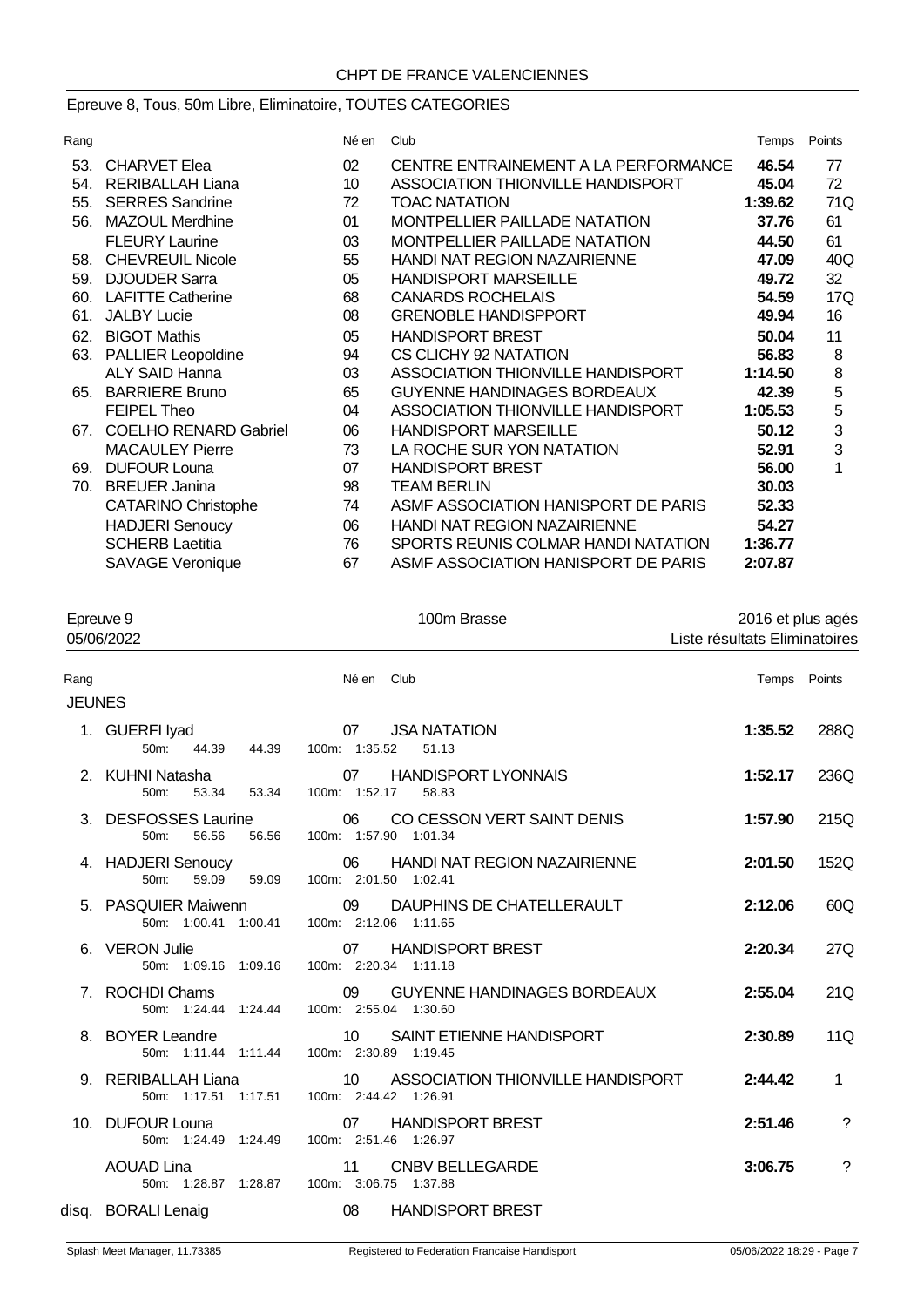#### Epreuve 9, 100m Brasse, Eliminatoire

#### JUNIOR

| 1. TOURNAY Marion<br>37.45<br>$50m$ :                         | 05 CANETT 66 NATATION<br>37.45 100m: 1:19.93<br>42.48                         | 1:19.93        | 959Q          |
|---------------------------------------------------------------|-------------------------------------------------------------------------------|----------------|---------------|
| 2. DENAYER Hector<br>36.47<br>50 <sub>m</sub>                 | 05 HANDISPORT SELESTAT<br>36.47 100m: 1:16.46 39.99                           | 1:16.46        | 757Q          |
| 3. SACHE Solene<br>50m: 1:04.94 1:04.94 100m: 2:16.47 1:11.53 | 03 CERGY PONTOISE NATATION                                                    | $2:16.47$ 551Q |               |
| 4. CHAPUY Selam<br>50m: 1:07.10 1:07.10 100m: 2:21.49 1:14.39 | 05 SAINT ETIENNE HANDISPORT                                                   | 2:21.49        | 469Q          |
| 5. GAUTIER Paul<br>50m: 1:08.14 1:08.14 100m: 2:24.61 1:16.47 | 05 ASSOCIATION THIONVILLE HANDISPORT 2:24.61                                  |                | 131Q          |
| 50m: 1:02.47 1:02.47 100m: 2:14.19 1:11.72                    | 6. SALVIGNOL Charlene 64 CASTRES SPORTS NAUTIQUES                             | 2:14.19        | 50Q           |
| 50m: 1:16.20 1:16.20                                          | 100m: 2:41.40 1:25.20                                                         | 2:41.40        | 45Q           |
| 50m: 1:10.46 1:10.46                                          | 8. PASQUIER Lenaick  25 DAUPHINS DE CHATELLERAULT<br>100m: 2:30.66<br>1:20.20 | 2:30.66        | $\mathcal{P}$ |

#### MASTER

|             | 49.47<br>49.47<br>$50m$ :                       | 1. GREFFIER-GROMAIRE Fabrice 68 CLUB NAUTIQUE DE NEVERS<br>100m: 1:43.22<br>53.75 | 1:43.22 | 166 |
|-------------|-------------------------------------------------|-----------------------------------------------------------------------------------|---------|-----|
|             | 2. FAYOLLE Frederic<br>$50m$ :                  | 74<br>Handisport Villefranche Sur Sa<br>100m: 2:19.01<br>1:16.69                  | 2:19.01 | 36  |
|             | 3. CATARINO Christophe<br>50m: 1:09.34 1:09.34  | ASMF ASSOCIATION HANISPORT DE PARIS<br>74<br>100m: 2:25.16 1:15.82                | 2:25.16 | 20  |
|             | 4. CHEVREUIL Nicole<br>$50m$ :                  | <b>HANDI NAT REGION NAZAIRIENNE</b><br>55<br>100m: 2:29.94 1:18.32                | 2:29.94 | 9   |
|             | 5. SCHERB Laetitia<br>50m: 1:33.94 1:33.94      | SPORTS REUNIS COLMAR HANDI NATATION<br>76.<br>100m: 3:18.72 1:44.78               | 3:18.72 | 6   |
|             | 6. LAFITTE Catherine<br>50m: 1:25.67<br>1:25.67 | <b>CANARDS ROCHELAIS</b><br>68<br>3:02.69<br>100m:<br>1:37.02                     | 3:02.69 | 4   |
| $7^{\circ}$ | <b>DEZIER Pierre</b><br>50m: 1:26.85<br>1:26.85 | ASME ASSOCIATION HANISPORT DE PARIS<br>77<br>3:23.58<br>1:56.73<br>100m:          | 3:23.58 | ?   |

| 1. TOURNAY Marion<br>37.45<br>$50m$ :          | 37.45   | 05<br>CANETT 66 NATATION<br>100m: 1:19.93<br>42.48            | 1:19.93 | 959Q |
|------------------------------------------------|---------|---------------------------------------------------------------|---------|------|
| 2. SCHOTT Verena<br>51.39<br>50 <sub>m</sub> : | 51.39   | <b>TEAM BERLIN</b><br>89<br>100m: 1:48.63<br>57.24            | 1:48.63 | 887Q |
| 3. BOULET Margot<br>40.50<br>50 <sub>m</sub>   | 40.50   | <b>PROVINS NATATION</b><br>90<br>100m: 1:25.54<br>45.04       | 1:25.54 | 850Q |
| 4. DENAYER Hector<br>36.47<br>50 <sub>m</sub>  | 36.47   | <b>HANDISPORT SELESTAT</b><br>05<br>100m: 1:16.46<br>39.99    | 1:16.46 | 757Q |
| 5. SCHREIBER Jan<br>35.39<br>$50m$ :           | 35.39   | <b>TEAM BERLIN</b><br>01<br>100m: 1:17.87<br>42.48            | 1:17.87 | 721Q |
| 6. VIOT Julien<br>53.47<br>$50m$ :             | 53.47   | <b>HANDISPORT VALENCE</b><br>99<br>1:51.39<br>100m:<br>57.92  | 1:51.39 | 646Q |
| 7. SACHE Solene<br>50m: 1:04.94                | 1:04.94 | <b>CERGY PONTOISE NATATION</b><br>03<br>100m: 2:16.47 1:11.53 | 2:16.47 | 551Q |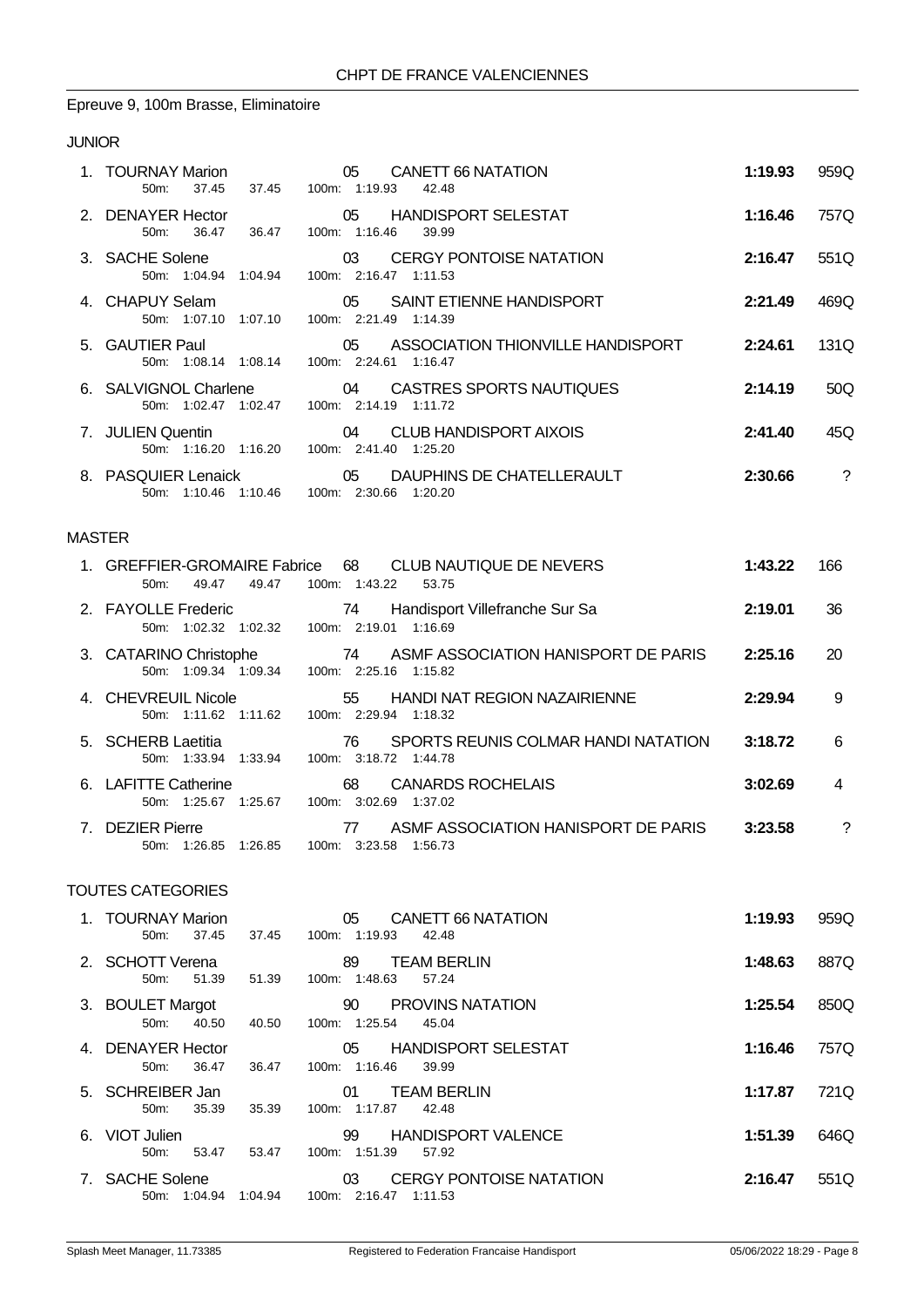# Epreuve 9, Tous, 100m Brasse, Eliminatoire, TOUTES CATEGORIES

| Rang |                                                                                  | Né en Club                                                                      | Temps Points |      |
|------|----------------------------------------------------------------------------------|---------------------------------------------------------------------------------|--------------|------|
|      | 8. VERPIOT Enzo<br>50 <sub>m</sub> :<br>46.61                                    | 01<br><b>HANDISPORT VALENCE</b><br>46.61  100m: 1:43.85<br>57.24                | 1:43.85      | 500Q |
|      | 9. CHAPUY Selam<br>50m: 1:07.10 1:07.10                                          | 05<br>SAINT ETIENNE HANDISPORT<br>100m: 2:21.49 1:14.39                         | 2:21.49      | 469Q |
|      | 10. VERCASSON Florence<br>50m:<br>57.93                                          | 95<br><b>HANDISPORT VALENCE</b><br>57.93  100m: 2:00.66  1:02.73                | 2:00.66      | 439  |
|      | 11. MAHIEU Laura<br>50m: 1:00.23 1:00.23                                         | 99 AQUATRI MONTBARD<br>100m: 2:08.46 1:08.23                                    | 2:08.46      | 413  |
|      | 12. WALTER Chloe<br>50 <sub>m</sub> :<br>51.81   51.81                           | ASHPA STRASBOURG<br>01<br>100m: 1:48.08<br>56.27                                | 1:48.08      | 306  |
|      | 13. GUERFI lyad<br>RFI Iyad<br>50m: 44.39 44.39                                  | 07 JSA NATATION<br>100m: 1:35.52 51.13                                          | 1:35.52      | 288Q |
|      | 14. KUHNI Natasha<br>53.34<br>50m:<br>53.34                                      | 07 HANDISPORT LYONNAIS<br>100m: 1:52.17<br>58.83                                | 1:52.17      | 236Q |
|      | 15. DESFOSSES Laurine<br>50 <sub>m</sub> :<br>56.56<br>56.56                     | 06<br>CO CESSON VERT SAINT DENIS<br>100m: 1:57.90 1:01.34                       | 1:57.90      | 215Q |
|      | 50m:<br>49.47<br>49.47                                                           | 16. GREFFIER-GROMAIRE Fabrice 68 CLUB NAUTIQUE DE NEVERS<br>100m: 1:43.22 53.75 | 1:43.22      | 166  |
|      | 17. SCHERB Julien<br>50m: 1:02.13 1:02.13                                        | 84 SPORTS REUNIS COLMAR HANDI NATATION<br>100m: 2:23.35 1:21.22                 | 2:23.35      | 154  |
|      | 18. HADJERI Senoucy<br>50 <sub>m</sub> :                                         | 06<br>HANDI NAT REGION NAZAIRIENNE<br>59.09  59.09  100m: 2:01.50  1:02.41      | 2:01.50      | 152Q |
|      | 19. GAUTIER Paul<br>50m: 1:08.14 1:08.14                                         | 05 ASSOCIATION THIONVILLE HANDISPORT<br>100m: 2:24.61 1:16.47                   | 2:24.61      | 131Q |
|      | 20. PALLIER Leopoldine<br>50m: 1:06.72 1:06.72                                   | 94<br>CS CLICHY 92 NATATION<br>100m: 2:26.78 1:20.06                            | 2:26.78      | 101  |
|      | 21. PICARD Bruno<br>54.88 54.88<br>50 <sub>m</sub>                               | 97<br><b>CANARDS ROCHELAIS</b><br>100m: 1:55.38 1:00.50                         | 1:55.38      | 92   |
|      | 22. PASQUIER Maiwenn<br>50m: 1:00.41 1:00.41                                     | 09 DAUPHINS DE CHATELLERAULT<br>100m: 2:12.06 1:11.65                           | 2:12.06      | 60Q  |
|      | 23. QUINTIN Thomas<br>50m:                                                       | 84 CS CLICHY 92 NATATION<br>54.19  54.19  100m: 1:55.99  1:01.80                | 1:55.99      | 51   |
|      | 50m: 1:02.47 1:02.47 100m: 2:14.19 1:11.72                                       | 24. SALVIGNOL Charlene 64 CASTRES SPORTS NAUTIQUES                              | 2:14.19      | 50Q  |
|      | 25. JULIEN Quentin<br>50m: 1:16.20 1:16.20 100m: 2:41.40 1:25.20                 | 04 CLUB HANDISPORT AIXOIS                                                       | 2:41.40      | 45Q  |
|      | 26. FAYOLLE Frederic<br>50m: 1:02.32 1:02.32 100m: 2:19.01 1:16.69               | Handisport Villefranche Sur Sa<br>74                                            | 2:19.01      | 36   |
|      | 27. VERON Julie<br>50m: 1:09.16 1:09.16                                          | 07 HANDISPORT BREST<br>100m: 2:20.34 1:11.18                                    | 2:20.34      | 27Q  |
|      | 28. ROCHDI Chams<br>50m: 1:24.44 1:24.44 100m: 2:55.04 1:30.60                   | 09<br>GUYENNE HANDINAGES BORDEAUX                                               | 2:55.04      | 21Q  |
|      | 29. CATARINO Christophe 74 ASMF AS<br>50m: 1:09.34 1:09.34 100m: 2:25.16 1:15.82 | 74 ASMF ASSOCIATION HANISPORT DE PARIS                                          | 2:25.16      | 20   |
|      | 30. BOYER Leandre<br>50m: 1:11.44 1:11.44 100m: 2:30.89 1:19.45                  | 10 SAINT ETIENNE HANDISPORT                                                     | 2:30.89      | 11Q  |
|      | 31. CHEVREUIL Nicole<br>50m: 1:11.62  1:11.62  100m: 2:29.94  1:18.32            | 55<br>HANDI NAT REGION NAZAIRIENNE                                              | 2:29.94      | 9    |
|      | 50m: 1:14.53 1:14.53 100m: 2:36.92 1:22.39                                       | 32. CAPAROS AUDIGIER Lea 00 HANDISPORT VALENCE                                  | 2:36.92      | 6    |
|      |                                                                                  |                                                                                 |              |      |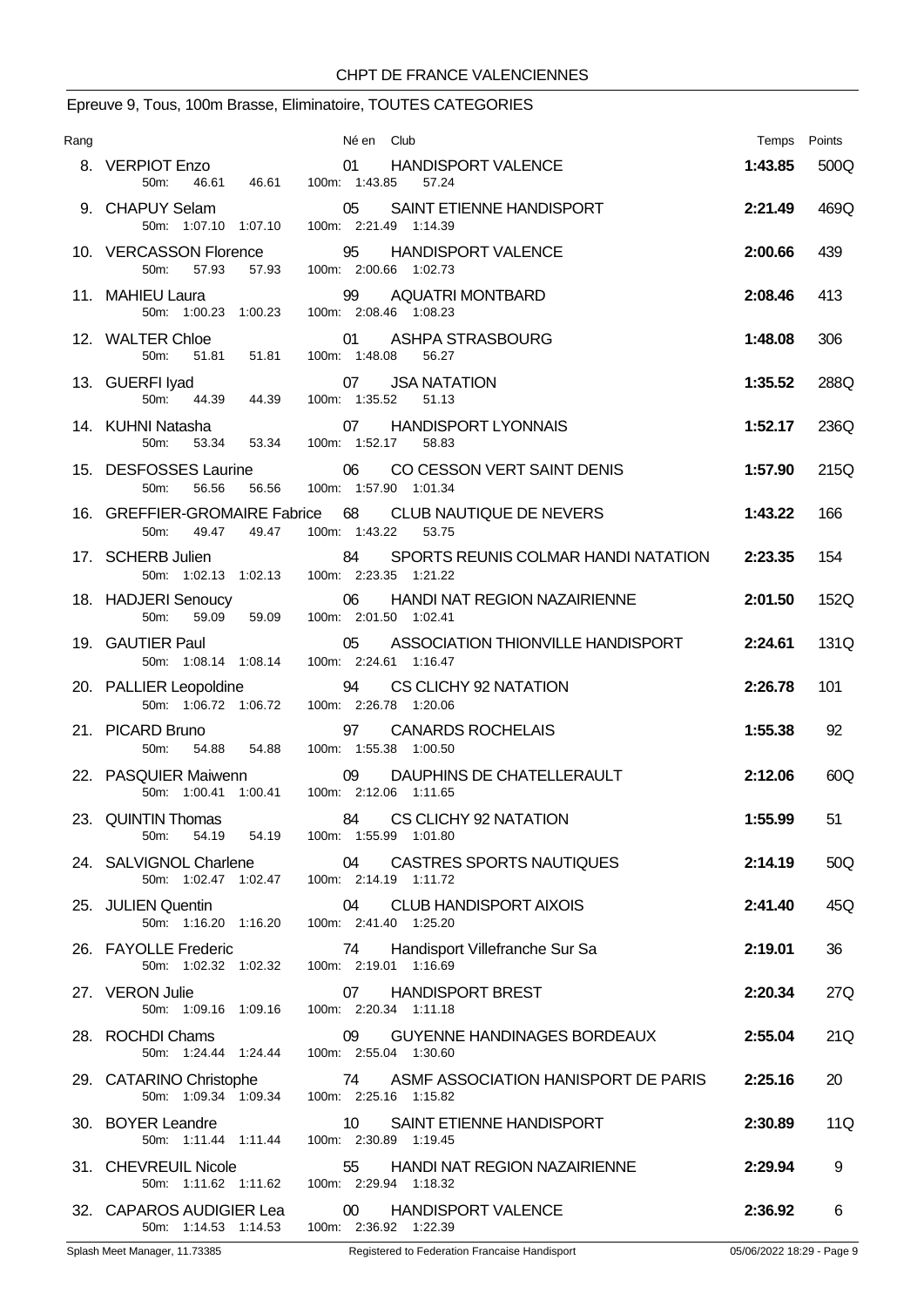# Epreuve 9, Tous, 100m Brasse, Eliminatoire, TOUTES CATEGORIES

| Rang |                                                                     | Né en Club                                                                                             | Temps   | Points         |
|------|---------------------------------------------------------------------|--------------------------------------------------------------------------------------------------------|---------|----------------|
|      | 32. SCHERB Laetitia<br>50m: 1:33.94 1:33.94 100m: 3:18.72 1:44.78   | 76 SPORTS REUNIS COLMAR HANDI NATATION                                                                 | 3:18.72 | 6              |
|      | 34. LAFITTE Catherine<br>50m: 1:25.67 1:25.67                       | 68 CANARDS ROCHELAIS<br>100m: 3:02.69 1:37.02                                                          | 3:02.69 | $\overline{4}$ |
|      | 35. RERIBALLAH Liana<br>50m: 1:17.51 1:17.51 100m: 2:44.42 1:26.91  | 10 ASSOCIATION THIONVILLE HANDISPORT                                                                   | 2:44.42 | 1              |
|      | 36. PASQUIER Lenaick<br>50m: 1:10.46 1:10.46                        | 05 DAUPHINS DE CHATELLERAULT<br>100m: 2:30.66 1:20.20                                                  | 2:30.66 | ?              |
|      | <b>DUFOUR Louna</b><br>50m: 1:24.49 1:24.49                         | <b>HANDISPORT BREST</b><br>07<br>100m: 2:51.46 1:26.97                                                 | 2:51.46 | ?              |
|      | <b>AOUAD Lina</b><br>50m: 1:28.87 1:28.87                           | CNBV BELLEGARDE<br>11<br>100m: 3:06.75<br>1:37.88                                                      | 3:06.75 | ?              |
|      | <b>DEZIER Pierre</b><br>50m: 1:26.85 1:26.85                        | ASME ASSOCIATION HANISPORT DE PARIS<br>77<br>100m: 3:23.58 1:56.73                                     | 3:23.58 | ?              |
|      | disq. MICHAELIS Tom<br>disq. BORALI Lenaig<br>disq. TALLON Matthieu | 96<br><b>CLUB HANDISPORT AIXOIS</b><br><b>HANDISPORT BREST</b><br>08<br><b>HANDPHYCLUB DIJON</b><br>88 |         |                |

| Epreuve 10<br>05/06/2022                                                                                                |                                                                                                                                                                                                                                                                                                                                                                                 | 50m Dos                                                                                                                                                                                                                                                                                                                | 2016 et plus agés<br>Liste résultats Eliminatoires                                                        |                                                                                                                 |  |
|-------------------------------------------------------------------------------------------------------------------------|---------------------------------------------------------------------------------------------------------------------------------------------------------------------------------------------------------------------------------------------------------------------------------------------------------------------------------------------------------------------------------|------------------------------------------------------------------------------------------------------------------------------------------------------------------------------------------------------------------------------------------------------------------------------------------------------------------------|-----------------------------------------------------------------------------------------------------------|-----------------------------------------------------------------------------------------------------------------|--|
|                                                                                                                         | Né en                                                                                                                                                                                                                                                                                                                                                                           | Club                                                                                                                                                                                                                                                                                                                   | Temps                                                                                                     | Points                                                                                                          |  |
|                                                                                                                         |                                                                                                                                                                                                                                                                                                                                                                                 |                                                                                                                                                                                                                                                                                                                        |                                                                                                           |                                                                                                                 |  |
| <b>MARTIN BORIE Elisa</b><br><b>FEIPEL Theo</b><br><b>ALY SAID Hanna</b>                                                | 03<br>05<br>05<br>05<br>05<br>04<br>03<br>03                                                                                                                                                                                                                                                                                                                                    | <b>CERGY PONTOISE NATATION</b><br>SAINT ETIENNE HANDISPORT<br>ASSOCIATION THIONVILLE HANDISPORT<br><b>HANDISPORT LYONNAIS</b><br>ASSOCIATION THIONVILLE HANDISPORT<br>MONTPELLIER PAILLADE NATATION<br><b>ASSOCIATION THIONVILLE HANDISPORT</b>                                                                        | 53.98<br>57.22<br>49.98<br>59.51<br>1:15.75<br>1:15.53<br>59.68<br>1:33.68                                | 728Q<br>613Q<br>497Q<br>175Q<br>127Q<br>56Q<br>25Q<br>25Q                                                       |  |
|                                                                                                                         |                                                                                                                                                                                                                                                                                                                                                                                 |                                                                                                                                                                                                                                                                                                                        |                                                                                                           |                                                                                                                 |  |
| <b>SAVAGE Veronique</b><br><b>BILY Didier</b>                                                                           | 63<br>72<br>64<br>67<br>57                                                                                                                                                                                                                                                                                                                                                      | <b>CLUB NAUTIQUE HAVRAIS</b><br><b>TOAC NATATION</b><br><b>GUYENNE HANDINAGES BORDEAUX</b><br>HANDISPORT SAINTONGE ROYAN                                                                                                                                                                                               | 56.77<br>1:43.33<br>1:30.25<br>2:11.72                                                                    | 248Q<br>83                                                                                                      |  |
|                                                                                                                         |                                                                                                                                                                                                                                                                                                                                                                                 |                                                                                                                                                                                                                                                                                                                        |                                                                                                           |                                                                                                                 |  |
| <b>DURANTE Xavier</b><br>LE GLOANIC Thierry<br><b>GAUTIER Paul</b><br><b>RABINE Pierre</b><br><b>MARTIN BORIE Elisa</b> | 03<br>96<br>05<br>05<br>94<br>63<br>05<br>99<br>05<br>96<br>72                                                                                                                                                                                                                                                                                                                  | <b>CERGY PONTOISE NATATION</b><br>MONTPELLIER PAILLADE NATATION<br>SAINT ETIENNE HANDISPORT<br><b>CLUB HANDISPORT AIXOIS</b><br><b>CLUB NAUTIQUE HAVRAIS</b><br>ASSOCIATION THIONVILLE HANDISPORT<br><b>ASPTT NANTES NATATION</b><br><b>HANDISPORT LYONNAIS</b><br><b>HANDISPORT MARSEILLE</b><br><b>TOAC NATATION</b> | 53.98<br>55.81<br>57.22<br>49.98<br>1:21.19<br>56.77<br>59.51<br>1:27.09<br>1:15.75<br>1:23.10<br>1:43.33 | 728Q<br>663Q<br>613Q<br>497Q<br>279Q<br>248Q<br>175Q<br>169Q<br>127Q<br>93<br>83                                |  |
| 7.<br>8.                                                                                                                | <b>JUNIOR</b><br>1. SACHE Solene<br>2. CHAPUY Selam<br>3. GRANJUX Dimitri<br>4. GAUTIER Paul<br>6.<br>7. FLEURY Laurine<br><b>MASTER</b><br>1. LE GLOANIC Thierry<br>2. SERRES Sandrine<br>3. HAMZAOUI Madjeriba<br>disq.<br><b>TOUTES CATEGORIES</b><br>1. SACHE Solene<br>2. XAVIER Lea<br>3. CHAPUY Selam<br>4. GRANJUX Dimitri<br>10. RAMBAUD Marion<br>11. SERRES Sandrine |                                                                                                                                                                                                                                                                                                                        |                                                                                                           | HANDICAP SPORTS LOISIRS BONNEVILLE<br>ASMF ASSOCIATION HANISPORT DE PARIS<br>HANDICAP SPORTS LOISIRS BONNEVILLE |  |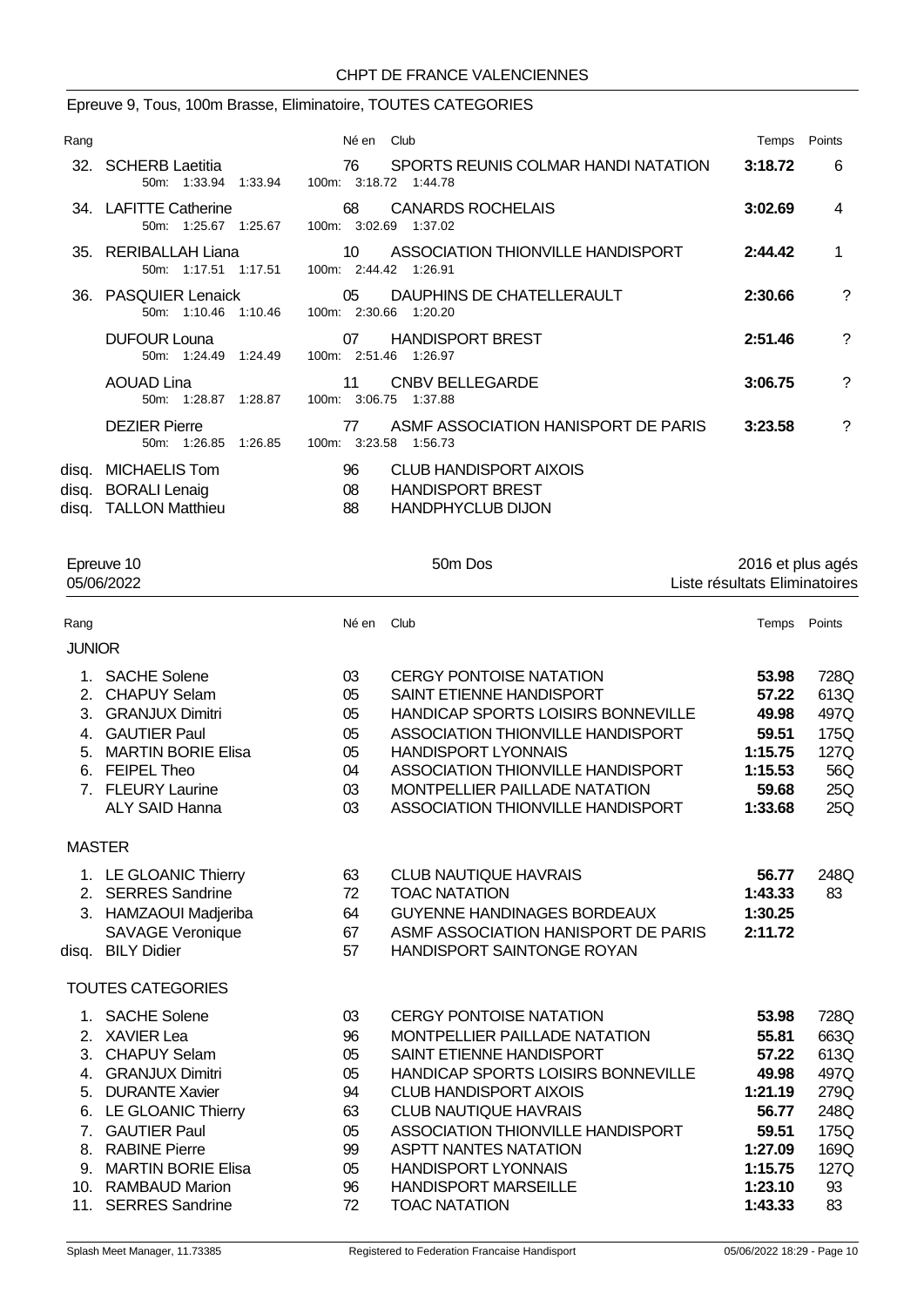# Epreuve 10, Tous, 50m Dos, Eliminatoire, TOUTES CATEGORIES

| Rang  |                         | Né en | Club                                | Temps   | Points |
|-------|-------------------------|-------|-------------------------------------|---------|--------|
|       | 12. DE LUCA Adeline     | 86    | <b>GUYENNE HANDINAGES BORDEAUX</b>  | 1:36.99 | 70     |
|       | 13. FEIPEL Theo         | 04    | ASSOCIATION THIONVILLE HANDISPORT   | 1:15.53 | 56Q    |
|       | 14. FLEURY Laurine      | 03    | MONTPELLIER PAILLADE NATATION       | 59.68   | 25Q    |
|       | ALY SAID Hanna          | 03    | ASSOCIATION THIONVILLE HANDISPORT   | 1:33.68 | 25Q    |
| 16.   | MATTEI Clara            | 95    | <b>HANDISPORT MARSEILLE</b>         | 1:34.48 | 23     |
|       | 17. QUINTIN Thomas      | 84    | CS CLICHY 92 NATATION               | 55.77   | 12     |
|       | 18. HAMZAOUI Madjeriba  | 64    | <b>GUYENNE HANDINAGES BORDEAUX</b>  | 1:30.25 |        |
|       | <b>SAVAGE Veronique</b> | 67    | ASME ASSOCIATION HANISPORT DE PARIS | 2:11.72 |        |
| disa. | <b>BILY Didier</b>      | 57    | HANDISPORT SAINTONGE ROYAN          |         |        |
|       |                         |       |                                     |         |        |

| Epreuve 11<br>05/06/2022 |                                                 | 100m Papillon                                                 | 2016 et plus agés<br>Liste résultats Eliminatoires |  |
|--------------------------|-------------------------------------------------|---------------------------------------------------------------|----------------------------------------------------|--|
| Rang                     |                                                 | Né en Club                                                    | Temps Points                                       |  |
| <b>JEUNES</b>            |                                                 |                                                               |                                                    |  |
|                          | 1. MASSE Zelia<br>35.71<br>50m:<br>35.71        | STADE BETHUNOIS PELICAN CLUB<br>06<br>100m: 1:16.32<br>40.61  | 1:16.32<br>741Q                                    |  |
|                          | 2. LE HELLEY Zia<br>50m:<br>42.48<br>42.48      | CLUB NAUTIQUE PAYS DE LOUDEAC<br>06<br>100m: 1:34.09<br>51.61 | 1:34.09<br>174                                     |  |
|                          | 3. DESFOSSES Laurine<br>50m:<br>54.10<br>54.10  | CO CESSON VERT SAINT DENIS<br>06<br>100m: 1:58.77 1:04.67     | 1:58.77<br>14                                      |  |
|                          | 4. BEN CHRIF Nawfal<br>50m:<br>41.77<br>41.77   | <b>TOAC NATATION</b><br>08<br>100m: 1:33.98<br>52.21          | 1:33.98<br>13                                      |  |
|                          | 5. VERON Julie<br>50m:<br>56.84<br>56.84        | <b>HANDISPORT BREST</b><br>07<br>100m: 1:56.90 1:00.06        | 11<br>1:56.90                                      |  |
|                          | 6. PASQUIER Maiwenn<br>50m: 1:01.37 1:01.37     | 09<br>DAUPHINS DE CHATELLERAULT<br>100m: 2:16.07 1:14.70      | 2:16.07                                            |  |
| <b>JUNIOR</b>            |                                                 |                                                               |                                                    |  |
|                          | 1. MORCEAU Leane<br>50m:<br>37.05<br>37.05      | <b>CAPO LIMOGES NATATION</b><br>03<br>100m: 1:18.64<br>41.59  | 1:18.64<br>544Q                                    |  |
|                          | 2. MAZET VIGNAUD Luan<br>50m:<br>38.39<br>38.39 | 03<br>MONTPELLIER PAILLADE NATATION<br>100m: 1:25.25<br>46.86 | 1:25.25<br>380Q                                    |  |
|                          | 3. VIEIRA Quentin<br>50m:<br>33.00<br>33.00     | RC BRON DECINES NATATION<br>04<br>100m: 1:09.87<br>36.87      | 1:09.87<br>341                                     |  |
|                          | 4. PASQUIER Lenaick<br>50m:<br>59.94<br>59.94   | DAUPHINS DE CHATELLERAULT<br>05<br>100m: 2:15.86 1:15.92      | 2:15.86                                            |  |
|                          | <b>MASTER</b>                                   |                                                               |                                                    |  |

|                   |       |       |                       | 1. GREFFIER-GROMAIRE Fabrice 68 CLUB NAUTIQUE DE NEVERS<br>1:38.10 |  |
|-------------------|-------|-------|-----------------------|--------------------------------------------------------------------|--|
| $50m$ :           | 44.05 | 44.05 | 100m: 1:38.10         | 54.05                                                              |  |
| 2. SENIGRA Melisa |       |       |                       | CLUB DE NATATION SPORTIVE LES ALBATROS 2:11.31                     |  |
| $50m$ :           | 59.01 | 59.01 | 100m: 2:11.31 1:12.30 |                                                                    |  |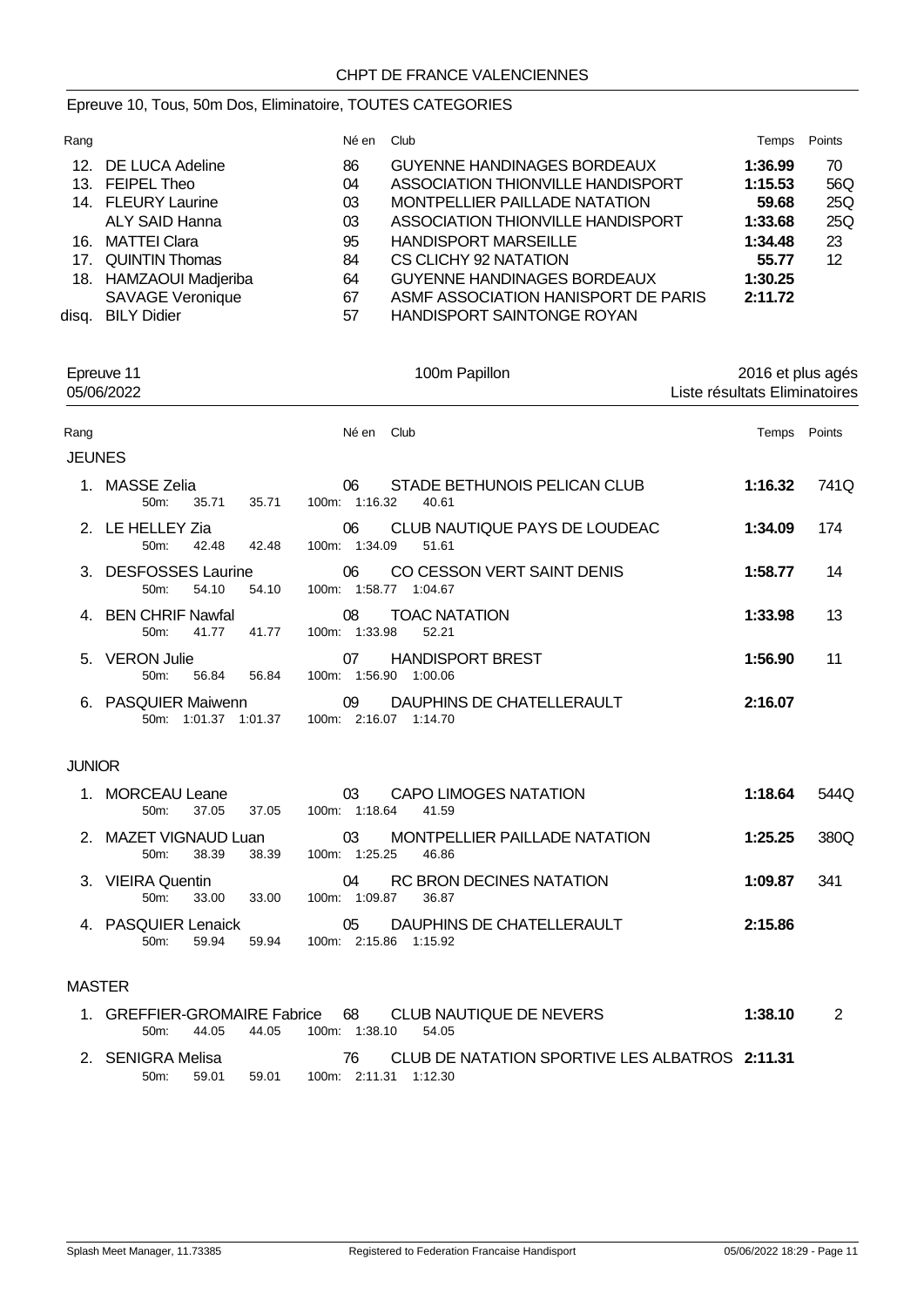# Epreuve 11, 100m Papillon, Eliminatoire

| 1. BREUER Janina<br>34.10<br>50m:                     | 34.10 100m: 1:13.03           | 98                          | <b>TEAM BERLIN</b><br>38.93                                       | 1:13.03           | 829Q |
|-------------------------------------------------------|-------------------------------|-----------------------------|-------------------------------------------------------------------|-------------------|------|
| 2. MASSE Zelia<br>50m: 35.71                          | 100m: 1:16.32 40.61<br>35.71  | 06                          | STADE BETHUNOIS PELICAN CLUB                                      | 1:16.32           | 741Q |
| 3. ROZOY Charles<br>50 <sub>m</sub> :<br>32.57        | 32.57                         | 100m: 1:08.49               | 87 HANDISPORT ANTIBES MEDITERRANNEE 1:08.49<br>35.92              |                   | 652Q |
| 4. BOULET Margot<br>50m:<br>36.22                     | 36.22                         | 90<br>100m: 1:16.96         | <b>PROVINS NATATION</b><br>40.74                                  | 1:16.96           | 636Q |
| 5. CORNIC Mael<br>50m: 32.91                          | 100m: 1:09.46<br>32.91        | 00                          | <b>HANDISPORT BREST</b><br>36.55                                  | 1:09.46           | 579Q |
| 6. MORCEAU Leane<br>50m:<br>37.05                     | 37.05                         | 100m: 1:18.64               | 03 CAPO LIMOGES NATATION<br>41.59                                 | 1:18.64           | 544Q |
| 7. LORANDI Elodie<br>50m:<br>37.00                    | 37.00                         | 89<br>100m: 1:23.53         | HANDISPORT ANTIBES MEDITERRANNEE 1:23.53<br>46.53                 |                   | 430Q |
| 50m:<br>38.39                                         | 38.39<br>100m: 1:25.25 46.86  |                             | 8. MAZET VIGNAUD Luan 03 MONTPELLIER PAILLADE NATATION            | 1:25.25           | 380Q |
| 9. VIEIRA Quentin<br>33.00<br>50m:                    | 33.00                         | 100m: 1:09.87               | 04 RC BRON DECINES NATATION<br>36.87                              | 1:09.87           | 341  |
| 10. LE HELLEY Zia<br>42.48 42.48<br>50 <sub>m</sub> : |                               | 06<br>100m: 1:34.09         | CLUB NAUTIQUE PAYS DE LOUDEAC<br>51.61                            | 1:34.09           | 174  |
| 50m: 45.52                                            | 45.52<br>100m: 1:40.67 55.15  |                             | 11. COUSIN Cassandre <b>39 HANDISPORT VALENCE</b>                 | 1:40.67           | 83   |
| 12. DESFOSSES Laurine<br>50m:<br>54.10                | 54.10                         | 100m: 1:58.77 1:04.67       | 06 CO CESSON VERT SAINT DENIS                                     | 1:58.77           | 14   |
| 13. BEN CHRIF Nawfal<br>50m:                          | 41.77  41.77  100m: 1:33.98   | 08                          | <b>TOAC NATATION</b><br>52.21                                     | 1:33.98           | 13   |
| 50m:<br>56.84                                         | 56.84                         | 100m: 1:56.90 1:00.06       | 14. VERON Julie 07 HANDISPORT BREST                               | 1:56.90           | 11   |
| 50m: 44.05                                            | 44.05                         | 100m: 1:38.10               | 15. GREFFIER-GROMAIRE Fabrice 68 CLUB NAUTIQUE DE NEVERS<br>54.05 | 1:38.10           | 2    |
| 16. SENIGRA Melisa<br>50 <sub>m</sub> :<br>59.01      | 59.01  100m: 2:11.31  1:12.30 | 76                          | CLUB DE NATATION SPORTIVE LES ALBATROS 2:11.31                    |                   |      |
| <b>PASQUIER Lenaick</b><br>59.94<br>50m:              | 59.94                         | 05<br>100m: 2:15.86 1:15.92 | DAUPHINS DE CHATELLERAULT                                         | 2:15.86           |      |
| <b>PASQUIER Maiwenn</b><br>50m: 1:01.37 1:01.37       |                               | 09<br>100m: 2:16.07 1:14.70 | DAUPHINS DE CHATELLERAULT                                         | 2:16.07           |      |
| disq. LAURENT Elise                                   |                               | 92                          | <b>HANDISPORT VALENCE</b>                                         |                   |      |
| Epreuve 12                                            |                               |                             | 200m Libre                                                        | 2016 et plus agés |      |

|               | 05/06/2022                            |       |       |       | Liste résultats Eliminatoires |                                             |       |               |         |       |               |                    |        |  |
|---------------|---------------------------------------|-------|-------|-------|-------------------------------|---------------------------------------------|-------|---------------|---------|-------|---------------|--------------------|--------|--|
| Rang          |                                       |       |       |       | Né en Club                    |                                             |       |               |         |       |               | Temps              | Points |  |
| <b>JUNIOR</b> |                                       |       |       |       |                               |                                             |       |               |         |       |               |                    |        |  |
|               | 1. GRANJUX Dimitri<br>50 <sub>m</sub> | 48.50 | 48.50 |       | 05<br>100m: 1:42.17           | HANDICAP SPORTS LOISIRS BONNEVILLE<br>53.67 |       | 150m: 2:35.50 | 53.33   |       | 200m: 3:25.77 | 3:25.77<br>50.27   | 362Q   |  |
|               | 2. SACHE Solene<br>$50m$ :            | 53.19 | 53.19 |       | 03<br>100m: 1:51.77           | <b>CERGY PONTOISE NATATION</b><br>58.58     |       | 150m: 2:50.86 | 59.09   | 200m: | 3:50.23       | 3:50.23<br>59.37   | 359Q   |  |
|               | 3. CHAPUY Selam<br>$50m$ :            | 59.12 | 59.12 | 100m: | 05<br>2:01.78                 | SAINT ETIENNE HANDISPORT<br>1:02.66         | 150m: | 3:03.27       | 1:01.49 | 200m: | 4:04.03       | 4:04.03<br>1:00.76 | 239Q   |  |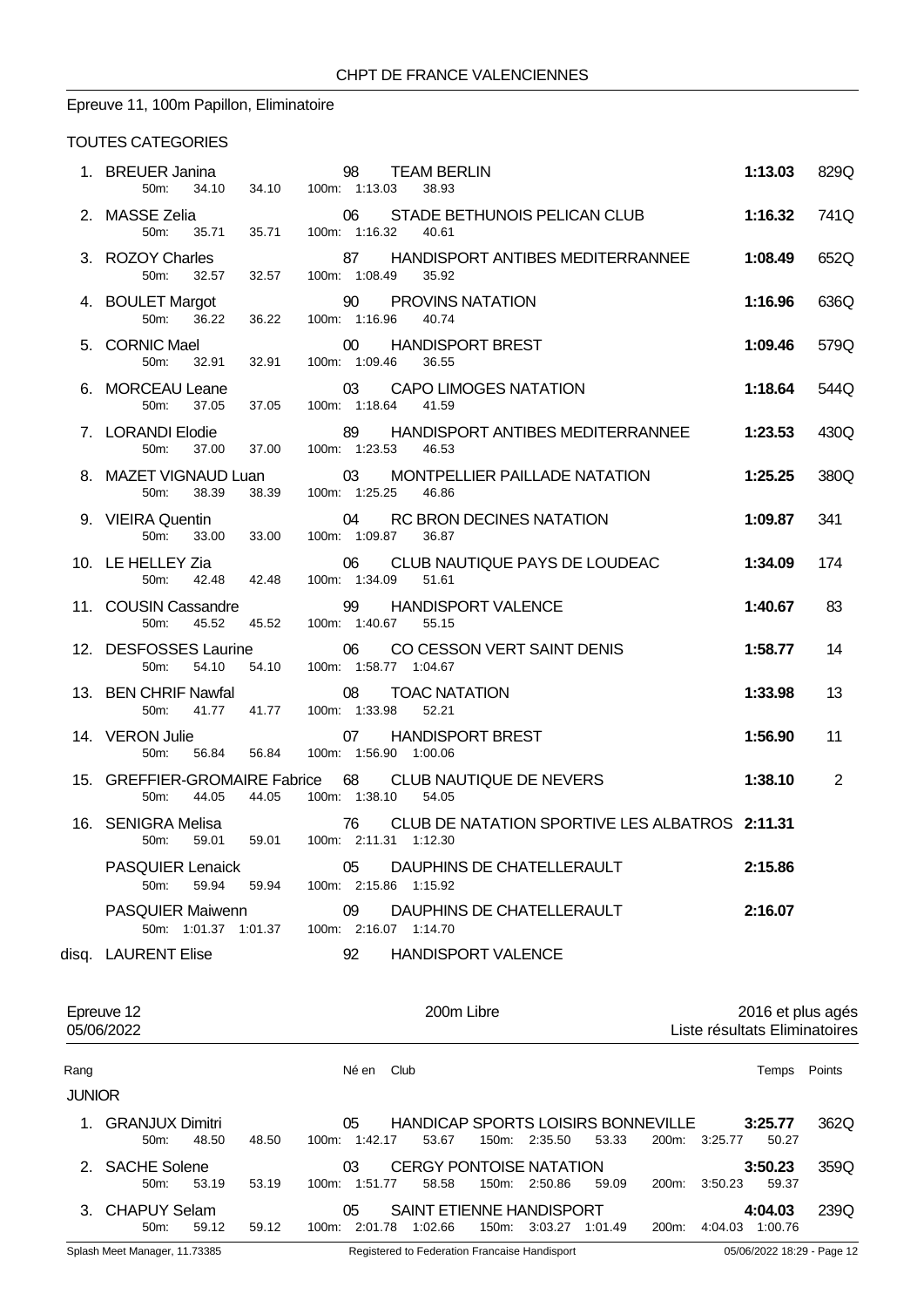# Epreuve 12, Tous, 200m Libre, Eliminatoire, JUNIOR

| Rang |                                               | Né en Club                                                                                                     | Points<br>Temps                     |
|------|-----------------------------------------------|----------------------------------------------------------------------------------------------------------------|-------------------------------------|
| 4    | FEIPEL Theo<br>50m: 1:04.43<br>1:04.43        | ASSOCIATION THIONVILLE HANDISPORT<br>04<br>1:10.21<br>150m: 3:25.67<br>$100m$ : 2:14.64<br>1:11.03<br>200m:    | 4:35.29<br>83<br>4:35.29<br>1:09.62 |
|      | 5. MARTIN BORIE Elisa<br>50m: 1:08.06 1:08.06 | 05<br>HANDISPORT LYONNAIS<br>100m: 2:21.33<br>1:13.27<br>150m. 3:33.72 1:12.39<br>200m:                        | 4:35.87<br>71<br>4:35.87<br>1:02.15 |
|      | 6. GAUTIER Paul<br>50m: 1:00.12<br>1:00.12    | ASSOCIATION THIONVILLE HANDISPORT<br>05<br>100m: 2:07.07<br>1:06.95<br>150m: 3:15.07<br>1:08.00<br>200m:       | 24<br>4:22.98<br>4:22.98<br>1:07.91 |
|      | 7. ALY SAID Hanna<br>50m: 1:19.14<br>1:19:14  | ASSOCIATION THIONVILLE HANDISPORT<br>03<br>1:26.31<br>150m:<br>4:13.56<br>1:28.11<br>200m:<br>2:45.45<br>100m: | 5:40.07<br>11<br>1:26.51<br>5:40.07 |

#### MASTER

| 1. SMETANINE David        | 74<br>GRENOBLE ALP 38                                                  | 3:10.65            | 848Q |
|---------------------------|------------------------------------------------------------------------|--------------------|------|
| 43.25<br>43.25<br>50m:    | 1:30.72<br>47.47<br>49.16<br>100m:<br>150m: 2:19.88<br>200m:           | 50.77<br>3:10.65   |      |
| 2. POURET Katia           | DAUPHINS LURONS<br>$\overline{72}$                                     | 3:32.00            | 551Q |
| 46.08<br>46.08<br>$50m$ : | 53.13<br>150m: 2:35.92<br>100m: 1:39.21<br>56.71<br>200m:              | 56.08<br>3:32.00   |      |
| 3. SERRES Sandrine        | 72<br><b>TOAC NATATION</b>                                             | 7:10.14            | 175Q |
| 50m: 1:46.22<br>1:46.22   | 3:33.09<br>1:46.87<br>150m:<br>1:49.96<br>$100m$ :<br>5:23.05<br>200m: | 7:10.14 1:47.09    |      |
| 4. LE GLOANIC Thierry 63  | <b>CLUB NAUTIQUE HAVRAIS</b>                                           | 4:09.85            | 53   |
| 58.15<br>$50m$ :<br>58.15 | 200m:<br>100m: 2:03.05<br>1:04.90<br>150m:<br>3:06.82<br>1:03.77       | 4:09.85<br>1:03.03 |      |
| 5. HAMZAOUI Madjeriba 64  | <b>GUYENNE HANDINAGES BORDEAUX</b>                                     | 6:35.41            |      |
| 50m: 1:31.86<br>1:31.86   | 100m: 3:12.99<br>1:41.13<br>150m:<br>4:55.28 1:42.29<br>200m:          | 6:35.41<br>1:40.13 |      |
| <b>SAVAGE Veronique</b>   | ASMF ASSOCIATION HANISPORT DE PARIS<br>67                              | 9:08.94            |      |
| 50m: 2:07.75 2:07.75      | 100m: 4:32.96 2:25.21<br>150m: 6:46.15 2:13.19<br>200m:                | 9:08.94 2:22.79    |      |

| 1. SMETANINE David<br>50m: 43.25 43.25 100m: 1:30.72 47.47 150m: 2:19.88 49.16 200m: 3:10.65 50.77                                                                                             |  |  |  |                                                                   |  | 3:10.65 848Q |      |
|------------------------------------------------------------------------------------------------------------------------------------------------------------------------------------------------|--|--|--|-------------------------------------------------------------------|--|--------------|------|
| 2. POURET Katia 16.08 100m: 1:39.21 53.13 150m: 2:35.92 56.71 200m: 3:32.00 56.08 50m: 46.08 100m: 1:39.21 53.13 150m: 2:35.92 56.71 200m: 3:32.00 56.08                                       |  |  |  |                                                                   |  |              | 551Q |
| 3. GRANJUX Dimitri 05 HANDICAP SPORTS LOISIRS BONNEVILLE 3:25.77<br>50m: 48.50                                                                                                                 |  |  |  | 48.50 100m: 1:42.17 53.67 150m: 2:35.50 53.33 200m: 3:25.77 50.27 |  |              | 362Q |
| 4. SACHE Solene 03 CERGY PONTOISE NATATION 3:50.23<br>50m: 53.19 53.19 100m: 1:51.77 58.58 150m: 2:50.86 59.09 200m: 3:50.23 59.37                                                             |  |  |  |                                                                   |  |              | 359Q |
| 5. DURANTE Xavier 94 CLUB HANDISPORT AIXOIS<br>50m: 1:25.74 1:25.74 100m: 2:51.97 1:26.23 150m: 4:18.60 1:26.63 200m: 5:44.70 1:26.10                                                          |  |  |  |                                                                   |  | 5:44.70      | 326Q |
| 6. CHAPUY Selam 05 SAINT ETIENNE HANDISPORT 4:04.03<br>50m: 59.12 59.12 100m: 2:01.78 1:02.66 150m: 3:03.27 1:01.49 200m: 4:04.03 1:00.76                                                      |  |  |  |                                                                   |  |              | 239Q |
| 7. SERRES Sandrine 72 TOAC NATATION<br><b>RES Sandrine</b> 71 <b>72</b> TOAC NATATION <b>7:10.14</b><br>50m: 1:46.22 1:46.22 100m: 3:33.09 1:46.87 150m: 5:23.05 1:49.96 200m: 7:10.14 1:47.09 |  |  |  |                                                                   |  |              | 175Q |
| 8. RABINE Pierre <b>6:26.63</b> 99 ASPTT NANTES NATATION 6:26.63<br>50m: 1:28.66 1:28.66 100m: 3:05.28 1:36.62 150m: 4:42.66 1:37.38 200m: 6:26.63 1:43.97                                     |  |  |  |                                                                   |  |              | 118Q |
| 9. FEIPEL Theo $04$ ASSOCIATION THIONVILLE HANDISPORT 4:35.29<br>50m: 1:04.43 1:04.43 100m: 2:14.64 1:10.21 150m: 3:25.67 1:11.03 200m: 4:35.29 1:09.62                                        |  |  |  |                                                                   |  |              | 83   |
| 10. MARTIN BORIE Elisa $05$ HANDISPORT LYONNAIS 4:35.87<br>50m: 1:08.06 1:08.06 100m: 2:21.33 1:13.27 150m: 3:33.72 1:12.39 200m: 4:35.87 1:02.15                                              |  |  |  |                                                                   |  |              | 71   |
| 11. LE GLOANIC Thierry 63 CLUB NAUTIQUE HAVRAIS 4:09.85<br>50m: 58.15 58.15 100m: 2:03.05 1:04.90 150m: 3:06.82 1:03.77 200m: 4:09.85 1:03.03                                                  |  |  |  |                                                                   |  |              | 53   |
| 12. GAUTIER Paul <b>12. CAUTIER Paul COVERTY 12. CAUTIER Paul COVERTY 4:22.98</b><br>50m: 1:00.12 1:00.12 100m: 2:07.07 1:06.95 150m: 3:15.07 1:08.00 200m: 4:22.98 1:07.91                    |  |  |  |                                                                   |  |              | 24   |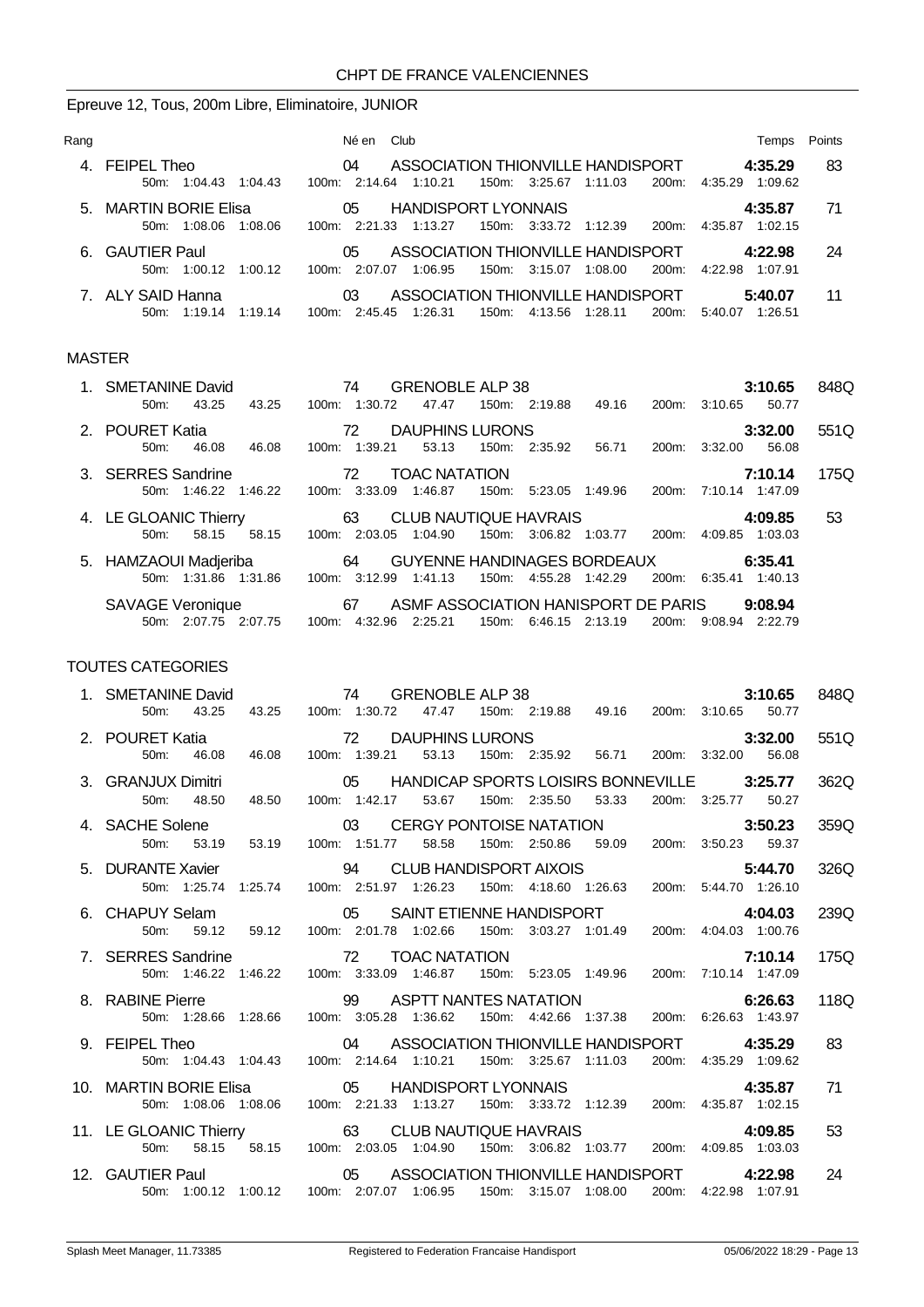#### Epreuve 12, Tous, 200m Libre, Eliminatoire, TOUTES CATEGORIES

| Rang |                                                 | Né en Club                                                                                                     | Temps                         | Points |
|------|-------------------------------------------------|----------------------------------------------------------------------------------------------------------------|-------------------------------|--------|
| 13.  | MAZOUL Merdhine<br>41.61<br>41.61<br>50m        | $\sim$ 01<br><b>MONTPELLIER PAILLADE NATATION</b><br>100m: 1:32.04<br>56.62<br>50.43<br>150m: 2:28.66<br>200m: | 3:23.27<br>54.61<br>3:23.27   | 12     |
|      | 14. ALY SAID Hanna<br>50m: 1:19.14<br>1:19.14   | ASSOCIATION THIONVILLE HANDISPORT<br>03<br>100m: 2:45.45<br>1:26.31<br>150m:<br>4:13.56<br>200m:<br>1:28.11    | 5:40.07<br>5:40.07<br>1:26.51 | 11     |
|      | 15. RAMBAUD Marion<br>50m: 1:22.16<br>1:22.16   | 96 HANDISPORT MARSEILLE<br>100m: 2:47.46<br>1:25.30<br>150m:<br>4:16.17<br>1:28.71<br>200m:                    | 5:43.45<br>5:43.45<br>1:27.28 | 9      |
|      | 16. DE LUCA Adeline<br>50m: 1:36.54 1:36.54     | 86<br>GUYENNE HANDINAGES BORDEAUX<br>100m: 3:20.26<br>1:43.72<br>150m: 5:04.96<br>200m:<br>1:44.70             | 6:51.70<br>6:51.70<br>1:46.74 | 3      |
|      | 17. HAMZAOUI Madjeriba<br>50m: 1:31.86 1:31.86  | 64 GUYENNE HANDINAGES BORDEAUX<br>100m: 3:12.99<br>1:41.13<br>150m: 4:55.28 1:42.29<br>200m:                   | 6:35.41<br>6:35.41 1:40.13    |        |
|      | <b>SAVAGE Veronique</b><br>50m: 2:07.75 2:07.75 | ASMF ASSOCIATION HANISPORT DE PARIS<br>67<br>150m: 6.46.15 2:13.19<br>100m: 4:32.96<br>2:25.21<br>200m:        | 9:08.94<br>9:08.94<br>2:22.79 |        |

Epreuve 13 100m Libre 13 2016 et plus agés<br>
05/06/2022 15te résultats Eliminatoires 05/06/2022 Liste résultats Eliminatoires

Rang **Né en Club** Né en Club **Né en Club Temps** Points

| JN<br>г |
|---------|
|---------|

| 1. MASSE Zelia                     | a 06 S<br>33.88 33.88 150m: 1:50.85 |           |                                |                             |                |                          | STADE BETHUNOIS PELICAN CLUB  |                |                                    | 5:10.88        | 809Q       |
|------------------------------------|-------------------------------------|-----------|--------------------------------|-----------------------------|----------------|--------------------------|-------------------------------|----------------|------------------------------------|----------------|------------|
| 50m:<br>100m: 1:11.81              | 37.93                               |           | 200m: 2:31.55                  | 39.04<br>40.70              | 300m:          | 250m: 3:12.00<br>3:52.78 | 40.45<br>40.78                | 400m:          | 350m: 4:32.21<br>5:10.88           | 39.43<br>38.67 |            |
| 2. LE HELLEY Zia                   |                                     |           | 06                             |                             |                |                          | CLUB NAUTIQUE PAYS DE LOUDEAC |                |                                    | 5:49.30        | 296Q       |
| 50m:<br>100m:                      | 37.82<br>37.82<br>1:20.37<br>42.55  |           | 150m: 2:04.86<br>200m: 2:49.97 | 44.49<br>45.11              | 250m:<br>300m: | 3:35.22<br>4:20.56       | 45.25<br>45.34                | 350m:<br>400m: | 5:05.28<br>5:49.30                 | 44.72<br>44.02 |            |
| 3. GUERFI lyad                     | $\sim$ 07                           |           |                                | <b>JSA NATATION</b>         |                |                          |                               |                |                                    | 5:21.87        | 210Q       |
| 50 <sub>m</sub> :<br>100m: 1:12.64 | 34.67<br>34.67<br>37.97             |           | 150m: 1:53.13<br>200m: 2:34.99 | 40.49<br>41.86              | 250m:<br>300m: | 3:17.12<br>3:59.29       | 42.13<br>42.17                | 350m:<br>400m: | 4:41.08<br>5:21.87                 | 41.79<br>40.79 |            |
| 4. KUHNI Natasha                   |                                     |           | 07                             | <b>HANDISPORT LYONNAIS</b>  |                |                          |                               |                |                                    | 6:40.61        | 31Q        |
| 50m:<br>100m: 1:34.20              | 43.83<br>43.83<br>50.37             |           | 150m: 2:24.87<br>200m: 3:17.12 | 50.67<br>52.25              | 250m:<br>300m: | 4:08.09<br>4:59.94       | 50.97<br>51.85                | 350m:<br>400m: | 5:52.06<br>6:40.61                 | 52.12<br>48.55 |            |
| 5. BORALI Lenaig                   |                                     | $\sim$ 08 |                                | <b>HANDISPORT BREST</b>     |                |                          |                               |                |                                    | 7:23.96        | 15Q        |
| $50m$ :<br>100m:                   | 49.14 49.14<br>1:44.67<br>55.53     |           | 150m: 2:40.53<br>200m: 3:36.30 | 55.86<br>55.77              | 300m:          | 250m: 4:33.73<br>5:31.61 | 57.43<br>57.88                | 350m:<br>400m: | 6:29.75<br>7:23.96                 | 58.14<br>54.21 |            |
| 6. PASQUIER Maiwenn                |                                     | $\sim$ 09 |                                | DAUPHINS DE CHATELLERAULT   |                |                          |                               |                |                                    | 7:28.47        | 2?         |
| 50 <sub>m</sub> :<br>100m:         | 46.97<br>46.97<br>1:40.23<br>53.26  | 200m:     | 150m: 2:39.06<br>3:36.59       | 58.83<br>57.53              | 250m:<br>300m: | 4:33.91<br>5:31.64       | 57.32<br>57.73                | 350m:<br>400m: | 6:31.58<br>7:28.47                 | 59.94<br>56.89 |            |
| 7. JALBY Lucie                     |                                     |           | 08                             | <b>GRENOBLE HANDISPPORT</b> |                |                          |                               |                |                                    | 8:25.79        | $\ddot{?}$ |
| 50m:<br>100m:                      | 55.72<br>55.72<br>1:58.07 1:02.35   |           | 150m: 3:01.53<br>200m: 4:05.96 | 1:03.46<br>1:04.43          | 250m:<br>300m: | 5:10.46<br>6:14.54       | 1:04.50<br>1:04.08            | 350m:<br>400m: | 7:21.45<br>8:25.79 1:04.34         | 1:06.91        |            |
| <b>DUFOUR Louna</b>                |                                     | $\sim$ 07 |                                | <b>HANDISPORT BREST</b>     |                |                          |                               |                |                                    | 8:57.82        | $\gamma$   |
| 100m: 2:12.14                      | 50m: 1:05.02 1:05.02<br>1:07.12     |           | 150m: 3:20.43<br>200m: 4:28.82 | 1:08.29<br>1:08.39          | 300m:          | 250m: 5:38.16<br>6:46.25 | 1:09.34<br>1:08.09            | 350m:<br>400m: | 7:55.59 1:09.34<br>8:57.82 1:02.23 |                |            |
| <b>BOYER Leandre</b>               |                                     |           | 10                             | SAINT ETIENNE HANDISPORT    |                | 9:02.45                  |                               | $\overline{?}$ |                                    |                |            |
| $50m$ :                            | 58.18<br>58.18                      |           | 150m: 3:13.68                  | 1:10.07                     | 250m:          | 5:34.48                  | 1:11.45                       | 350m:          | 7:56.84 1:10.68                    |                |            |
| 100m: 2:03.61                      | 1:05.43                             |           | 200m: 4:23.03                  | 1:09.35                     |                | 300m: 6:46.16            | 1:11.68                       | 400m:          | 9:02.45 1:05.61                    |                |            |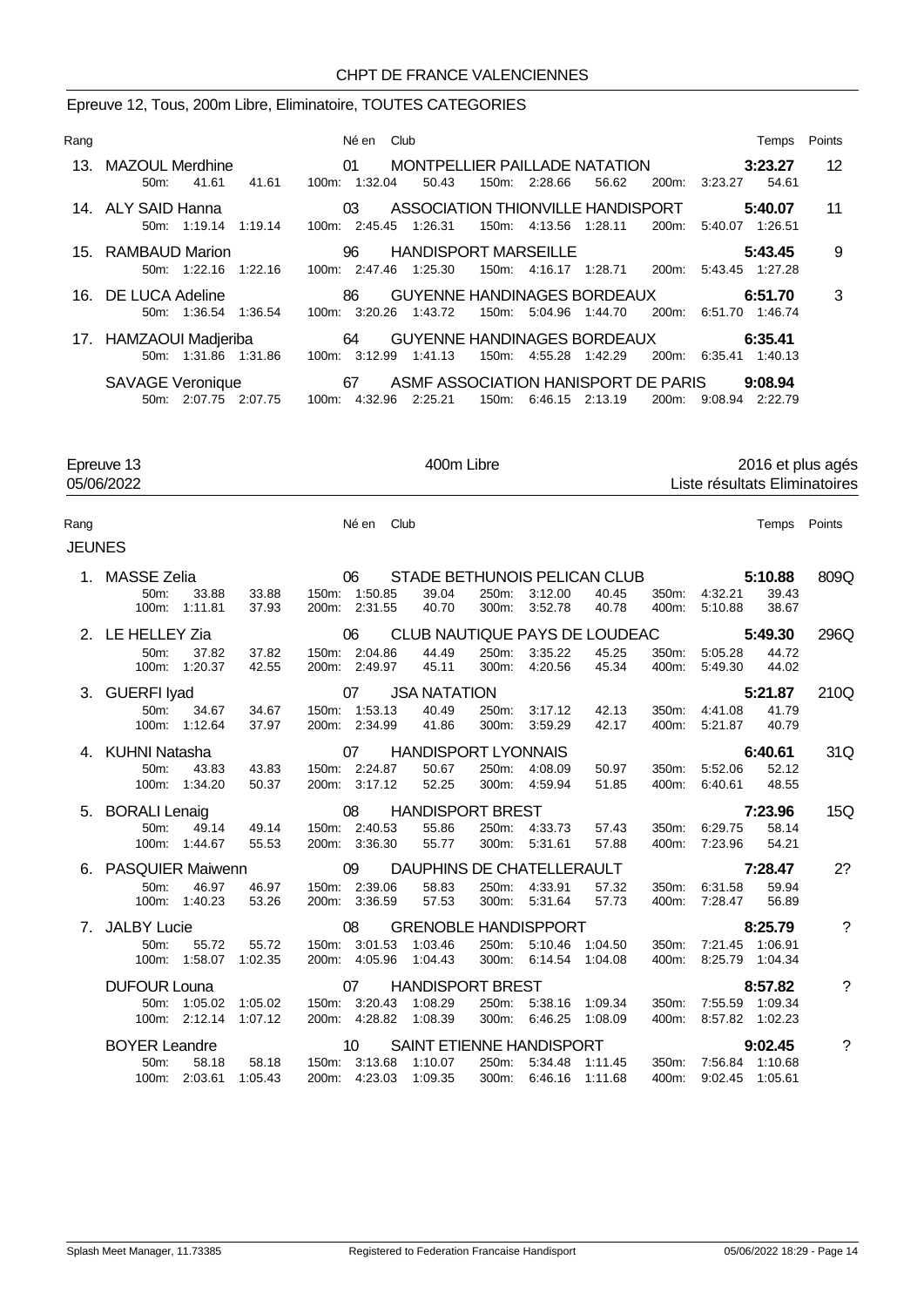### Epreuve 13, 400m Libre, Eliminatoire

### JUNIOR

| 1. PAULI Agathe     |               |       |               | 03            | HANDISPORT ANTIBES MEDITERRANNEE |       |               |                           |       |               | 5:00.92 | 876Q                  |
|---------------------|---------------|-------|---------------|---------------|----------------------------------|-------|---------------|---------------------------|-------|---------------|---------|-----------------------|
| $50m$ :             | 34.56         | 34.56 | 150m: 1:50.03 |               | 38.23                            |       | 250m: 3:06.35 | 38.56                     | 350m: | 4:23.54       | 38.77   |                       |
| 100m:               | 1:11.80       | 37.24 |               | 200m: 2:27.79 | 37.76                            |       | 300m: 3:44.77 | 38.42                     | 400m: | 5:00.92       | 37.38   |                       |
| 2. HAAB Manon       |               |       |               | 05            | <b>CNBV BELLEGARDE</b>           |       |               |                           |       |               | 5:04.41 | 860Q                  |
| 50m:                | 33.74         | 33.74 |               | 150m: 1:48.23 | 37.79                            |       | 250m: 3:07.28 | 40.46                     |       | 350m: 4:25.59 | 38.89   |                       |
| 100m:               | 1:10.44       | 36.70 |               | 200m: 2:26.82 | 38.59                            | 300m: | 3:46.70       | 39.42                     | 400m: | 5:04.41       | 38.82   |                       |
| 3. VIEIRA Quentin   |               |       | $\sim$ 04     |               |                                  |       |               | RC BRON DECINES NATATION  |       |               | 4:35.94 | 621Q                  |
| $50m$ :             | 30.85         | 30.85 |               | 150m: 1:39.62 | 35.03                            | 250m: | 2:50.43       | 35.34                     | 350m: | 4:00.92       | 35.12   |                       |
|                     | 100m: 1:04.59 | 33.74 |               | 200m: 2:15.09 | 35.47                            |       | 300m: 3:25.80 | 35.37                     | 400m: | 4:35.94       | 35.02   |                       |
| 4. DENAYER Hector   |               |       | $\sim$ 05     |               | <b>HANDISPORT SELESTAT</b>       |       |               |                           |       |               | 4:51.57 | 492Q                  |
| 50m:                | 31.49         | 31.49 |               | 150m: 1:42.73 | 36.39                            |       | 250m: 2:56.50 | 37.34                     |       | 350m: 4:13.51 | 38.73   |                       |
|                     | 100m: 1:06.34 | 34.85 |               | 200m: 2:19.16 | 36.43                            |       | 300m: 3:34.78 | 38.28                     | 400m: | 4:51.57       | 38.06   |                       |
| 5. JALBY Nolan      |               |       |               | 05            | <b>GRENOBLE HANDISPPORT</b>      |       |               |                           |       |               | 5:17.37 | 414Q                  |
|                     |               |       |               |               |                                  |       |               |                           |       |               |         |                       |
| 50 <sub>m</sub> :   | 35.87         | 35.87 |               | 150m: 1:54.81 | 40.23                            | 250m: | 3:17.12       | 41.22                     | 350m: | 4:38.84       | 41.10   |                       |
|                     | 100m: 1:14.58 | 38.71 |               | 200m: 2:35.90 | 41.09                            |       | 300m: 3:57.74 | 40.62                     | 400m: | 5:17.37       | 38.53   |                       |
| 6. RAYS Amadeo      |               |       |               | 03            |                                  |       |               | LA ROCHE SUR YON NATATION |       |               | 5:32.77 | 394Q                  |
| 50 <sub>m</sub> :   | 38.33         | 38.33 |               | 150m: 2:00.84 | 41.72                            |       | 250m: 3:24.99 | 42.15                     | 350m: | 4:50.44       | 42.88   |                       |
| 100m:               | 1:19.12       | 40.79 |               | 200m: 2:42.84 | 42.00                            | 300m: | 4:07.56       | 42.57                     | 400m: | 5:32.77       | 42.33   |                       |
| 7. PASQUIER Lenaick |               |       | $\sim$ 05     |               | DAUPHINS DE CHATELLERAULT        |       |               |                           |       |               | 7:13.77 | $\boldsymbol{\gamma}$ |
| 50 <sub>m</sub> :   | 48.46         | 48.46 |               | 150m: 2:38.65 | 55.08                            | 250m: | 4:30.20       | 56.05                     | 350m: | 6:20.78       | 54.11   |                       |
| 100m:               | 1:43.57       | 55.11 |               | 200m: 3:34.15 | 55.50                            | 300m: | 5:26.67       | 56.47                     | 400m: | 7:13.77       | 52.99   |                       |
| <b>BIGOT Mathis</b> |               |       |               | 05            | <b>HANDISPORT BREST</b>          |       |               |                           |       |               | 8:53.87 | $\gamma$              |
| $50m$ :             | 57.66         | 57.66 |               | 150m: 3:10.15 | 1:07.11                          | 250m: | 5:27.40       | 1:07.81                   | 350m: | 7:47.09       | 1:08.91 |                       |

### MASTER

|                                | 1. SUPIOT Claire             |                  |                                   |                | 68                       | ANGERS NATATION                     |                |                    |                                                  |                |                    | 5:02.92        | 860Q |
|--------------------------------|------------------------------|------------------|-----------------------------------|----------------|--------------------------|-------------------------------------|----------------|--------------------|--------------------------------------------------|----------------|--------------------|----------------|------|
|                                | 50m:<br>100m:                | 35.74<br>1:13.40 | 35.74<br>37.66                    | 200m:          | 150m: 1:52.02<br>2:29.95 | 38.62<br>37.93                      | 250m:<br>300m: | 3:08.09<br>3:46.40 | 38.14<br>38.31                                   | 350m:<br>400m: | 4:25.20<br>5:02.92 | 38.80<br>37.72 |      |
|                                | 2. GREFFIER-GROMAIRE Fabrice |                  |                                   | 68             |                          | CLUB NAUTIQUE DE NEVERS             |                |                    |                                                  |                |                    | 5:57.07        | 109  |
|                                | $50m$ :<br>$100m$ :          | 39.77<br>1:24.83 | 39.77<br>45.06                    | 150m:<br>200m: | 2:10.61<br>2:57.33       | 45.78<br>46.72                      | 250m:<br>300m: | 3:43.33<br>4:30.12 | 46.00<br>46.79                                   | 350m:<br>400m: | 5:14.27<br>5:57.07 | 44.15<br>42.80 |      |
|                                | 3. SCARPINATO Patricia       |                  |                                   | 59             |                          |                                     |                |                    | CLUB DES HANDICAPES SPORTIFS AZUREENS (7:54.095) |                |                    |                | 6    |
|                                | 50m:                         | 52.98            | 52.98                             |                | 150m: 2:50.01            | 1:00.52                             | 250m:          | 4:52.95            | 1:02.05                                          | 350m.          | 6:55.51            | 1:01.68        |      |
|                                | 100m:                        | 1:49.49          | 56.51                             | 200m:          | 3:50.90                  | 1:00.89                             | 300m:          | 5:53.83            | 1:00.88                                          | 400m:          | 7:54.09            | 58.58          |      |
|                                | 4. SENIGRA Melisa            |                  | <u>та 176 година и 76 година </u> |                |                          |                                     |                |                    | CLUB DE NATATION SPORTIVE LES ALBATROS 7:22.11   |                |                    |                | 3    |
|                                | $50m$ :                      | 49.21            | 49.21                             |                | 150m: 2:41.84            | 56.23                               |                | 250m: 4:35.78      | 56.88                                            | 350m.          | 6:29.02            | 56.51          |      |
|                                | 100m:                        | 1:45.61          | 56.40                             |                | 200m: 3:38.90            | 57.06                               | 300m:          | 5:32.51            | 56.73                                            | 400m:          | 7:22.11            | 53.09          |      |
|                                | 5. FAYOLLE Frederic          |                  | $\sim$ 74                         |                |                          | Handisport Villefranche Sur Sa      |                |                    |                                                  |                |                    | 7:22.57        | 2?   |
|                                |                              | 47.25            | 47.25                             |                | 150m: 2:35.47            | 55.57                               |                | 250m: 4:29.04      | 57.34                                            | 350m:          | 6:25.48            | 58.43          |      |
|                                | 50m:                         |                  |                                   |                |                          |                                     |                |                    |                                                  |                |                    |                |      |
|                                | 100m:                        | 1:39.90          | 52.65                             |                | 200m: 3:31.70            | 56.23                               | 300m:          | 5:27.05            | 58.01                                            | 400m.          | 7:22.57            | 57.09          |      |
| 6.                             | <b>CHEVREUIL Nicole</b>      |                  |                                   |                | 55                       | <b>HANDI NAT REGION NAZAIRIENNE</b> |                |                    |                                                  |                |                    | 7:37.57        | 1    |
|                                | 50m:                         | 53.18            | 53.18                             |                | 150m: 2:49.05            | 58.56                               | 250m:          | 4:46.54            | 59.49                                            | 350m:          | 6:42.35            | 58.34          |      |
|                                | 100m:                        | 1:50.49          | 57.31                             | 200m:          | 3:47.05                  | 58.00                               | 300m:          | 5:44.01            | 57.47                                            | 400m.          | 7:37.57            | 55.22          |      |
| $7_{\scriptscriptstyle{\sim}}$ | <b>BARRIERE Bruno</b>        |                  |                                   |                | 65                       |                                     |                |                    | <b>GUYENNE HANDINAGES BORDEAUX</b>               |                |                    | 7:41.49        | ?    |
|                                | 50m:                         | 49.71            | 49.71                             |                | 150m: 2:44.23            | 58.51                               | 250m:          | 4:44.78            | 1:01.07                                          | 350m:          | 6:46.51            | 1:00.55        |      |
|                                | 100m:                        | 1:45.72          | 56.01                             |                | 200m: 3:43.71            | 59.48                               | 300m:          | 5:45.96            | 1:01.18                                          | 400m:          | 7:41.49            | 54.98          |      |
|                                | <b>TRIN Antoine</b>          |                  |                                   |                | 75                       | <b>TOAC NATATION</b>                |                |                    |                                                  |                |                    | 8:07.65        | ?    |
|                                | 50m:                         | 52.47            | 52.47                             |                | 150m: 2:48.58            | 59.45                               | 250m:          | 4:53.59            | 1:03.34                                          | 350m.          | 7:03.99            | 1:05.09        |      |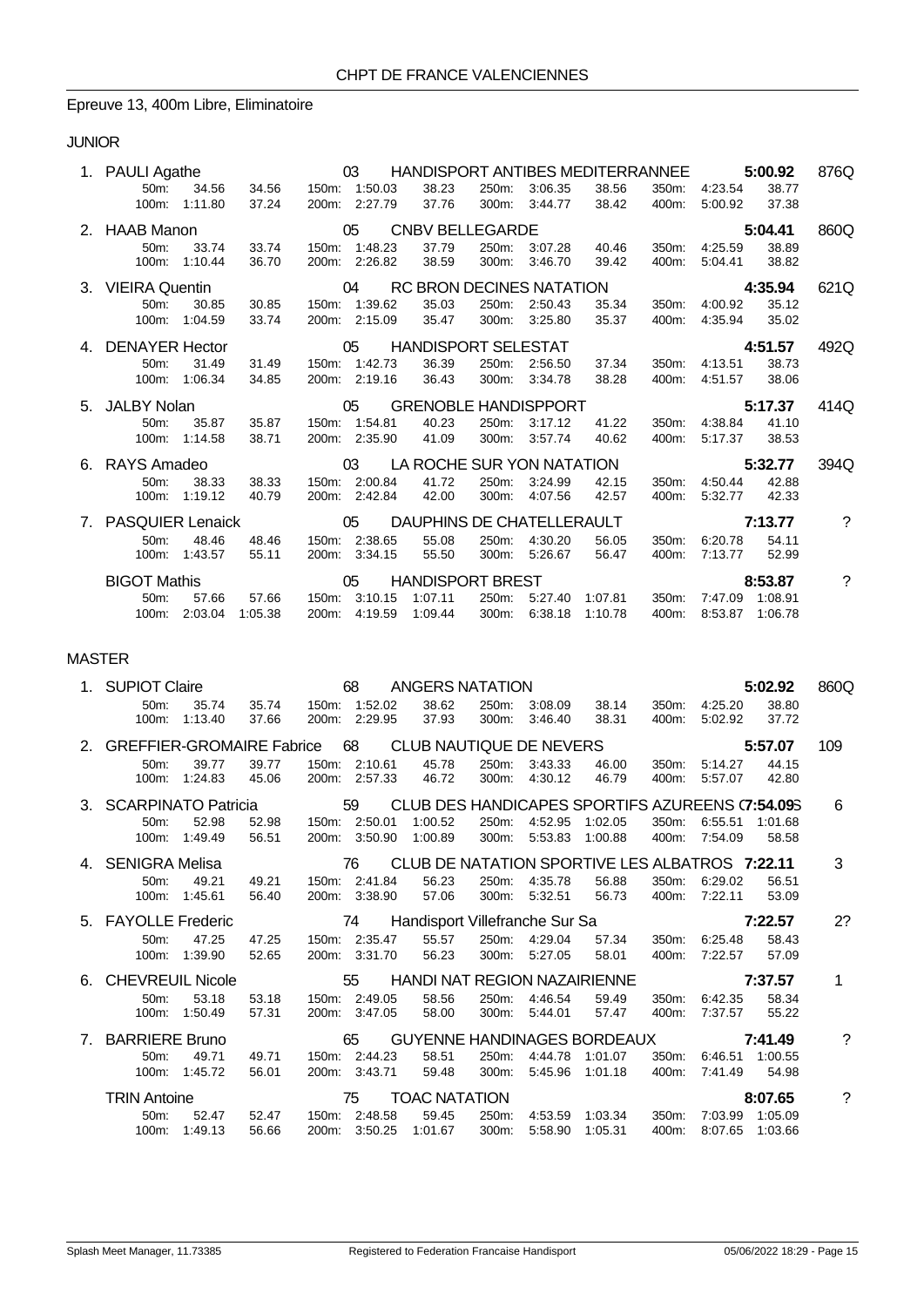# Epreuve 13, 400m Libre, Eliminatoire

| 1. PAULI Agathe                                                  |                | 03                                                      | HANDISPORT ANTIBES MEDITERRANNEE                   |                |                                |                |                |                                | 5:00.92                   | 876Q |
|------------------------------------------------------------------|----------------|---------------------------------------------------------|----------------------------------------------------|----------------|--------------------------------|----------------|----------------|--------------------------------|---------------------------|------|
| 50m:<br>34.56<br>100m: 1:11.80                                   | 34.56<br>37.24 | 150m: 1:50.03<br>200m: 2:27.79                          | 38.23<br>37.76                                     |                | 250m: 3:06.35<br>300m: 3:44.77 | 38.56<br>38.42 | 400m:          | 350m: 4:23.54<br>5:00.92       | 38.77<br>37.38            |      |
| 2. SUPIOT Claire<br>50m:<br>35.74<br>100m: 1:13.40               | 35.74<br>37.66 | 68<br>150m: 1:52.02<br>200m: 2:29.95                    | <b>ANGERS NATATION</b><br>38.62<br>37.93           | 250m:<br>300m: | 3:08.09<br>3:46.40             | 38.14<br>38.31 | 350m:<br>400m: | 4:25.20<br>5:02.92             | 5:02.92<br>38.80<br>37.72 | 860Q |
| <b>HAAB Manon</b><br>50m:<br>33.74<br>100m: 1:10.44              | 33.74<br>36.70 | 05<br>150m: 1:48.23<br>200m: 2:26.82                    | <b>CNBV BELLEGARDE</b><br>37.79<br>38.59           | 250m:<br>300m: | 3:07.28<br>3:46.70             | 40.46<br>39.42 | 400m:          | 350m: 4:25.59<br>5:04.41       | 5:04.41<br>38.89<br>38.82 | 860Q |
| 4. SCHOTT Verena<br>50m:<br>41.31<br>100m: 1:24.66               | 41.31<br>43.35 | 89<br>150m: 2:09.06<br>200m: 2:53.61                    | <b>TEAM BERLIN</b><br>44.40<br>44.55               | 250m:<br>300m: | 3:38.15<br>4:22.75             | 44.54<br>44.60 | 350m:<br>400m: | 5:07.11<br>5:49.97             | 5:49.97<br>44.36<br>42.86 | 849Q |
| 5. MASSE Zelia<br>50m:<br>33.88<br>100m: 1:11.81                 | 33.88<br>37.93 | 06<br>150m: 1:50.85<br>200m: 2:31.55                    | STADE BETHUNOIS PELICAN CLUB<br>39.04<br>40.70     | 250m:<br>300m: | 3:12.00<br>3:52.78             | 40.45<br>40.78 | 400m:          | 350m: 4:32.21<br>5:10.88       | 5:10.88<br>39.43<br>38.67 | 809Q |
| 6. LE BRIS Jade<br>50m:<br>36.65<br>100m: 1:15.88                | 36.65<br>39.23 | 01<br>150m: 1:56.54<br>200m: 2:37.66                    | <b>CEP LORIENT</b><br>40.66<br>41.12               | 250m:<br>300m: | 3:18.92<br>4:00.49             | 41.26<br>41.57 | 350m:          | 4:43.11<br>400m: 5:24.15       | 5:24.15<br>42.62<br>41.04 | 780Q |
| 7. MUKUNDAN Niranja<br>36.34<br>50m:<br>100m: 1:16.52            | 36.34<br>40.18 | 99<br>150m: 1:57.85<br>200m: 2:40.22                    | <b>TEAM INDIA</b><br>41.33<br>42.37                | 250m:<br>300m: | 3:22.84<br>4:04.58             | 42.62<br>41.74 | 350m:<br>400m: | 4:45.41<br>5:23.71             | 5:23.71<br>40.83<br>38.30 | 708Q |
| 8. LE BRIS Ronan<br>50m:<br>31.45<br>100m:<br>1:06.15            | 31.45<br>34.70 | 98<br>150m: 1:41.04<br>200m: 2:16.06                    | <b>HANDISPORT BREST</b><br>34.89<br>35.02          |                | 250m: 2:51.40<br>300m: 3:27.11 | 35.34<br>35.71 | 350m:<br>400m: | 4:02.63<br>4:36.21             | 4:36.21<br>35.52<br>33.58 | 659Q |
| 9. LORANDI Elodie<br>50m:<br>35.13<br>100m: 1:12.67              | 35.13<br>37.54 | 89<br>150m: 1:50.99<br>200m: 2:29.54                    | HANDISPORT ANTIBES MEDITERRANNEE<br>38.32<br>38.55 | 250m:          | 3:08.98<br>300m: 3:49.54       | 39.44<br>40.56 | 350m:<br>400m: | 4:30.16<br>5:10.55             | 5:10.55<br>40.62<br>40.39 | 657  |
| 10. VIEIRA Quentin<br>50m:<br>30.85<br>100m: 1:04.59             | 30.85<br>33.74 | 04<br>150m: 1:39.62<br>200m: 2:15.09                    | RC BRON DECINES NATATION<br>35.03<br>35.47         | 250m:<br>300m: | 2:50.43<br>3:25.80             | 35.34<br>35.37 | 350m:<br>400m: | 4:00.92<br>4:35.94             | 4:35.94<br>35.12<br>35.02 | 621Q |
| 11. CORNIC Mael<br>50m:<br>34.30<br>100m: 1:10.97                | 34.30<br>36.67 | $00\,$<br>150m: 1:48.01<br>200m: 2:25.47                | <b>HANDISPORT BREST</b><br>37.04<br>37.46          | 250m:<br>300m: | 3:03.44<br>3:41.89             | 37.97<br>38.45 | 350m:<br>400m: | 4:21.05<br>4.59.05             | 4:59.05<br>39.16<br>38.00 | 598  |
| 12. VIOT Julien<br>50m:<br>38.98<br>100m: 1:23.17                | 38.98<br>44.19 | 99<br>150m: 2:09.56<br>200m: 2:56.00                    | <b>HANDISPORT VALENCE</b><br>46.39<br>46.44        | 250m:          | 3:42.28<br>300m: 4:29.40       | 46.28<br>47.12 | 350m:          | 5:15.41<br>400m: 5:59.80       | 5:59.80<br>46.01<br>44.39 | 552  |
| 13. DENAYER Hector<br>50m:<br>31.49<br>100m: 1:06.34             | 31.49<br>34.85 | 150m: 1:42.73<br>200m: 2:19.16                          | 05 HANDISPORT SELESTAT<br>36.39<br>36.43           | 250m:          | 2:56.50<br>300m: 3:34.78       | 37.34<br>38.28 |                | 350m: 4:13.51<br>400m: 4:51.57 | 4:51.57<br>38.73<br>38.06 | 492Q |
| 14. JALBY Nolan<br>50 <sub>m</sub> :<br>35.87<br>100m: 1:14.58   | 35.87<br>38.71 | 05<br>150m: 1:54.81<br>200m: 2:35.90                    | <b>GRENOBLE HANDISPPORT</b><br>40.23<br>41.09      | 250m:          | 3:17.12<br>300m: 3:57.74       | 41.22<br>40.62 | 400m:          | 350m: 4:38.84<br>5:17.37       | 5:17.37<br>41.10<br>38.53 | 414Q |
| 15. RAYS Amadeo<br>50 <sub>m</sub> :<br>38.33<br>100m: 1:19.12   | 38.33<br>40.79 | 03<br>150m: 2:00.84<br>200m: 2:42.84                    | LA ROCHE SUR YON NATATION<br>41.72<br>42.00        | 250m:          | 3:24.99<br>300m: 4:07.56       | 42.15<br>42.57 |                | 350m: 4:50.44<br>400m: 5:32.77 | 5:32.77<br>42.88<br>42.33 | 394Q |
| 16. VERPIOT Enzo<br>50m:<br>38.72<br>100m: 1:21.13               | 38.72<br>42.41 | 01 HANDISPORT VALENCE<br>150m: 2:06.45<br>200m: 2:53.04 | 45.32<br>46.59                                     |                | 250m: 3:40.05<br>300m: 4:26.75 | 47.01<br>46.70 | 350m:          | 5:13.77<br>400m: 5:59.06       | 5:59.06<br>47.02<br>45.29 | 391  |
| 17. LE HELLEY Zia<br>37.82<br>50 <sub>m</sub> :<br>100m: 1:20.37 | 37.82<br>42.55 | 150m: 2:04.86<br>200m: 2:49.97                          | 06 CLUB NAUTIQUE PAYS DE LOUDEAC<br>44.49<br>45.11 |                | 250m: 3:35.22<br>300m: 4:20.56 | 45.25<br>45.34 |                | 350m: 5:05.28<br>400m: 5:49.30 | 5:49.30<br>44.72<br>44.02 | 296Q |
| 18. ROBELET Antoine<br>50m:<br>37.76<br>100m:<br>1:17.88         | 37.76<br>40.12 | 79 ANGERS NATATION<br>150m: 2:00.05<br>200m: 2:41.57    | 42.17<br>41.52                                     |                | 250m: 3:24.22<br>300m: 4:06.70 | 42.65<br>42.48 | 400m:          | 350m: 4:49.89<br>5:32.14       | 5:32.14<br>43.19<br>42.25 | 282  |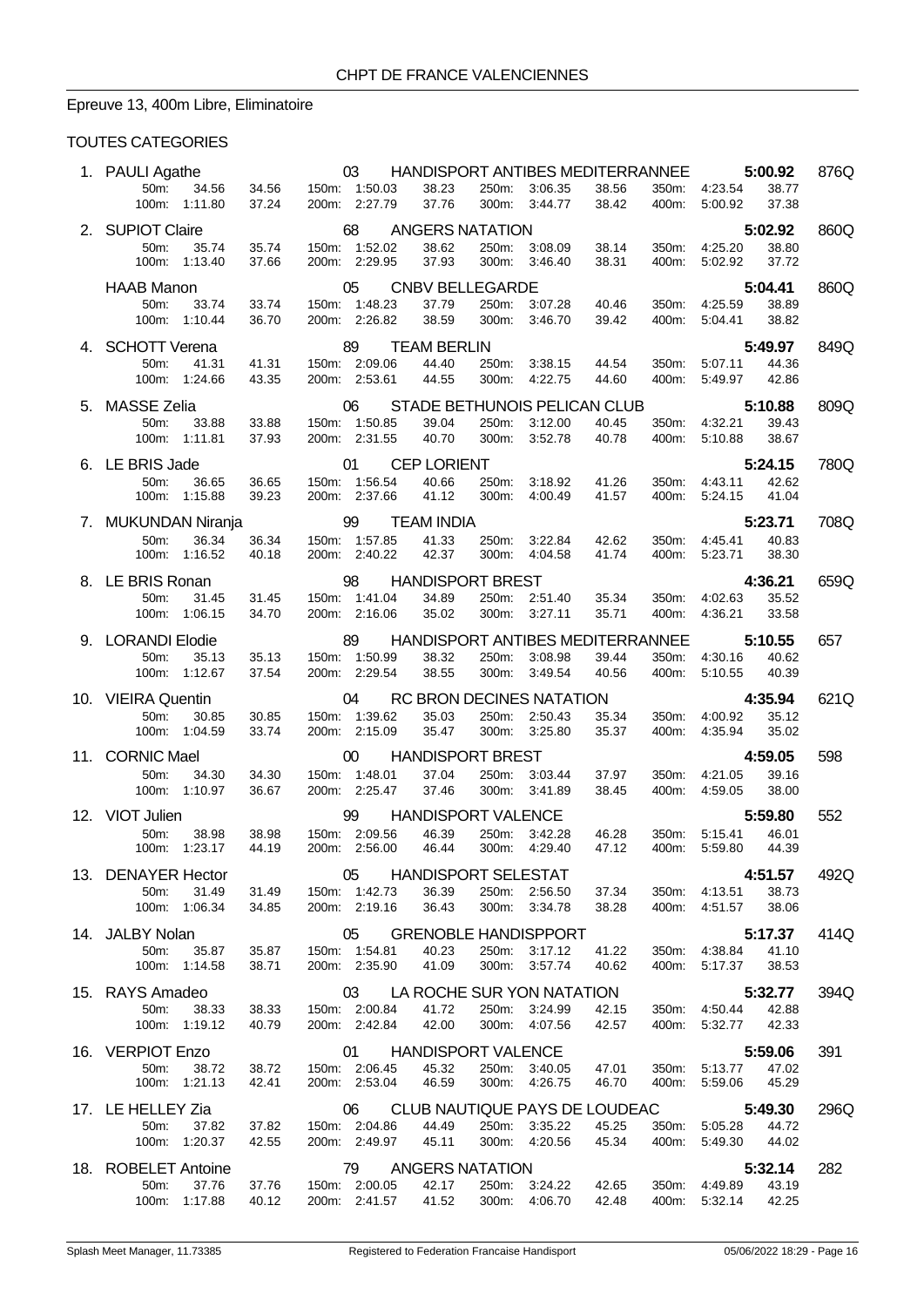# Epreuve 13, Tous, 400m Libre, Eliminatoire, TOUTES CATEGORIES

| Rang |                                                                                    |                         | Né en                                        | Club |                                                                           |                |                                |                    |                |                                     | Temps                       | Points       |
|------|------------------------------------------------------------------------------------|-------------------------|----------------------------------------------|------|---------------------------------------------------------------------------|----------------|--------------------------------|--------------------|----------------|-------------------------------------|-----------------------------|--------------|
|      | 19. GUERFI Iyad<br>34.67<br>50 <sub>m</sub><br>100m: 1:12.64                       | 34.67<br>37.97          | 07<br>150m: 1:53.13<br>200m: 2:34.99         |      | <b>JSA NATATION</b><br>40.49<br>41.86                                     | 250m:<br>300m: | 3:17.12<br>3:59.29             | 42.13<br>42.17     | 350m:<br>400m: | 4:41.08<br>5:21.87                  | 5:21.87<br>41.79<br>40.79   | 210Q         |
|      | 20. MATHIEU Julien<br>50m:<br>37.03<br>100m: 1:19.65                               | 37.03<br>42.62          | 89<br>150m: 2:05.12<br>200m: 2:51.70         |      | <b>HANDISPORT LYONNAIS</b><br>45.47<br>46.58                              | 250m:          | 3:38.96<br>300m: 4:25.96       | 47.26<br>47.00     | 350m:<br>400m: | 5:11.22<br>5:54.92                  | 5:54.92<br>45.26<br>43.70   | 130          |
|      | 21. PICARD Bruno                                                                   |                         | 97                                           |      | <b>CANARDS ROCHELAIS</b>                                                  |                |                                |                    |                |                                     |                             | 110          |
|      | 50m:<br>38.82<br>1:21.43<br>100m:                                                  | 38.82<br>42.61          | 150m: 2:07.41<br>200m: 2:55.54               |      | 45.98<br>48.13                                                            | 250m:<br>300m: | 3:45.76<br>4:35.88             | 50.22<br>50.12     | 350m:<br>400m: | 5:26.04<br>6.14.16                  | 6:14.16<br>50.16<br>48.12   |              |
| 22.  | <b>GREFFIER-GROMAIRE Fabrice</b><br>39.77<br>50 <sub>m</sub> :<br>100m:<br>1:24.83 | 39.77<br>45.06          | 68<br>150m: 2:10.61<br>200m: 2:57.33         |      | <b>CLUB NAUTIQUE DE NEVERS</b><br>45.78<br>46.72                          | 250m:<br>300m: | 3:43.33<br>4:30.12             | 46.00<br>46.79     | 350m:<br>400m: | 5:14.27<br>5:57.07                  | 5:57.07<br>44.15<br>42.80   | 109          |
|      | 23. COUSIN Cassandre<br>50m:<br>43.56<br>100m:<br>1:35.12                          | 43.56<br>51.56          | 99<br>150m: 2:28.04<br>200m: 3:20.40         |      | <b>HANDISPORT VALENCE</b><br>52.92<br>52.36                               | 250m:<br>300m: | 4:12.98<br>5:05.04             | 52.58<br>52.06     | 350m:<br>400m: | 5:55.72<br>6:40.97                  | 6:40.97<br>50.68<br>45.25   | 42           |
|      | 24. KUHNI Natasha<br>50 <sub>m</sub> :<br>43.83<br>100m:<br>1:34.20                | 43.83<br>50.37          | 07<br>150m: 2:24.87<br>200m: 3:17.12         |      | <b>HANDISPORT LYONNAIS</b><br>50.67<br>52.25                              | 250m:<br>300m: | 4:08.09<br>4.59.94             | 50.97<br>51.85     | 350m:<br>400m: | 5.52.06<br>6:40.61                  | 6:40.61<br>52.12<br>48.55   | 31Q          |
|      | 25. WADOUX Gregory<br>50m:<br>40.58<br>100m:<br>1:26.38                            | 40.58<br>45.80          | 80<br>150m: 2:14.38<br>200m: 3:05.70         |      | SPORTS REUNIS COLMAR HANDI NATATION<br>48.00<br>51.32                     | 250m:<br>300m: | 3:58.11<br>4:50.47             | 52.41<br>52.36     | 350m:<br>400m: | 5:42.02<br>6:33.23                  | 6:33.23<br>51.55<br>51.21   | 20           |
|      | 26. SCHERB Julien<br>50m:<br>51.62<br>100m: 1:47.71                                | 51.62<br>56.09          | 84<br>150m: 2:46.70<br>200m: 3:46.20         |      | SPORTS REUNIS COLMAR HANDI NATATION<br>58.99<br>59.50                     |                | 250m: 4:47.34<br>300m: 5:48.90 | 1:01.14<br>1:01.56 | 350m:          | 6:50.65<br>400m: 7:50.08            | 7:50.08<br>1:01.75<br>59.43 | 16           |
| 27.  | <b>BORALI Lenaig</b><br>50m:<br>49.14<br>100m: 1:44.67                             | 49.14<br>55.53          | 08<br>150m: 2:40.53<br>200m: 3:36.30         |      | <b>HANDISPORT BREST</b><br>55.86<br>55.77                                 | 250m:          | 4.33.73<br>300m: 5:31.61       | 57.43<br>57.88     | 350m:<br>400m: | 6:29.75<br>7:23.96                  | 7:23.96<br>58.14<br>54.21   | 15Q          |
| 28.  | <b>COLLARD Thibaut</b><br>41.65<br>50m:<br>100m:<br>1:29.05                        | 41.65<br>47.40          | 97<br>150m: 2:20.22<br>200m: 3:12.10         |      | <b>OCC NATATION</b><br>51.17<br>51.88                                     | 250m:<br>300m: | 4:04.73<br>4:58.28             | 52.63<br>53.55     | 350m:<br>400m: | 5.51.43<br>6:39.62                  | 6:39.62<br>53.15<br>48.19   | 14           |
|      | 29. HAEFFELE Simon<br>43.85<br>50m:<br>100m:<br>1:33.78                            | 43.85<br>49.93          | 97<br>150m: 2:26.25<br>200m: 3:20.10         |      | SPORTS REUNIS COLMAR HANDI NATATION<br>52.47<br>53.85                     | 250m:<br>300m: | 4:14.14<br>5:09.21             | 54.04<br>55.07     | 350m:<br>400m: | 6:05.09<br>6:59.02                  | 6:59.02<br>55.88<br>53.93   | 12           |
|      | 30. SCARPINATO Patricia<br>$50m$ :<br>52.98<br>100m: 1:49.49                       | 52.98<br>56.51          | 59<br>150m: 2:50.01 1:00.52<br>200m: 3:50.90 |      | CLUB DES HANDICAPES SPORTIFS AZUREENS (7:54.095<br>1:00.89                |                | 250m: 4:52.95<br>300m: 5:53.83 | 1:02.05<br>1:00.88 | 350m:<br>400m: | 7:54.09                             | 58.58                       | 6            |
|      | 31. COLLARD Alexis<br>50m:<br>44.97                                                | 44.97                   | 97<br>150m: 2:32.08<br>200m: 3:28.47         |      | <b>HANDISPORT ORLEANAIS</b><br>54.76                                      |                | 250m: 4:24.92<br>300m: 5:22.77 | 56.45<br>57.85     | 350m:          | 6:20.87                             | 7:15.48<br>58.10            | 4            |
|      | 100m: 1:37.32<br>32. SENIGRA Melisa<br>50m:<br>49.21<br>100m: 1:45.61              | 52.35<br>49.21<br>56.40 | 76<br>150m: 2:41.84<br>200m: 3:38.90         |      | 56.39<br>CLUB DE NATATION SPORTIVE LES ALBATROS 7:22.11<br>56.23<br>57.06 |                | 250m: 4:35.78<br>300m: 5:32.51 | 56.88<br>56.73     | 400m:<br>400m: | 7:15.48<br>350m: 6:29.02<br>7:22.11 | 54.61<br>56.51<br>53.09     | 3            |
|      | 33. FAYOLLE Frederic<br>50m:<br>47.25<br>100m: 1:39.90                             | 47.25<br>52.65          | 74<br>150m: 2:35.47<br>200m: 3:31.70         |      | Handisport Villefranche Sur Sa<br>55.57<br>56.23                          |                | 250m: 4:29.04<br>300m: 5:27.05 | 57.34<br>58.01     | 350m.          | 6:25.48<br>400m: 7:22.57            | 7:22.57<br>58.43<br>57.09   | 2?           |
|      | <b>PASQUIER Maiwenn</b><br>50m:<br>46.97<br>100m: 1:40.23                          | 46.97<br>53.26          | 09<br>150m: 2:39.06<br>200m: 3:36.59         |      | DAUPHINS DE CHATELLERAULT<br>58.83<br>57.53                               |                | 250m: 4:33.91<br>300m: 5:31.64 | 57.32<br>57.73     | 350m:<br>400m: | 6:31.58<br>7:28.47                  | 7:28.47<br>59.94<br>56.89   | 2?           |
|      | 35. CHEVREUIL Nicole<br>50m:<br>53.18<br>100m: 1:50.49                             | 53.18<br>57.31          | 55<br>150m: 2:49.05<br>200m: 3:47.05         |      | <b>HANDI NAT REGION NAZAIRIENNE</b><br>58.56<br>58.00                     |                | 250m: 4:46.54<br>300m: 5:44.01 | 59.49<br>57.47     | 400m:          | 350m: 6:42.35<br>7:37.57            | 7:37.57<br>58.34<br>55.22   | $\mathbf{1}$ |
|      | 36. PASQUIER Lenaick<br>50m:<br>48.46<br>100m: 1:43.57                             | 48.46<br>55.11          | 05<br>150m: 2:38.65<br>200m: 3:34.15         |      | DAUPHINS DE CHATELLERAULT<br>55.08<br>55.50                               |                | 250m: 4:30.20<br>300m: 5:26.67 | 56.05<br>56.47     |                | 350m: 6:20.78<br>400m: 7:13.77      | 7:13.77<br>54.11<br>52.99   | ?            |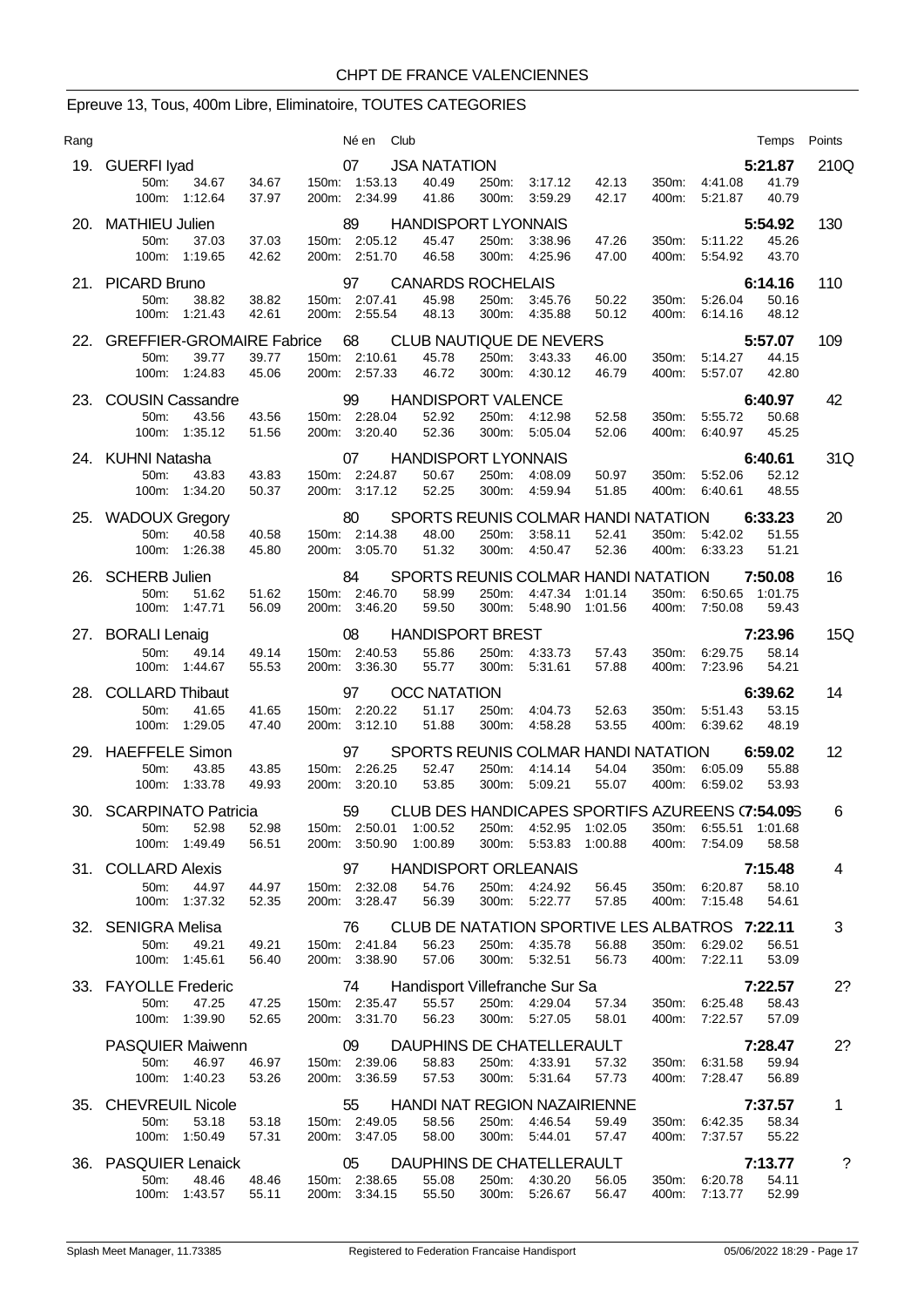# Epreuve 13, Tous, 400m Libre, Eliminatoire, TOUTES CATEGORIES

|                   |         |                                                                                                                                                                      |                                     |                                                                        |                                                                                                                                                                                      |                      |                                                    |                                                                    |                             | Temps   | Points                                                         |
|-------------------|---------|----------------------------------------------------------------------------------------------------------------------------------------------------------------------|-------------------------------------|------------------------------------------------------------------------|--------------------------------------------------------------------------------------------------------------------------------------------------------------------------------------|----------------------|----------------------------------------------------|--------------------------------------------------------------------|-----------------------------|---------|----------------------------------------------------------------|
|                   |         |                                                                                                                                                                      |                                     |                                                                        |                                                                                                                                                                                      |                      |                                                    |                                                                    |                             |         | ?                                                              |
| $50m$ :           | 49.71   | 49.71                                                                                                                                                                |                                     | 58.51                                                                  | 250m:                                                                                                                                                                                | 4:44.78              | 1:01.07                                            | 350m:                                                              | 6:46.51                     | 1:00.55 |                                                                |
| 100m:             | 1:45.72 | 56.01                                                                                                                                                                |                                     | 59.48                                                                  | 300m:                                                                                                                                                                                | 5:45.96              | 1:01.18                                            | 400m:                                                              | 7.41.49                     | 54.98   |                                                                |
|                   |         |                                                                                                                                                                      |                                     |                                                                        |                                                                                                                                                                                      |                      |                                                    |                                                                    |                             |         | ?                                                              |
| 50 <sub>m</sub> : | 52.47   | 52.47                                                                                                                                                                |                                     | 59.45                                                                  | 250m:                                                                                                                                                                                |                      | 1:03.34                                            | 350m:                                                              | 7:03.99                     | 1:05.09 |                                                                |
| $100m$ :          | 1:49.13 | 56.66                                                                                                                                                                | 200m:                               | 1:01.67                                                                | 300m:                                                                                                                                                                                | 5:58.90              | 1:05.31                                            | 400m:                                                              | 8:07.65                     | 1:03.66 |                                                                |
|                   |         |                                                                                                                                                                      |                                     |                                                                        |                                                                                                                                                                                      |                      |                                                    |                                                                    |                             |         | ?                                                              |
| 50m:              | 55.72   | 55.72                                                                                                                                                                | 150m:                               | 1:03.46                                                                | 250m:                                                                                                                                                                                | 5:10.46              | 1:04.50                                            | 350m:                                                              | 7:21.45                     | 1:06.91 |                                                                |
| $100m$ :          | 1:58.07 | 1:02.35                                                                                                                                                              |                                     | 1:04.43                                                                | 300m:                                                                                                                                                                                | 6:14.54              | 1:04.08                                            | 400m.                                                              | 8:25.79                     | 1:04.34 |                                                                |
|                   |         |                                                                                                                                                                      |                                     |                                                                        |                                                                                                                                                                                      |                      |                                                    |                                                                    |                             |         | ?                                                              |
| $50m$ :           | 57.66   | 57.66                                                                                                                                                                |                                     | 1:07.11                                                                | 250m:                                                                                                                                                                                | 5:27.40              | 1:07.81                                            | 350m:                                                              | 7:47.09                     | 1:08.91 |                                                                |
| 100m:             | 2:03.04 | 1:05.38                                                                                                                                                              |                                     |                                                                        | 300m:                                                                                                                                                                                | 6:38.18              | 1:10.78                                            | 400m:                                                              | 8:53.87                     | 1:06.78 |                                                                |
|                   |         |                                                                                                                                                                      |                                     |                                                                        |                                                                                                                                                                                      |                      |                                                    |                                                                    |                             |         | ?                                                              |
| 50m               |         |                                                                                                                                                                      |                                     | 1:08.29                                                                | 250m:                                                                                                                                                                                | 5:38.16              | 1:09.34                                            | 350m:                                                              | 7:55.59                     | 1:09.34 |                                                                |
|                   |         |                                                                                                                                                                      |                                     | 1:08.39                                                                | 300m:                                                                                                                                                                                | 6:46.25              | 1:08.09                                            | 400m:                                                              | 8:57.82                     | 1:02.23 |                                                                |
|                   |         |                                                                                                                                                                      |                                     |                                                                        |                                                                                                                                                                                      |                      |                                                    |                                                                    |                             |         | ?                                                              |
| 50m:              | 58.18   | 58.18                                                                                                                                                                | 150m:                               | 1:10.07                                                                | 250m:                                                                                                                                                                                | 5:34.48              | 1:11.45                                            | 350m:                                                              | 7:56.84                     | 1:10.68 |                                                                |
|                   |         | 1:05.43                                                                                                                                                              |                                     | 1:09.35                                                                | 300m:                                                                                                                                                                                | 6:46.16              | 1:11.68                                            | 400m:                                                              | 9:02.45                     | 1:05.61 |                                                                |
|                   |         | <b>BARRIERE Bruno</b><br><b>TRIN Antoine</b><br><b>JALBY Lucie</b><br><b>BIGOT Mathis</b><br><b>DUFOUR Louna</b><br>1:05.02<br><b>BOYER Leandre</b><br>100m: 2:03.61 | 1:05.02<br>100m: 2:12.14<br>1:07.12 | Né en<br>65 —<br>75<br>08<br>200m:<br>05<br>200m:<br>07<br>200m:<br>10 | Club<br>150m: 2:44.23<br>200m: 3:43.71<br>150m: 2:48.58<br>3:50.25<br>3:01.53<br>4:05.96<br>150m: 3:10.15<br>4:19.59 1:09.44<br>150m: 3:20.43<br>4:28.82<br>3:13.68<br>200m: 4:23.03 | <b>TOAC NATATION</b> | <b>HANDISPORT BREST</b><br><b>HANDISPORT BREST</b> | 4:53.59<br><b>GRENOBLE HANDISPPORT</b><br>SAINT ETIENNE HANDISPORT | GUYENNE HANDINAGES BORDEAUX |         | 7:41.49<br>8:07.65<br>8:25.79<br>8:53.87<br>8:57.82<br>9:02.45 |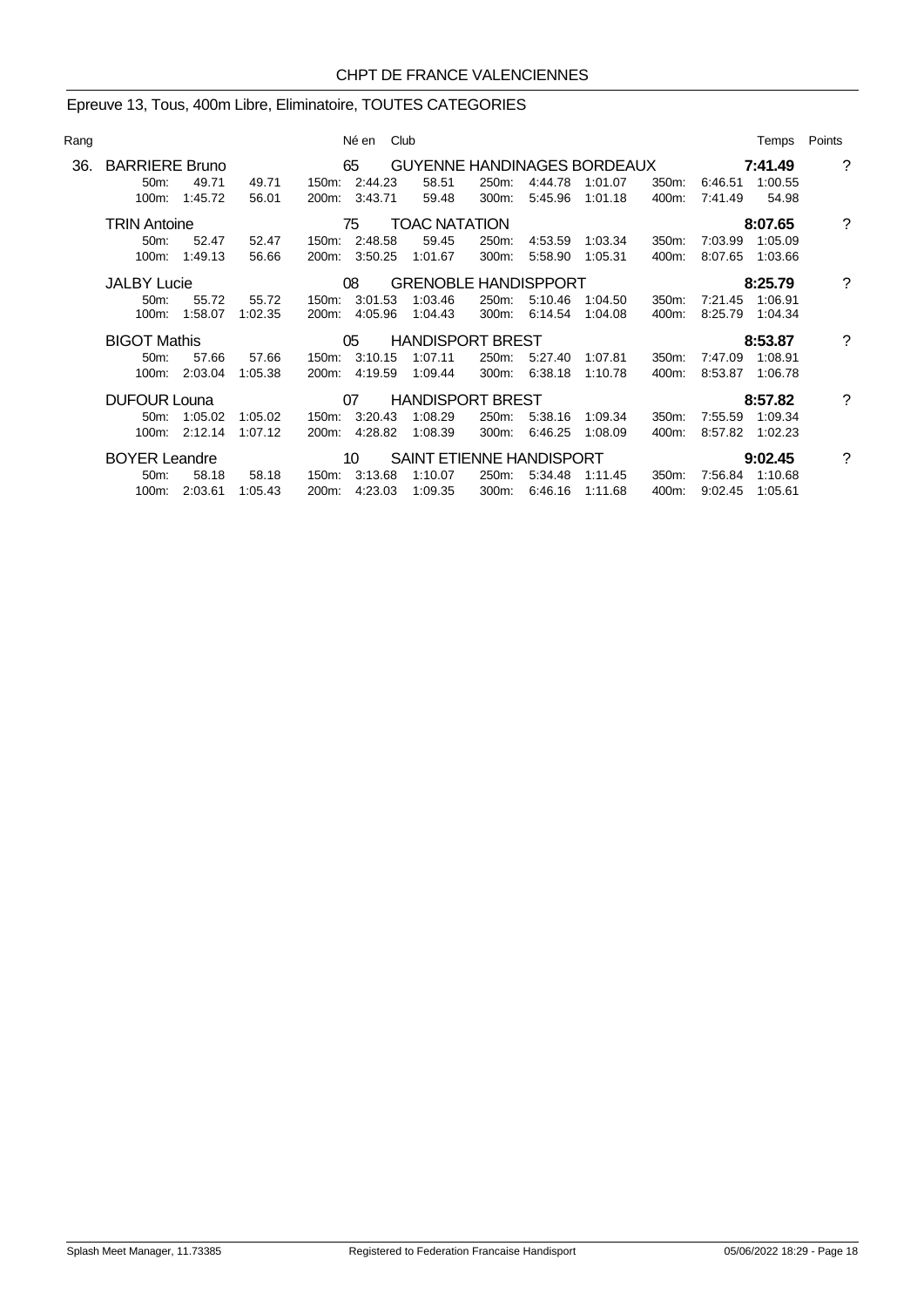#### CHPT DE FRANCE VALENCIENNES

| Epreuve 8<br>05/06/2022                            |                                                                                                                                                                                               |                                              | 50m Libre                                                                                                                                                                                                                                                   | 2016 et plus agés<br>Liste résultats Finales                           |                                                            |  |
|----------------------------------------------------|-----------------------------------------------------------------------------------------------------------------------------------------------------------------------------------------------|----------------------------------------------|-------------------------------------------------------------------------------------------------------------------------------------------------------------------------------------------------------------------------------------------------------------|------------------------------------------------------------------------|------------------------------------------------------------|--|
| Rang                                               |                                                                                                                                                                                               | Né en                                        | Club                                                                                                                                                                                                                                                        | Temps Points                                                           |                                                            |  |
|                                                    | <b>MASTER</b>                                                                                                                                                                                 |                                              |                                                                                                                                                                                                                                                             |                                                                        |                                                            |  |
| 6.                                                 | 1. POURET Katia<br>2. GREFFIER-GROMAIRE Fabrice<br>3. LE DRAOULLEC Xavier<br>4. SERRES Sandrine<br>5. CHEVREUIL Nicole<br><b>BARRIERE Bruno</b><br>7. LAFITTE Catherine<br>8. MACAULEY Pierre | 72<br>68<br>61<br>72<br>55<br>65<br>68<br>73 | <b>DAUPHINS LURONS</b><br>CLUB NAUTIQUE DE NEVERS<br>AMSLF SPORTS ET HANDICAPS<br><b>TOAC NATATION</b><br>HANDI NAT REGION NAZAIRIENNE<br>GUYENNE HANDINAGES BORDEAUX<br><b>CANARDS ROCHELAIS</b><br>LA ROCHE SUR YON NATATION                              | 46.06<br>34.50<br>35.98<br>1:41.29<br>46.72<br>40.97<br>56.91<br>53.38 | 551<br>189<br>101<br>58<br>45<br>11<br>8<br>$\overline{2}$ |  |
|                                                    |                                                                                                                                                                                               |                                              |                                                                                                                                                                                                                                                             |                                                                        |                                                            |  |
| <b>JEUNES</b><br>3.<br>6.                          | 1. LE HELLEY Zia<br>2. GUERFI lyad<br><b>DESFOSSES Laurine</b><br>4. BEN HASSINE Adam<br>5. BEN CHRIF Nawfal<br><b>BORALI Lenaig</b><br>7. VERON Julie<br>8. KUHNI Natasha                    | 06<br>07<br>06<br>09<br>08<br>08<br>07<br>07 | CLUB NAUTIQUE PAYS DE LOUDEAC<br><b>JSA NATATION</b><br>CO CESSON VERT SAINT DENIS<br>CLUB DES HANDICAPES SPORTIFS AZUREENS CA34.38S<br><b>TOAC NATATION</b><br><b>HANDISPORT BREST</b><br><b>HANDISPORT BREST</b><br><b>HANDISPORT LYONNAIS</b>            | 34.32<br>29.35<br>41.15<br>35.29<br>39.60<br>43.19<br>40.42            | 582<br>557<br>372<br>309<br>248<br>207<br>170<br>151       |  |
| <b>JUNIOR</b>                                      |                                                                                                                                                                                               |                                              |                                                                                                                                                                                                                                                             |                                                                        |                                                            |  |
| 5.<br>6.<br>disq.                                  | 1. PAULI Agathe<br>2. HAAB Manon<br>3. MAZET VIGNAUD Luan<br>4. MORCEAU Leane<br><b>JALBY Nolan</b><br><b>GRANJUX Dimitri</b><br>7. RAYS Amadeo<br><b>DENAYER Hector</b>                      | 03<br>05<br>03<br>03<br>05<br>05<br>03<br>05 | HANDISPORT ANTIBES MEDITERRANNEE<br><b>CNBV BELLEGARDE</b><br>MONTPELLIER PAILLADE NATATION<br><b>CAPO LIMOGES NATATION</b><br><b>GRENOBLE HANDISPPORT</b><br>HANDICAP SPORTS LOISIRS BONNEVILLE<br>LA ROCHE SUR YON NATATION<br><b>HANDISPORT SELESTAT</b> | 31.87<br>30.78<br>32.33<br>31.62<br>30.41<br>43.05<br>35.73            | 831<br>771<br>721<br>651<br>634<br>323<br>301              |  |
|                                                    | <b>TOUTES CATEGORIES</b>                                                                                                                                                                      |                                              |                                                                                                                                                                                                                                                             |                                                                        |                                                            |  |
| 2.<br>3.<br>4.<br>5.<br>6.<br>7 <sub>1</sub><br>8. | 1. BOULET Margot<br><b>CHARDARD Laurent</b><br><b>MASSE Zelia</b><br><b>SUPIOT Claire</b><br><b>ROZOY Charles</b><br><b>LORANDI Elodie</b><br><b>PIERRE</b> Emeline<br><b>SMETANINE David</b> | 90<br>95<br>06<br>68<br>87<br>89<br>99<br>74 | <b>PROVINS NATATION</b><br><b>GUYENNE HANDINAGES BORDEAUX</b><br>STADE BETHUNOIS PELICAN CLUB<br><b>ANGERS NATATION</b><br>HANDISPORT ANTIBES MEDITERRANNEE<br>HANDISPORT ANTIBES MEDITERRANNEE<br>DAUPHINS DE LA SECTION PALOISE<br><b>GRENOBLE ALP 38</b> | 28.97<br>31.00<br>29.31<br>31.34<br>28.90<br>30.65<br>30.67<br>40.99   | 932<br>903<br>868<br>862<br>842<br>832<br>831<br>817       |  |
|                                                    | Epreuve 9<br>05/06/2022                                                                                                                                                                       |                                              | 100m Brasse                                                                                                                                                                                                                                                 | 2016 et plus agés<br>Liste résultats Finales                           |                                                            |  |

Rang **Né en Club** Né en Club **Né en Club Temps** Points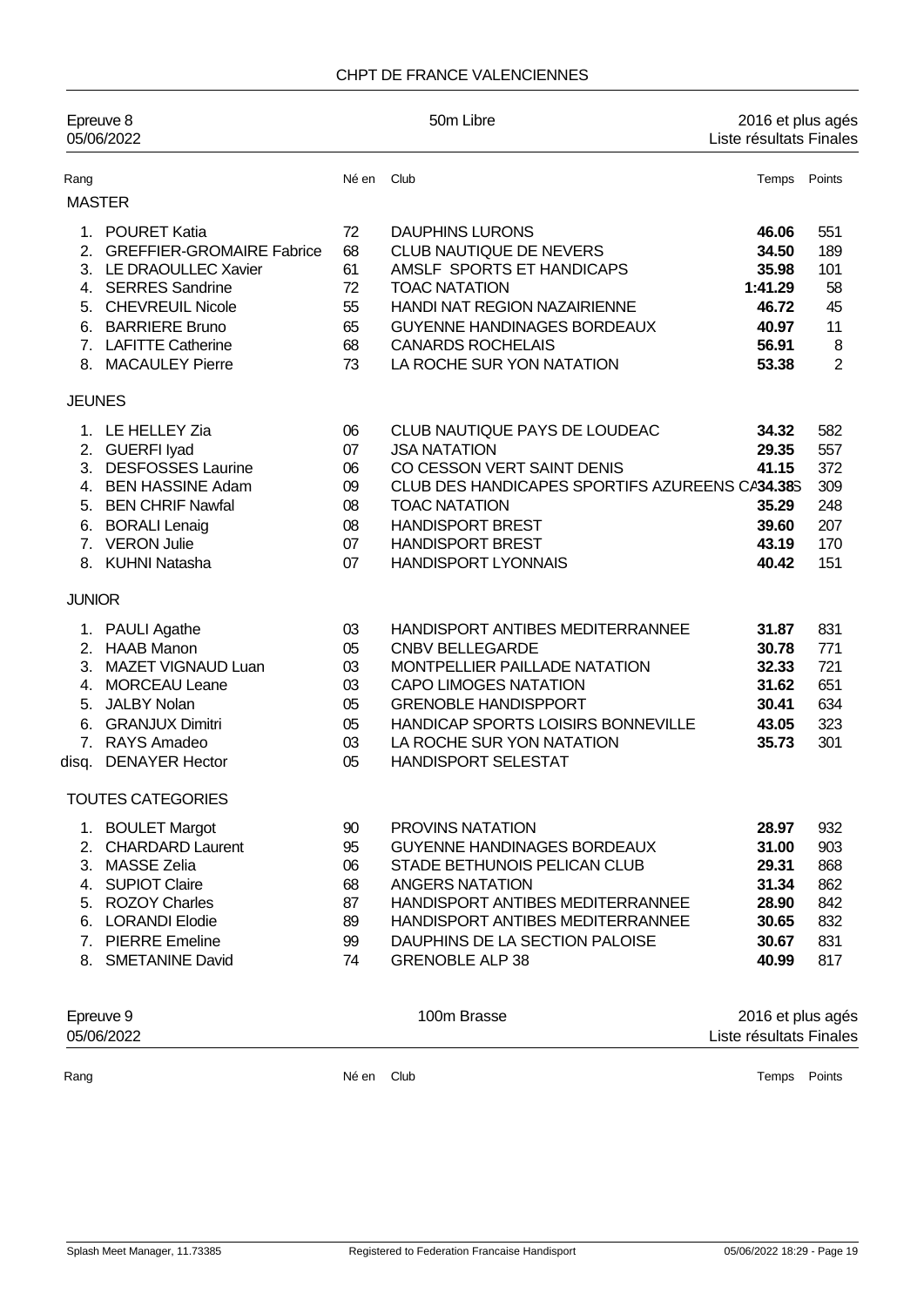# Epreuve 9, 100m Brasse, Finale

### TOUTES CATEGORIES FINALE B

|               | 1. CHAPUY Selam<br>50m: 1:07.95 1:07.95 100m: 2:21.62 1:13.67                         | SAINT ETIENNE HANDISPORT<br>05                                                    | 2:21.62 | 467 |
|---------------|---------------------------------------------------------------------------------------|-----------------------------------------------------------------------------------|---------|-----|
|               | 50m: 58.82 58.82 100m: 1:59.81 1:00.99                                                | 2. VERCASSON Florence 95 HANDISPORT VALENCE                                       | 1:59.81 | 455 |
|               | 3. MAHIEU Laura<br>50m: 1:00.01 1:00.01 100m: 2:09.13 1:09.12                         | 99 AQUATRI MONTBARD                                                               | 2:09.13 | 402 |
|               | 48.64 48.64<br>50m:                                                                   | 4. GREFFIER-GROMAIRE Fabrice 68 CLUB NAUTIQUE DE NEVERS<br>100m: 1:41.95<br>53.31 | 1:41.95 | 184 |
|               | 5. SCHERB Julien<br>50m: 1:05.27 1:05.27 100m: 2:21.12 1:15.85                        | 84<br>SPORTS REUNIS COLMAR HANDI NATATION 2:21.12                                 |         | 175 |
|               | 6. GAUTIER Paul<br>TIER Paul 05 ASSOCIA<br>50m: 1:08.47 1:08.47 100m: 2:23.86 1:15.39 | 05 ASSOCIATION THIONVILLE HANDISPORT                                              | 2:23.86 | 137 |
|               | 7. PALLIER Leopoldine<br>50m: 1:06.75 1:06.75 100m: 2:25.08 1:18.33                   | 94 CS CLICHY 92 NATATION                                                          | 2:25.08 | 114 |
|               | disq. WALTER Chloe                                                                    | 01 ASHPA STRASBOURG                                                               |         |     |
| <b>JEUNES</b> |                                                                                       |                                                                                   |         |     |
|               | RFI Iyad<br>50m: 41.14 41.14 100m: 1:28.03<br>1. GUERFI lyad                          | <b>JSA NATATION</b><br>46.89                                                      | 1:28.03 | 455 |
|               | 2. DESFOSSES Laurine 06<br>55.68<br>50m:<br>55.68                                     | CO CESSON VERT SAINT DENIS<br>100m: 1:56.23 1:00.55                               | 1:56.23 | 239 |
|               | 3. KUHNI Natasha<br>50 <sub>m</sub> :<br>53.88<br>53.88                               | 07 HANDISPORT LYONNAIS<br>100m: 1:52.74 58.86                                     | 1:52.74 | 227 |
|               | 4. HADJERI Senoucy<br>$50m$ :<br>55.92<br>55.92                                       | <b>HANDI NAT REGION NAZAIRIENNE</b><br>06<br>100m: 2:05.47 1:09.55                | 2:05.47 | 113 |
|               | 5. ROCHDI Chams<br>50m: 1:20.03 1:20.03                                               | 09<br><b>GUYENNE HANDINAGES BORDEAUX</b><br>100m: 2:48.91 1:28.88                 | 2:48.91 | 35  |
|               | 6. VERON Julie<br>50m: 1:06.65 1:06.65 100m: 2:21.16 1:14.51                          | <b>HANDISPORT BREST</b><br>07                                                     | 2:21.16 | 25  |
|               | 7. BOYER Leandre<br>50m: 1:10.59 1:10.59 100m: 2:29.51 1:18.92                        | SAINT ETIENNE HANDISPORT<br>10                                                    | 2:29.51 | 13  |
|               | disq. RERIBALLAH Liana                                                                | 10 ASSOCIATION THIONVILLE HANDISPORT                                              |         |     |
|               | TOUTEO OATEOODIEQ FINALEQ A                                                           |                                                                                   |         |     |

#### TOUTES CATEGORIES FINALES A

| 1. TOURNAY Marion<br>36.53<br>50m:    | 36.53   | 05<br>CANETT 66 NATATION<br>1:18.23<br>100m:<br>41.70           | 1:18.23 | 988 |
|---------------------------------------|---------|-----------------------------------------------------------------|---------|-----|
| 2. BOULET Margot<br>50m:<br>39.15     | 39.15   | 90<br><b>PROVINS NATATION</b><br>1:23.46<br>44.31<br>100m:      | 1:23.46 | 892 |
| 3. SCHOTT Verena<br>50.86<br>50m:     | 50.86   | 89<br><b>TEAM BERLIN</b><br>100m: 1:48.44<br>57.58              | 1:48.44 | 890 |
| 4. DENAYER Hector<br>34.90<br>$50m$ : | 34.90   | <b>HANDISPORT SELESTAT</b><br>05<br>1:13.50<br>100m:<br>38.60   | 1:13.50 | 832 |
| 5. SCHREIBER Jan<br>35.50<br>50m:     | 35.50   | <b>TEAM BERLIN</b><br>01<br>100m: 1:16.58<br>41.08              | 1:16.58 | 754 |
| 6. VIOT Julien<br>52.95<br>50m:       | 52.95   | <b>HANDISPORT VALENCE</b><br>99<br>1:51.00<br>$100m$ :<br>58.05 | 1:51.00 | 653 |
| 7. SACHE Solene<br>50m: 1:03.23       | 1:03.23 | <b>CERGY PONTOISE NATATION</b><br>03<br>100m: 2:13.06 1:09.83   | 2:13.06 | 608 |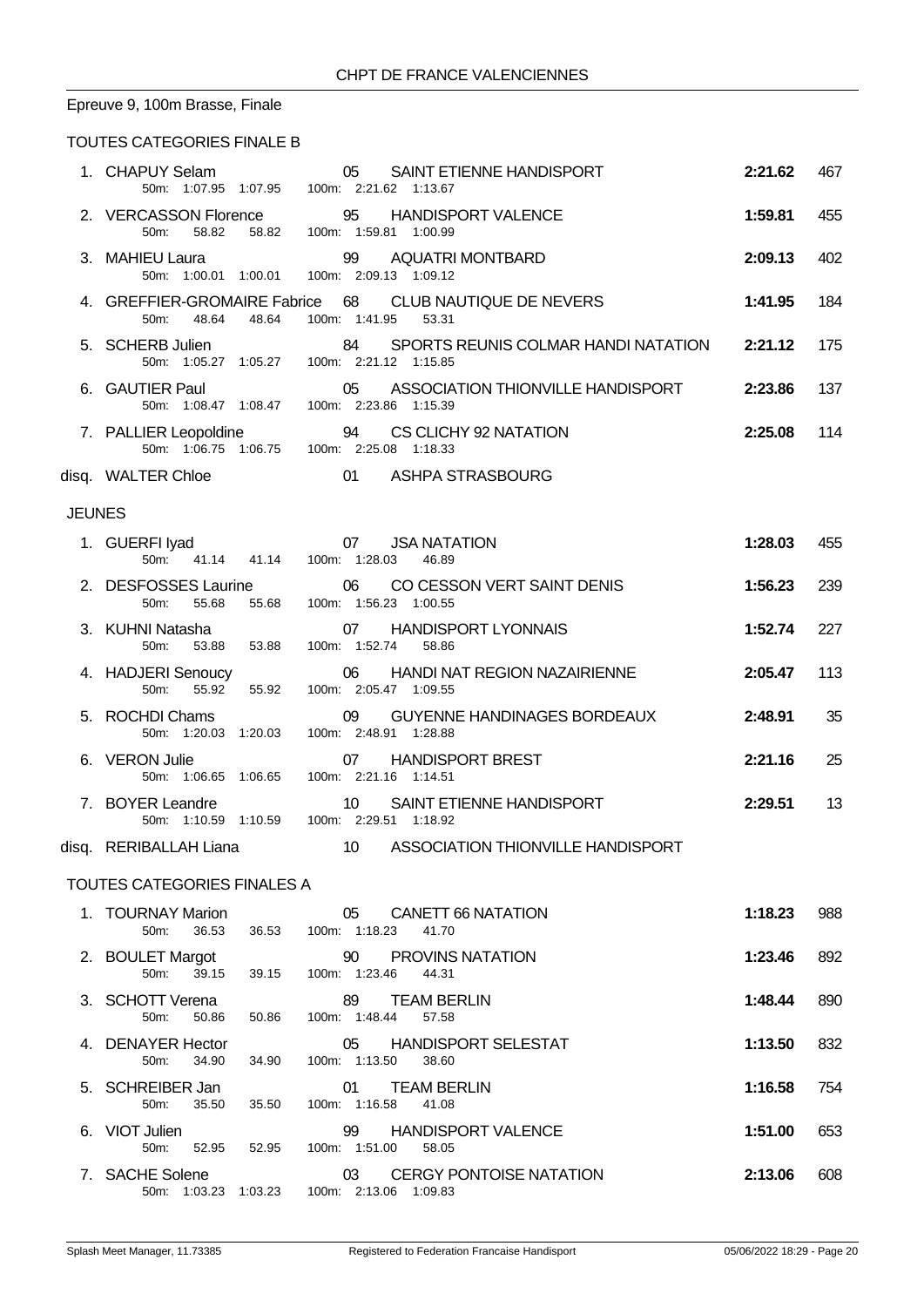# Epreuve 9, Tous, 100m Brasse, Finale, TOUTES CATEGORIES FINALES A

| Rang |                 |       |       | Néen Club     |                           |         | Temps Points |
|------|-----------------|-------|-------|---------------|---------------------------|---------|--------------|
|      | 8. VERPIOT Enzo |       |       | <b>01</b>     | <b>HANDISPORT VALENCE</b> | 1:42.89 | 520          |
|      | $50m$ :         | 46.78 | 46.78 | 100m: 1:42.89 | 56.11                     |         |              |

| Epreuve 10<br>05/06/2022 |                          |       | 50 <sub>m</sub> Dos                       |                        |        |  |
|--------------------------|--------------------------|-------|-------------------------------------------|------------------------|--------|--|
|                          |                          |       |                                           | Liste résultats Finale |        |  |
| Rang                     |                          | Né en | Club                                      | Temps                  | Points |  |
|                          | <b>TOUTES CATEGORIES</b> |       |                                           |                        |        |  |
|                          | 1. SACHE Solene          | 03    | <b>CERGY PONTOISE NATATION</b>            | 53.09                  | 759    |  |
|                          | 2. XAVIER Lea            | 96    | MONTPELLIER PAILLADE NATATION             | 55.16                  | 686    |  |
|                          | 3. CHAPUY Selam          | 05    | SAINT ETIENNE HANDISPORT                  | 57.74                  | 594    |  |
| 4                        | <b>GRANJUX Dimitri</b>   | 05    | <b>HANDICAP SPORTS LOISIRS BONNEVILLE</b> | 49.71                  | 509    |  |
| 5.                       | <b>DURANTE Xavier</b>    | 94    | CLUB HANDISPORT AIXOIS                    | 1:19.74                | 312    |  |
|                          | 6. LE GLOANIC Thierry    | 63    | <b>CLUB NAUTIQUE HAVRAIS</b>              | 57.96                  | 214    |  |
|                          | 7. RABINE Pierre         | 99    | <b>ASPTT NANTES NATATION</b>              | 1:25.56                | 194    |  |
|                          | 8. GAUTIER Paul          | 05    | ASSOCIATION THIONVILLE HANDISPORT         | 59.06                  | 186    |  |

|               | Epreuve 11<br>05/06/2022                 |       | 100m Papillon                                                        | TOUTES CATEGORIES<br>Liste résultats Finale |        |
|---------------|------------------------------------------|-------|----------------------------------------------------------------------|---------------------------------------------|--------|
| Rang          |                                          |       | Né en Club                                                           | Temps                                       | Points |
| 1             | <b>BREUER Janina</b><br>$50m$ :<br>33.53 | 33.53 | <b>TEAM BERLIN</b><br>98<br>100m: 1:11.41<br>37.88                   | 1:11.41                                     | 873    |
| $\mathcal{P}$ | <b>MASSE Zelia</b><br>34.09<br>$50m$ :   | 34.09 | STADE BETHUNOIS PELICAN CLUB<br>06<br>100m: 1:13.29<br>39.20         | 1:13.29                                     | 828    |
|               | 3. ROZOY Charles<br>50m:<br>30.60        | 30.60 | HANDISPORT ANTIBES MEDITERRANNEE<br>87<br>100m: 1:06.98<br>36.38     | 1:06.98                                     | 714    |
|               | MORCEAU Leane<br>36.04<br>$50m$ :        | 36.04 | <b>CAPO LIMOGES NATATION</b><br>03<br>100m: 1:15.77<br>39.73         | 1:15.77                                     | 637    |
|               | 5. CORNIC Mael<br>32.36<br>$50m$ :       | 32.36 | <b>HANDISPORT BREST</b><br>00 <sup>°</sup><br>100m: 1:08.75<br>36.39 | 1:08.75                                     | 609    |
| 6             | MAZET VIGNAUD Luan<br>38.53<br>50m       | 38.53 | MONTPELLIER PAILLADE NATATION<br>03<br>1:25.22<br>100m:<br>46.69     | 1:25.22                                     | 381    |
|               | 7. VIEIRA Quentin<br>$50m$ :<br>32.35    | 32.35 | <b>RC BRON DECINES NATATION</b><br>04<br>100m: 1:10.41<br>38.06      | 1:10.41                                     | 320    |
|               | disq. BOULET Margot                      |       | <b>PROVINS NATATION</b><br>90                                        |                                             |        |

| Epreuve 12<br>05/06/2022 |       | 200m Libre | <b>TOUTES CATEGORIES</b><br>Liste résultats Finale |
|--------------------------|-------|------------|----------------------------------------------------|
| Rang                     | Né en | Club       | Points<br>Temps                                    |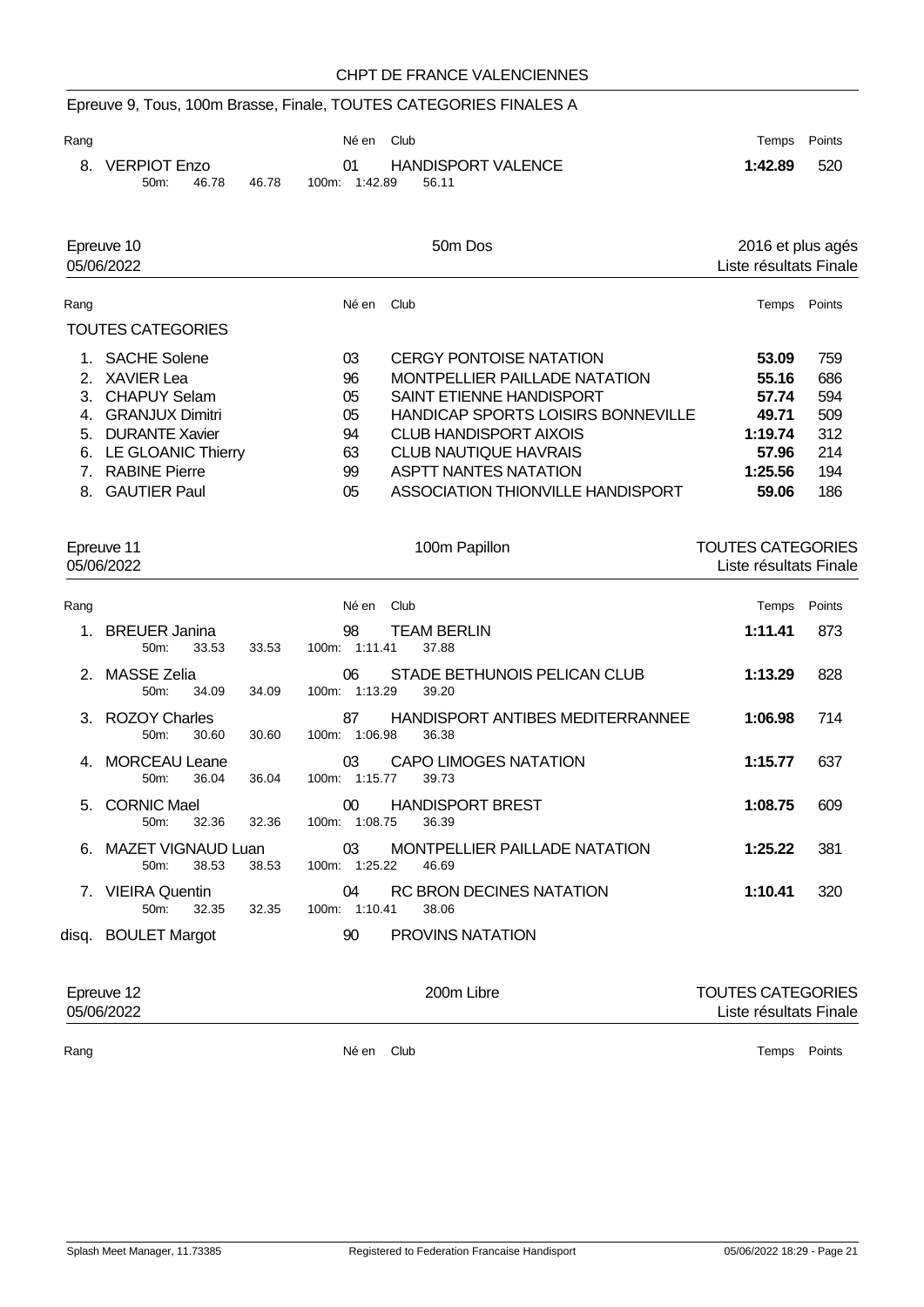### Epreuve 12, 200m Libre, Finale

| 1. SMETANINE David <b>74</b> GRENOBLE ALP 38<br>45.02<br>$50m$ : | 45.02                                              | 100m: 1:32.35                 | 47.33                                          |                       | 150m: 2:21.74  49.39  200m: 3:13.11  51.37     | 3:13.11                          | 823          |
|------------------------------------------------------------------|----------------------------------------------------|-------------------------------|------------------------------------------------|-----------------------|------------------------------------------------|----------------------------------|--------------|
| 2. POURET Katia<br>47.73<br>$50m$ :                              | 47.73                                              | 100m: 1:39.94                 | <b>72 DAUPHINS LURONS</b><br>52.21             | 150m: 2:35.61         | 55.67                                          | 3:29.26<br>200m: 3:29.26         | 582<br>53.65 |
| 3. GRANJUX Dimitri<br>46.06<br>$50m$ :                           | 46.06                                              | 100m: 1:37.58                 | 05 HANDICAP SPORTS LOISIRS BONNEVILLE<br>51.52 | 150m: 2:29.58         | 52.00                                          | 3:19.41<br>200m: 3:19.41         | 438<br>49.83 |
| 4. SACHE Solene<br>53.12<br>50 <sub>m</sub> :                    | $\sim$ 03<br>53.12                                 | 100m: 1:53.24 1:00.12         | CERGY PONTOISE NATATION 3:52.24                | 150m: 2:53.20         | 59.96                                          | 200m: 3:52.24 59.04              | 339          |
| 5. DURANTE Xavier<br>50m: 1:24.41                                | $\sim$ 0.4 $\sim$ 0.4 $\sim$ 0.4 $\sim$<br>1:24.41 | 100m: 2:49.27 1:24.86         | CLUB HANDISPORT AIXOIS                         | 150m: 4:17.65 1:28.38 |                                                | 5:44.90<br>200m: 5:44.90 1:27.25 | 324          |
| 6. CHAPUY Selam<br>59.54<br>$50m$ :                              | 59.54                                              | 100m: 2:02.09 1:02.55         | 05 SAINT ETIENNE HANDISPORT<br>150m:           | 3:03.17 1:01.08       | 200m:                                          | 4:03.68<br>4:03.68 1:00.51       | 242          |
| 7. SERRES Sandrine                                               | 72<br>50 m: 1:46.36 1:46.36 100 m: 3:34.47 1:48.11 |                               | <b>TOAC NATATION</b>                           |                       | 150m: 5:25.47  1:51.00  200m: 7:12.80  1:47.33 | 7:12.80                          | 166          |
| 8. RABINE Pierre<br>50m: 1:37.51                                 | $\sim$ 0.99 $\sim$ 0.99 $\sim$ 0.99 $\sim$         | 1:37.51 100m: 3:15.70 1:38.19 | <b>ASPTT NANTES NATATION</b><br>150m:          |                       | 4.57.52  1.41.82  200m: 6.33.95  1.36.43       | 6:33.95                          | 95           |

Epreuve 13 400m Libre 2016 et plus agés 05/06/2022 Liste résultats Finales

| Rang | Né en | Club<br>. | Temps | Points |
|------|-------|-----------|-------|--------|
|      |       |           |       |        |

| TOUTES CATEGORIES FINALES B |
|-----------------------------|
|-----------------------------|

|    | 1. CORNIC Mael<br>00 <sup>°</sup><br><b>HANDISPORT BREST</b>                |       |               |                                     |       |         | 5:03.95 |       | 548           |                  |     |
|----|-----------------------------------------------------------------------------|-------|---------------|-------------------------------------|-------|---------|---------|-------|---------------|------------------|-----|
|    | 35.39<br>50 <sub>m</sub> :                                                  | 35.39 | 150m: 1:50.84 | 36.98                               | 250m: | 3:07.78 | 38.29   | 350m: | 4:25.81       | 38.92            |     |
|    | 1:13.86<br>$100m$ :                                                         | 38.47 | 200m: 2:29.49 | 38.65                               | 300m: | 3:46.89 | 39.11   | 400m: | 5:03.95       | 38.14            |     |
|    | 2. VIOT Julien                                                              |       | 99            | <b>HANDISPORT VALENCE</b>           |       |         |         |       |               | 6:00.71          | 544 |
|    | $50m$ :<br>39.46                                                            | 39.46 | 150m: 2:09.15 | 45.68                               | 250m: | 3:42.37 | 46.87   | 350m: | 5:15.95       | 46.46            |     |
|    | 1:23.47<br>100m:                                                            | 44.01 | 200m: 2:55.50 | 46.35                               | 300m: | 4:29.49 | 47.12   | 400m: | 6:00.71       | 44.76            |     |
|    | 3. JALBY Nolan                                                              |       | 05            | <b>GRENOBLE HANDISPPORT</b>         |       |         |         |       |               | 5:15.37          | 433 |
|    | 50 <sub>m</sub> :<br>35.87                                                  | 35.87 | 150m: 1:55.34 | 40.35                               | 250m: | 3:16.51 | 40.58   |       | 350m: 4:38.54 | 41.01            |     |
|    | 1:14.99<br>100m:                                                            | 39.12 | 200m: 2:35.93 | 40.59                               | 300m: | 3:57.53 | 41.02   | 400m: | 5:15.37       | 36.83            |     |
|    | 4. RAYS Amadeo                                                              |       | $\sim$ 03     | LA ROCHE SUR YON NATATION           |       |         |         |       |               | 5:32.38          | 398 |
|    | 37.59<br>50m                                                                | 37.59 | 150m: 2:00.55 | 41.81                               | 250m: | 3:26.84 | 42.96   | 350m: | 4:51.87       | 42.73            |     |
|    | 100m: 1:18.74                                                               | 41.15 | 200m: 2:43.88 | 43.33                               | 300m: | 4:09.14 | 42.30   | 400m: | 5:32.38       | 40.51            |     |
|    |                                                                             |       |               |                                     |       |         |         |       |               |                  |     |
|    | 5. VERPIOT Enzo                                                             |       | $\sim$ 01     | <b>HANDISPORT VALENCE</b>           |       |         |         |       |               | 6:00.37          | 380 |
|    | 40.85<br>50 <sub>m</sub> :                                                  | 40.85 | 150m: 2:11.53 | 47.55                               | 250m: | 3:44.37 | 47.31   | 350m: | 5:16.22       | 46.30            |     |
|    | 1:23.98<br>$100m$ :                                                         | 43.13 | 200m: 2:57.06 | 45.53                               | 300m: | 4:29.92 | 45.55   | 400m: | 6:00.37       | 44.15            |     |
|    | 6. ROBELET Antoine                                                          |       | 79            | <b>ANGERS NATATION</b>              |       |         |         |       |               | 5:32.04          | 282 |
|    | 36.48<br>50 <sub>m</sub> :                                                  | 36.48 | 150m: 1:58.80 | 42.32                               | 250m: | 3:23.33 | 42.27   | 350m: | 4:49.73       | 43.03            |     |
|    | 1:16.48<br>100m:                                                            | 40.00 | 200m: 2:41.06 | 42.26                               | 300m: | 4:06.70 | 43.37   | 400m: | 5:32.04       | 42.31            |     |
|    |                                                                             |       |               |                                     |       |         |         |       |               | 5:53.97          | 124 |
|    | 7. GREFFIER-GROMAIRE Fabrice 68 CLUB NAUTIQUE DE NEVERS<br>38.80<br>$50m$ : | 38.80 | 150m: 2:08.17 | 45.06                               | 250m: | 3:39.75 | 45.92   | 350m: | 5:11.01       | 45.28            |     |
|    | 1:23.11<br>100m:                                                            | 44.31 | 200m: 2:53.83 | 45.66                               | 300m: | 4:25.73 | 45.98   | 400m: | 5:53.97       | 42.96            |     |
| 8. |                                                                             |       | 89            |                                     |       |         |         |       |               |                  | 109 |
|    | <b>MATHIEU Julien</b><br>36.48<br>50m                                       | 36.48 | 150m: 2:03.75 | <b>HANDISPORT LYONNAIS</b><br>45.31 | 250m: | 3:37.90 | 47.19   | 350m: | 5:14.76       | 5:59.46<br>48.73 |     |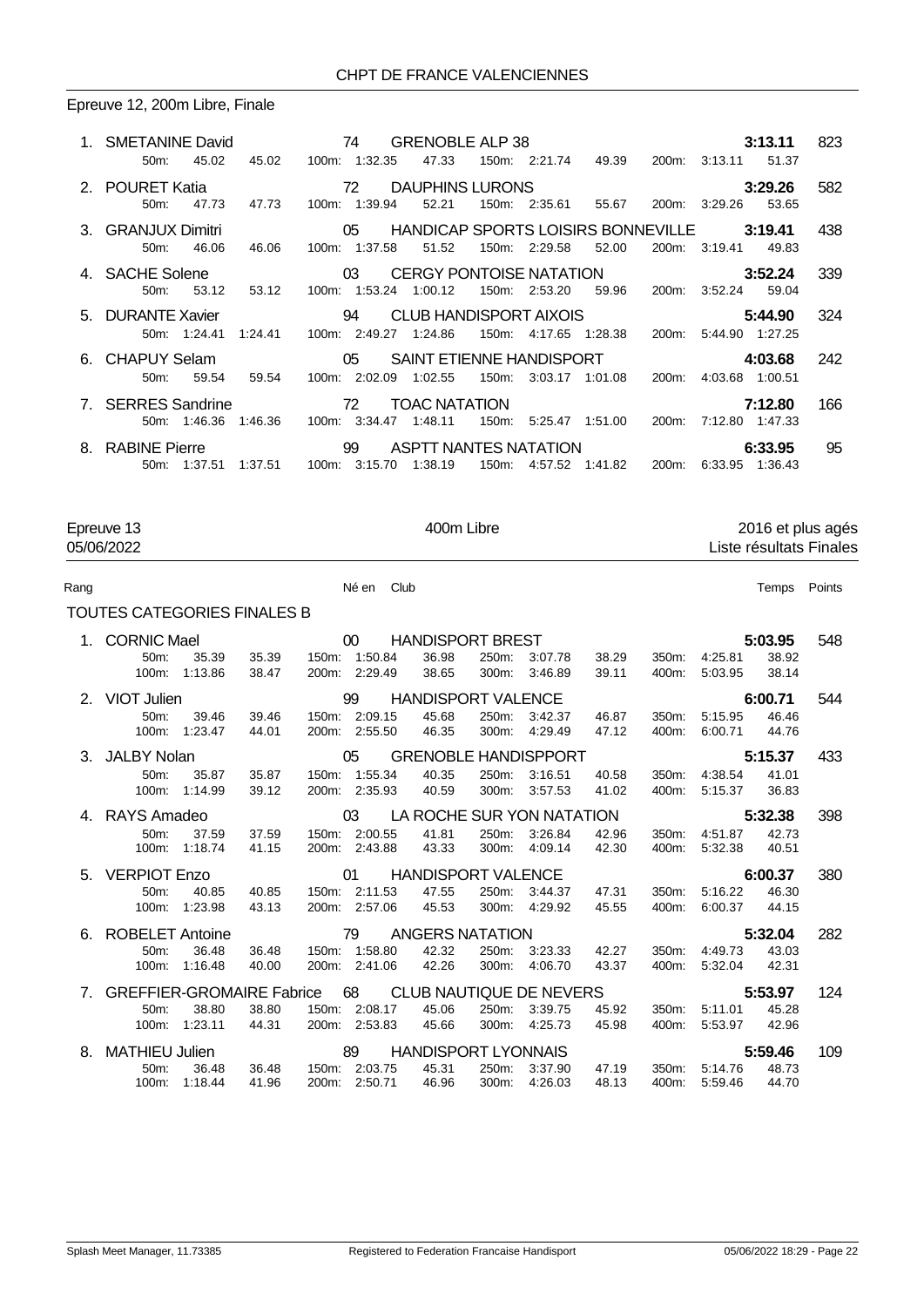#### Epreuve 13, 400m Libre, Finale

### JEUNES

|    | LE HELLEY Zia        |              |                                   |                               | 06<br>CLUB NAUTIQUE PAYS DE LOUDEAC |                                                |       |         |         |       |                       | 5:43.77 |     |  |
|----|----------------------|--------------|-----------------------------------|-------------------------------|-------------------------------------|------------------------------------------------|-------|---------|---------|-------|-----------------------|---------|-----|--|
|    | 50m:                 | 37.90        | 37.90                             |                               | 150m: 2:03.63                       | 43.63                                          | 250m: | 3:32.08 | 44.34   | 350m: | 5:00.98               | 44.19   |     |  |
|    | 100m:                | 1:20.00      | 42.10                             |                               | 200m: 2:47.74                       | 44.11                                          | 300m: | 4:16.79 | 44.71   | 400m: | 5:43.77               | 42.79   |     |  |
|    | 2. GUERFI Iyad       |              |                                   |                               | 07                                  | <b>JSA NATATION</b>                            |       |         |         |       |                       | 5:07.90 | 327 |  |
|    | 50m:                 | 33.86        | 33.86                             | 150m:                         | 1:50.11                             | 38.80                                          | 250m: | 3:09.71 | 40.10   | 350m: | 4:30.07               | 39.92   |     |  |
|    | $100m$ :             | 1:11.31      | 37.45                             | 200m:                         | 2:29.61                             | 39.50                                          | 300m: | 3:50.15 | 40.44   | 400m: | 5:07.90               | 37.83   |     |  |
|    | 3. KUHNI Natasha     |              |                                   |                               |                                     | 07 HANDISPORT LYONNAIS                         |       |         |         |       |                       | 6:38.62 | 35  |  |
|    | 50m:                 | 43.98        | 43.98                             |                               | 150m: 2:24.70                       | 51.00                                          | 250m: | 4:08.11 | 52.00   | 350m: | 5:50.95               | 51.38   |     |  |
|    | 100m:                | 1:33.70      | 49.72                             |                               | 200m: 3:16.11                       | 51.41                                          | 300m: | 4:59.57 | 51.46   | 400m: | 6:38.62               | 47.67   |     |  |
|    | 4. BORALI Lenaig     |              |                                   |                               | 08                                  | <b>HANDISPORT BREST</b>                        |       |         |         |       | 7:15.99               |         | 23  |  |
|    | 50 <sub>m</sub> :    | 45.89        | 45.89                             |                               | 150m: 2:34.83                       | 55.52                                          | 250m: | 4:28.70 | 57.45   | 350m: | 6:23.85               | 57.66   |     |  |
|    | $100m$ :             | 1:39.31      | 53.42                             |                               | 200m: 3:31.25                       | 56.42                                          | 300m: | 5:26.19 | 57.49   | 400m: | 7:15.99               | 52.14   |     |  |
| 5. | <b>JALBY Lucie</b>   |              | 08<br><b>GRENOBLE HANDISPPORT</b> |                               |                                     |                                                |       |         | 8:57.10 |       |                       |         |     |  |
|    | 50m:                 | 51.34        | 51.34                             | 150m:                         | 3:04.27                             | 1:08.41                                        | 250m: | 5:27.60 | 1:12.02 | 350m: | 7:52.58               | 1:10.49 |     |  |
|    | $100m$ :             | 1:55.86      | 1:04.52                           | 200m:                         | 4:15.58                             | 1:11.31                                        | 300m: | 6:42.09 | 1:14.49 | 400m: | 8:57.10               | 1:04.52 |     |  |
|    | <b>DUFOUR Louna</b>  |              |                                   | <b>HANDISPORT BREST</b><br>07 |                                     |                                                |       |         |         |       | 8:58.88               |         |     |  |
|    | $50m$ :              | 1:04.58      | 1:04.58                           | 150m:                         | 3:20.58                             | 1:09.26                                        | 250m: | 5:36.94 | 1:07.75 | 350m: | 7:53.43               | 1:08.28 |     |  |
|    | $100m$ :             | 2:11.32      | 1:06.74                           | 200m:                         | 4:29.19                             | 1:08.61                                        | 300m: | 6:45.15 | 1:08.21 | 400m: | 8:58.88               | 1:05.45 |     |  |
|    | <b>BOYER Leandre</b> |              |                                   |                               | 10 <sup>°</sup>                     | SAINT ETIENNE HANDISPORT                       |       |         |         |       |                       | 9:06.07 |     |  |
|    |                      | 50m: 1:00.52 | 1:00.52                           |                               |                                     | 150m: 3:18.56  1:09.52  250m: 5:40.54  1:11.44 |       |         |         |       | 350m: 8:00.87 1:09.47 |         |     |  |

100m: 2:09.04 1:08.52 200m: 4:29.10 1:10.54 300m: 6:51.40 1:10.86 400m: 9:06.07 1:05.20

#### TOUTES CATEGORIES FINALES A

| 1. PAULI Agathe                       |         |       |                                    | 03            |                         |       | HANDISPORT ANTIBES MEDITERRANNEE |       |         |         | 4:56.12 | 911 |
|---------------------------------------|---------|-------|------------------------------------|---------------|-------------------------|-------|----------------------------------|-------|---------|---------|---------|-----|
| 50 <sub>m</sub> :                     | 33.68   | 33.68 |                                    | 150m: 1:47.84 | 38.28                   | 250m: | 3:03.18                          | 38.19 | 350m:   | 4:18.87 | 38.12   |     |
| 100m:                                 | 1:09.56 | 35.88 |                                    | 200m: 2:24.99 | 37.15                   | 300m: | 3:40.75                          | 37.57 | 400m:   | 4:56.12 | 37.25   |     |
| 2. HAAB Manon                         |         |       |                                    | 05            | <b>CNBV BELLEGARDE</b>  |       |                                  |       |         |         | 5:00.34 | 891 |
| 50 <sub>m</sub> :                     | 33.34   | 33.34 |                                    | 150m: 1:46.49 | 37.54                   | 250m: | 3:02.83                          | 39.35 | 350m:   | 4:21.80 | 40.21   |     |
| 100m:                                 | 1:08.95 | 35.61 |                                    | 200m: 2:23.48 | 36.99                   | 300m: | 3:41.59                          | 38.76 | 400m.   | 5:00.34 | 38.54   |     |
| 3. SUPIOT Claire                      |         |       |                                    | 68            | <b>ANGERS NATATION</b>  |       |                                  |       |         |         | 5:00.75 | 877 |
| 50m:                                  | 35.13   | 35.13 |                                    | 150m: 1:50.27 | 38.07                   | 250m: | 3:06.80                          | 38.55 | 350m:   | 4:22.93 | 38.00   |     |
| 100m:                                 | 1:12.20 | 37.07 |                                    | 200m: 2:28.25 | 37.98                   | 300m: | 3:44.93                          | 38.13 | 400m:   | 5:00.75 | 37.82   |     |
| 4. SCHOTT Verena<br>89<br>TEAM BERLIN |         |       |                                    |               |                         |       |                                  |       | 5:48.00 | 863     |         |     |
| 50m:                                  | 41.23   | 41.23 |                                    | 150m: 2:08.65 | 43.96                   | 250m: | 3:37.03                          | 44.25 | 350m:   | 5:05.57 | 44.13   |     |
| 100m:                                 | 1:24.69 | 43.46 |                                    | 200m: 2:52.78 | 44.13                   | 300m: | 4:21.44                          | 44.41 | 400m:   | 5:48.00 | 42.43   |     |
| 5. MASSE Zelia                        |         |       | STADE BETHUNOIS PELICAN CLUB<br>06 |               |                         |       |                                  |       | 5:09.68 |         | 818     |     |
| 50m:                                  | 33.64   | 33.64 |                                    | 150m: 1:50.32 | 39.12                   | 250m: | 3:10.09                          | 40.45 | 350m:   | 4:30.32 | 39.96   |     |
| 100m:                                 | 1:11.20 | 37.56 |                                    | 200m: 2:29.64 | 39.32                   | 300m: | 3:50.36                          | 40.27 | 400m:   | 5:09.68 | 39.36   |     |
|                                       |         |       |                                    |               |                         |       |                                  |       |         |         |         |     |
| 6. MUKUNDAN Niranja                   |         |       |                                    | 99            | <b>TEAM INDIA</b>       |       |                                  |       |         |         | 5:21.91 | 724 |
| 50m:                                  | 36.30   | 36.30 | 150m:                              | 1:56.91       | 41.65                   | 250m: | 3:20.21                          | 41.89 | 350m:   | 4:43.07 | 41.64   |     |
| $100m$ :                              | 1:15.26 | 38.96 |                                    | 200m: 2:38.32 | 41.41                   | 300m: | 4:01.43                          | 41.22 | 400m:   | 5:21.91 | 38.84   |     |
| 7. VIEIRA Quentin                     |         |       |                                    | 04            |                         |       | RC BRON DECINES NATATION         |       |         |         | 4:33.20 | 651 |
| 50m:                                  | 31.33   | 31.33 |                                    | 150m: 1:39.44 | 34.47                   | 250m: | 2:49.64                          | 35.14 | 350m:   | 3:58.61 | 34.19   |     |
| 100m:                                 | 1:04.97 | 33.64 |                                    | 200m: 2:14.50 | 35.06                   | 300m: | 3:24.42                          | 34.78 | 400m.   | 4:33.20 | 34.59   |     |
| 8. LE BRIS Ronan                      |         |       |                                    | 98            | <b>HANDISPORT BREST</b> |       |                                  |       |         |         | 4:37.29 | 647 |
| 50m:                                  | 31.91   | 31.91 |                                    | 150m: 1:41.06 | 35.00                   | 250m: | 2:52.09                          | 35.59 | 350m:   | 4:03.41 | 35.73   |     |